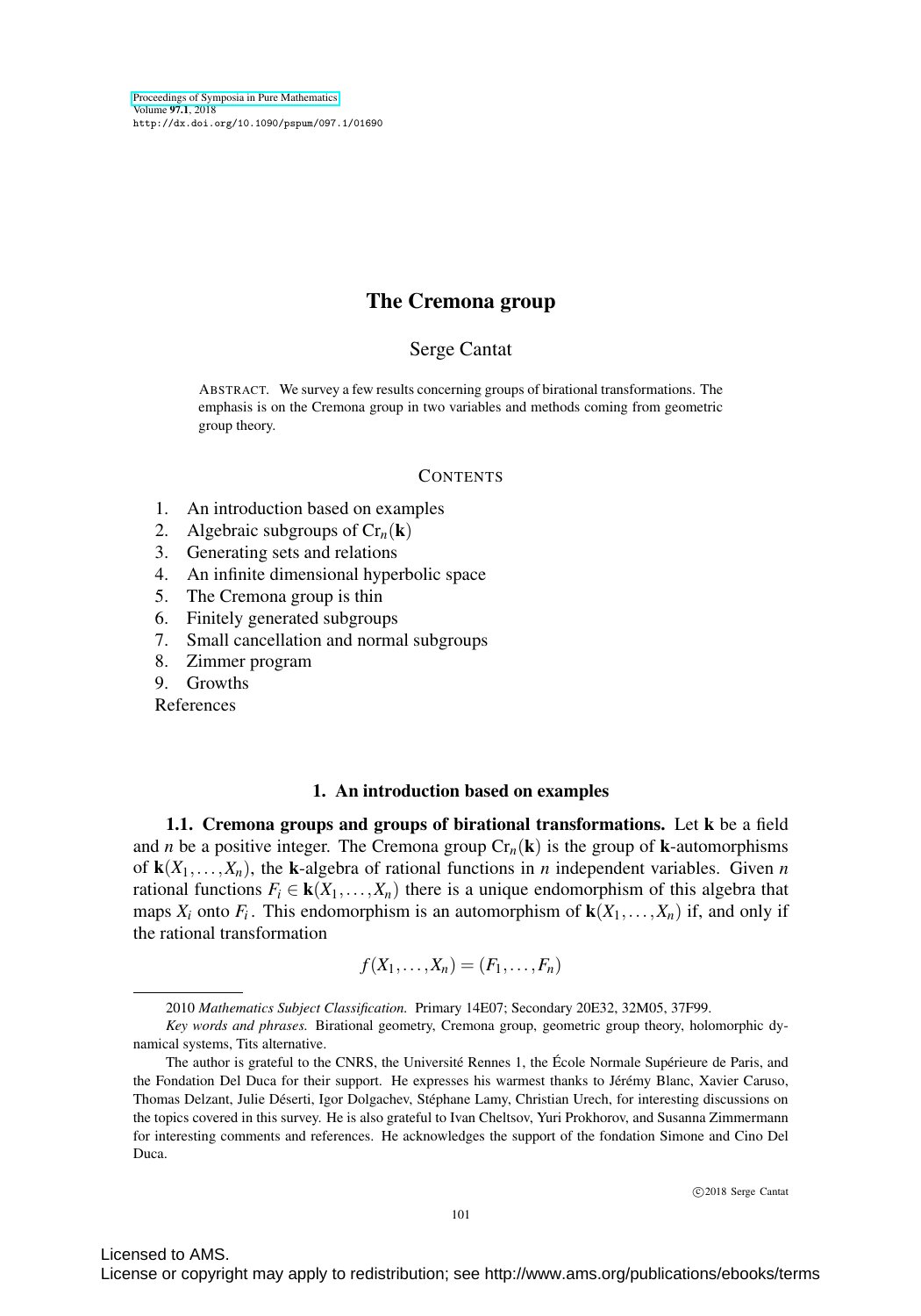is a birational transformation of the affine space  $\mathbb{A}^n_k$ , *i.e.* an element of the group of birational transformations  $\text{Bir}(\mathbb{A}_{\mathbf{k}}^n)$ . This correspondence identifies  $\text{Cr}_n(\mathbf{k})$  with the group  $\text{Bir}(\mathbb{A}_{\mathbf{k}}^n)$ .

Compactify  $\mathbb{A}^n_k$  into the projective space  $\mathbb{P}^n_k$ , and denote by  $[x_1 : \dots : x_{n+1}]$  a system of homogeneous coordinates with  $X_i = x_i/x_{n+1}$ . Every birational transformation of the affine space corresponds to a unique birational transformation of the projective space, and vice versa. Geometrically, one restricts elements of  $\text{Bir}(\mathbb{P}^n_k)$  to the Zariski open subset  $\mathbb{A}^n_k$ (resp. one extends elements of Bir( $\mathbb{A}^n_k$ ) to the compactification  $\mathbb{P}^n_k$ ). In terms of formulas, a rational transformation *f* of  $\mathbb{A}_{\mathbf{k}}^n$  which is defined by rational fractions  $F_i$ , as above, gives rise to a rational transformation of the projective space which is defined by homogeneous polynomials  $f_i$  in the  $x_i$ : To obtain the  $f_i$  one just needs to homogenize the  $F_i$  and to multiply them by the lowest common multiple of their denominators. For instance, the birational transformation

$$
h(X_1, X_2) = (X_1/X_2, X_2 + 17)
$$

of  $\mathbb{A}_{\mathbf{k}}^2$  corresponds to the birational transformation

$$
h[x_1:x_2:x_3]=[x_1x_3:(x_2+17x_3)x_2:x_3x_2].
$$

To sum up, one gets three incarnations of the same group,

(1) 
$$
\operatorname{Cr}_n(\mathbf{k}) = \operatorname{Bir}(\mathbb{A}_{\mathbf{k}}^n) = \operatorname{Bir}(\mathbb{P}_{\mathbf{k}}^n).
$$

Moreover, every birational transformation  $f$  of  $\mathbb{P}^n_{\mathbf{k}}$  can be written as

(2) 
$$
f[x_1: \ldots : x_{n+1}] = [f_1: \ldots : f_{n+1}]
$$

where the  $f_i$  are homogeneous polynomials in the variables  $x_i$ , of the same degree  $d$ , and without common factor of positive degree. This degree  $d$  is the **degree** of  $f$ . Birational transformations of degree 1 are linear projective transformations: They form the subgroup

(3) 
$$
\mathsf{PGL}_{n+1}(\mathbf{k}) = \mathrm{Aut}(\mathbb{P}_{\mathbf{k}}^n) \subset \mathrm{Bir}(\mathbb{P}_{\mathbf{k}}^n)
$$

of automorphisms of the projective space.

More generally, two groups of transformations are naturally associated to any given variety *Y*: The group  $Aut(Y)$  of its (regular) automorphisms, and the group  $Bir(Y)$  of its birational transformations. If *M* is a complex manifold, one can consider its group of holomorphic diffeomorphisms and its group of bi-meromorphic transformations. They coincide with the aforementionned groups  $Aut(M)$  and  $Bir(M)$  when M is the complex manifold determined by a (smooth) complex projective variety.

1.2. Examples, indeterminacy points, and dynamics. The group of automorphisms of  $\mathbb{P}^n_k$  is the group  $\mathsf{PGL}_{n+1}(k)$  of linear projective transformations. In dimension 1,  $\mathrm{Cr}_1(k)$ is equal to PGL<sub>2</sub>(**k**), because a rational transformation  $f(X_1) \in \mathbf{k}(X_1)$  is invertible if and only if its degree is equal to 1.

<span id="page-1-0"></span>1.2.1. *Monomial transformations*. The multiplicative group  $\mathbb{G}_m^n$  of dimension *n* can be identified to the Zariski open subset  $(A^1_k \setminus \{0\})^n$  of  $\mathbb{P}^n_k$ . Thus,  $Cr_n(k)$  contains the group of all algebraic automorphisms of the group  $\mathbb{G}_m^n$  *i.e.* the group of **monomial** transformations  $GL_n(\mathbf{Z})$ .

A first example is given by the monomial transformation of the plane  $(X_1, X_2) \mapsto$  $(1/X_1, 1/X_2)$ . It is denoted by  $\sigma_2$  in what follows; it can be written as

(4) 
$$
\sigma_2[x_1:x_2:x_3]=[x_2x_3:x_3x_1:x_1x_2]
$$

in homogeneous coordinates, and is therefore an involution of degree 2. By definition,  $\sigma_2$ is the standard quadratic involution.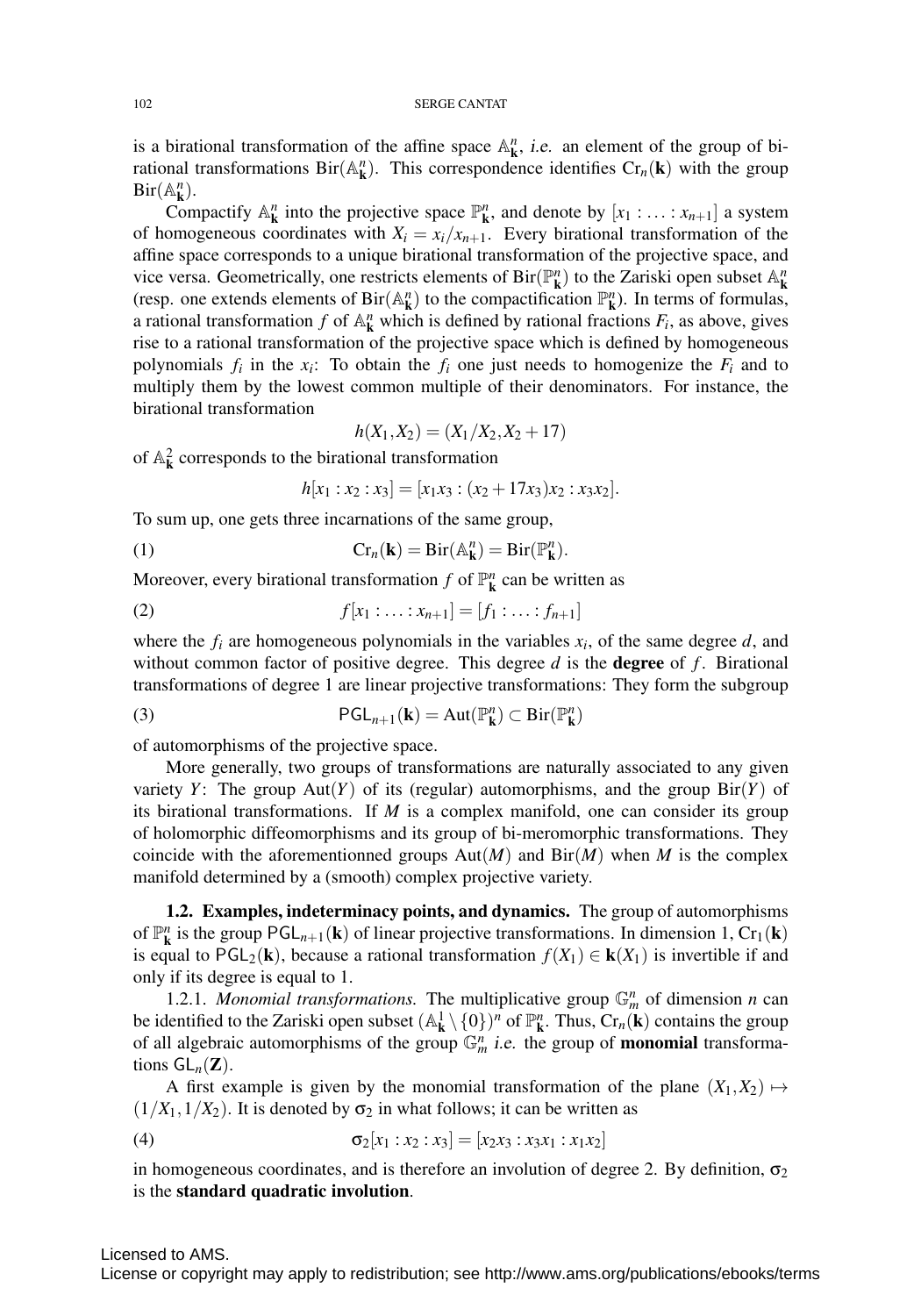A second example is given by  $a(X_1, X_2) = (X_1^2 X_2, X_1 X_2)$ . If **k** is the field of complex numbers C, this transformation *a* preserves the 2-dimensional real torus

$$
T := \{ (X_1, X_2) \in \mathbf{C}^*; |X_1| = |X_2| = 1 \}
$$

and induces a diffeomorphism of  $T$ . This torus is uniformized by the plane  $\mathbb{R}^2$ , with covand matters a diffeomorphism of *I*. This torus is unfformized by the plane **K**, with covering map  $(t_1, t_2) \mapsto (\exp(2\pi\sqrt{-1}t_1), \exp(2\pi\sqrt{-1}t_2))$ , and the birational transformation *a* is covered by the linear transformation  $A(t_1,t_2)=(2t_1+t_2,t_1+t_2)$  of  $\mathbb{R}^2$ . The dynamics of *a* is quite rich, as explained in [[27](#page-37-0)]. The linear transformation *A* has two eigenvalues,

$$
\lambda_A = \frac{3 + \sqrt{5}}{2}, \quad \frac{1}{\lambda_A} = \frac{3 - \sqrt{5}}{2},
$$

with  $\lambda_A > 1$ , and the affine lines which are parallel to the eigenline for  $\lambda_A$  (resp. for  $\lambda_A^{-1}$ ) give rise to a linear foliation of the torus *T* whose leaves are uniformly expanded under the dynamics of *a* (resp. uniformly contracted). Periodic points of  $a_{T}: T \rightarrow T$  correspond to rational points  $(t_1, t_2) \in \mathbb{Q} \times \mathbb{Q}$  and form a dense subset of T; on the other hand, there are points whose orbit is dense in *T*, and points whose orbit is dense in a Cantor subset of *T*. The action of *a* on *T* preserves the Lebesgue measure and acts ergodically with respect to it.

1.2.2. *Indeterminacy points.* Birational transformations may have some indeterminacy points. The set of indeterminacy points of a birational transformation of a smooth projective variety *Y* is a Zariski closed subset of co-dimension  $\geq$  2, and is therefore a finite set when dim(*Y*) = 2. For example,  $\sigma_2$  is not defined at the three points  $[1:0:0]$ ,  $[0:1:0]$ , and  $[0:0:1]$ .

Consider the involution of the projective space which is defined by

$$
\sigma_3[x_1:x_2:x_3:x_4]=\left[\frac{1}{x_1}:\frac{1}{x_2}:\frac{1}{x_3}:\frac{1}{x_4}\right]=[x_2x_3x_4:x_1x_3x_4:x_1x_2x_4:x_1x_2x_3].
$$

Let  $\Delta$  denote the tetrahedron with faces  $\{x_i = 0\}$ ,  $1 \le i \le 4$ , and vertices  $[1:0:0:0]$ , ...,  $[0:0:0:1]$ . The transformation  $\sigma_3$  blows down each face of  $\Delta$  on the opposite vertex. Blow up these four vertices, to get a new projective variety *Y* together with a birational morphism  $\pi: Y \to \mathbb{P}^3_{\mathbf{k}}$ . Then,  $\sigma_3$  lifts to a birational transformation  $\hat{\sigma}_3 = \pi^{-1} \circ \sigma_3 \circ \pi$  of *Y*; this birational transformation does not contract any hypersurface but it has indeterminacies along the strict transforms of the edges  $L_{ij} = \{x_i = x_j = 0\}$ ,  $i \neq j$ , of the tetrahedron  $\Delta$ .

Now, fix a field k of characteristic 0, and consider the birational transformation of the plane which is defined by  $g(X_1, X_2) = (X_1 + 1, X_1X_2 + 1)$ . The line  $\{X_1 = 0\}$  is contracted to the point  $(1,1)$ . The forward orbit of this point is the sequence  $g^{n}(1,1)=(n,y_{n})$ with  $y_{n+1} = ny_n + 1$ ; since  $y_n$  grows faster than  $(n-1)!$ , one easily checks that this orbit  $(g<sup>n</sup>(1,1))<sub>n>0</sub>$  $(g<sup>n</sup>(1,1))<sub>n>0</sub>$  $(g<sup>n</sup>(1,1))<sub>n>0</sub>$  is Zariski dense.<sup>1</sup> Thus, the indeterminacy points of the iterates of *g* form a Zariski dense set. Similarly, each vertical line  $\{X_1 = -m\}$ ,  $m \in \mathbb{Z}_+$ , is contracted by some iterate  $g<sup>m</sup>$  of  $g$ . With these remarks in mind, one can show that there is no birational mapping  $\pi: X \dashrightarrow \mathbb{P}^2_{\mathbf{k}}$  such  $\pi \circ g \circ \pi^{-1}$  becomes a regular automorphisms of (a non-empty Zariski open subset of) *X*. See also Remark [5.5](#page-23-0) for other examples of this type.

1.2.3. *Hénon mappings*. The group  $Aut(A^n_k)$  of polynomial automorphisms of the affine space  $\mathbb{A}^n_k$  is contained in the Cremona group  $\text{Cr}_n(\mathbf{k})$ . In particular, all transformations

$$
(X_1,\ldots,X_n)\mapsto (X_1+P(X_2,\ldots,X_n),X_2,\ldots,X_n),
$$

<span id="page-2-0"></span><sup>&</sup>lt;sup>1</sup>Another argument works as follows. Assume that this orbit is contained in a curve  $C$ , and fix an irreducible component *D* of *C*. The strict transform of *D* under the action of *g* intersects *D* infinitely many times, and must therefore coïncide with *D*. One checks that this is impossible by writing down an equation for *D*.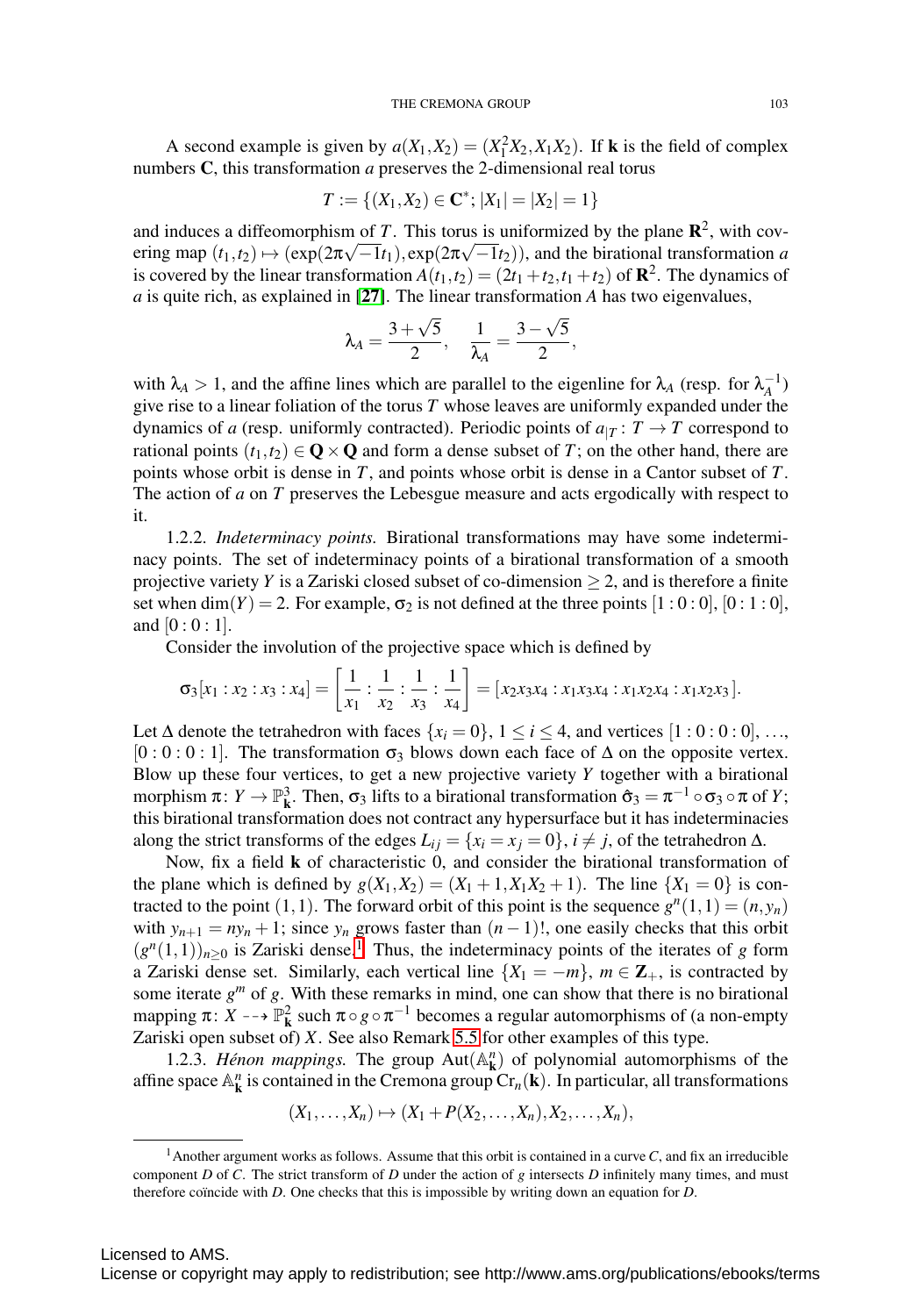with *P* in  $\mathbf{k}[X_2,\ldots,X_n]$ , are contained in  $\mathrm{Cr}_n(\mathbf{k})$ . This shows that  $\mathrm{Cr}_n(\mathbf{k})$  is "infinite dimensional" when  $n > 2$ .

A striking example of automorphism is furnished by the Hénon mapping

(5) 
$$
h_{a,c}(X_1,X_2)=(X_2+X_1^2+c,aX_1),
$$

for  $a \in \mathbf{k}^*$  and  $c \in \mathbf{k}$ . When  $a = 0$ ,  $h_{a,c}$  is not invertible: The plane is mapped into the line  $\{X_2 = 0\}$  and, on this line,  $h_{0,c}$  maps  $X_1$  to  $X_1^2 + c$ . The dynamics of  $h_{0,c}$  on this line coincides with the dynamics of the upmost studied transformation  $z \mapsto z^2 + c$ , which, for **k** = **C**, provides interesting examples of Julia sets (see [[114](#page-40-0)]). For  $a \in \mathbb{C}^*$ , the main features of the dynamics of  $h_{0,c}$  survive in the dynamical properties of the automorphism  $h_{a,c}: \mathbb{A}_{\mathbb{C}}^2 \to \mathbb{A}_{\mathbb{C}}^2$ , such as positive topological entropy and the existence of infinitely many periodic points [[8](#page-36-0)].

1.3. Subgroups of Cremona groups. Birational transformations are simple objects, since they are determined by a finite set of data, namely the coefficients of the homogeneous polynomials defining them. On the other hand, they may exhibit very rich dynamical behaviors, as shown by the previous examples. Another illustration of the beauty of  $Cr_n(k)$ comes from the study of its subgroups.

<span id="page-3-0"></span>1.3.1. *Mapping class groups*. Let  $\Gamma$  be a group which is generated by a finite number of elements  $\gamma_i$ ,  $1 \le i \le k$ . Consider the space  $R_\Gamma$  of all homomorphisms from  $\Gamma$  to  $SL_2(\mathbf{k})$ : It is an algebraic variety over k of dimension at most 3*k*. The group SL2(k) acts on *R*<sup>Γ</sup> by conjugacy; the quotient space  $R_{\Gamma}/\langle SL_2(\mathbf{k})$ , in the sense of geometric invariant theory, is an algebraic variety. The group of all automorphisms of  $\Gamma$  acts on  $R_{\Gamma}$  by pre-composition. This determines an action of the outer automorphism group  $Out(Γ)$  by regular tranformations on  $R_{\Gamma}/\langle SL_2(k)$ . (Out(Γ) is the quotient of Aut(Γ) by the subgroup of all inner automorphisms.)

There are examples for which this construction provides an embedding of  $Out(Γ)$  in the group of automorphisms of  $R_{\Gamma}/\mathcal{S}_{L_2}(k)$ . Fundamental groups of closed orientable surfaces of genus  $g \ge 3$  or free groups  $\mathbb{F}_g$  with  $g \ge 2$  provide such examples. Thus, the mapping class groups  $Mod(g)$  and the outer automorphism groups  $Out(\mathbb{F}_g)$  embed into groups of birational transformations [[3](#page-36-1), [108](#page-40-1)].

1.3.2. Analytic diffeomorphisms of the plane. Consider the group  $\text{Bir}^{\infty}(\mathbb{P}^2_{\mathbf{R}})$  of all elements *f* of Bir( $\mathbb{P}^2_{\mathbf{R}}$ ) such that *f* and  $f^{-1}$  have no real indeterminacy point: Over **C**, indeterminacy points come in complex conjugate pairs. Based on the work of Lukackii, Kollár and Mangolte observed that  $\text{Bir}^{\infty}(\mathbb{P}_{\mathbf{R}}^2)$  determines a dense subgroup in the group of diffeomorphisms of  $\mathbb{P}^2(\mathbf{R})$  of class  $C^{\infty}$  (see [[98](#page-40-2)] for stronger results). A similar result holds if we replace the projective plane by other rational surfaces, for instance by the sphere  $\mathbb{S}^2_{\mathbf{R}}$ . This implies that all dynamical features that can be observed for diffeomorphisms of  $\mathbb{P}^2(\mathbf{R})$ (resp. of  $\mathbb{S}^2(\mathbf{R})$ ) and are stable under small perturbations are realized in the dynamics of birational transformations. For instance, there are elements  $f \in Bir^{\infty}(\mathbb{P}_{\mathbf{R}}^2)$  with a horseshoe in  $\mathbb{P}^2(\mathbf{R})$  (see [[97](#page-40-3)], Chapter 2.5.c for the definition of horse-shoes, and Chapter 18.2 for their stability). And there are elements of  $\text{Bir}^{\infty}(\mathbb{S}^2_{\mathbf{R}})$  which are not conjugate to a linear projective transformation in  $\text{Bir}(\mathbb{S}_{\mathbf{R}}^2)$  but exhibit a simple, north-south dynamics: There is one repulsive fixed point, one attracting fixed point, and all orbits in the complement of the two fixed points go from the first to the second as time flows from  $-\infty$  to  $+\infty$  (see [[97](#page-40-3)], Chapter 1.6).

1.3.3. *Groups of birational transformations.* One says that a group  $\Gamma$  is linear if there is a field **k**, a positive integer *n*, and an embedding of  $\Gamma$  into  $GL_n(\mathbf{k})$ . Similarly, we shall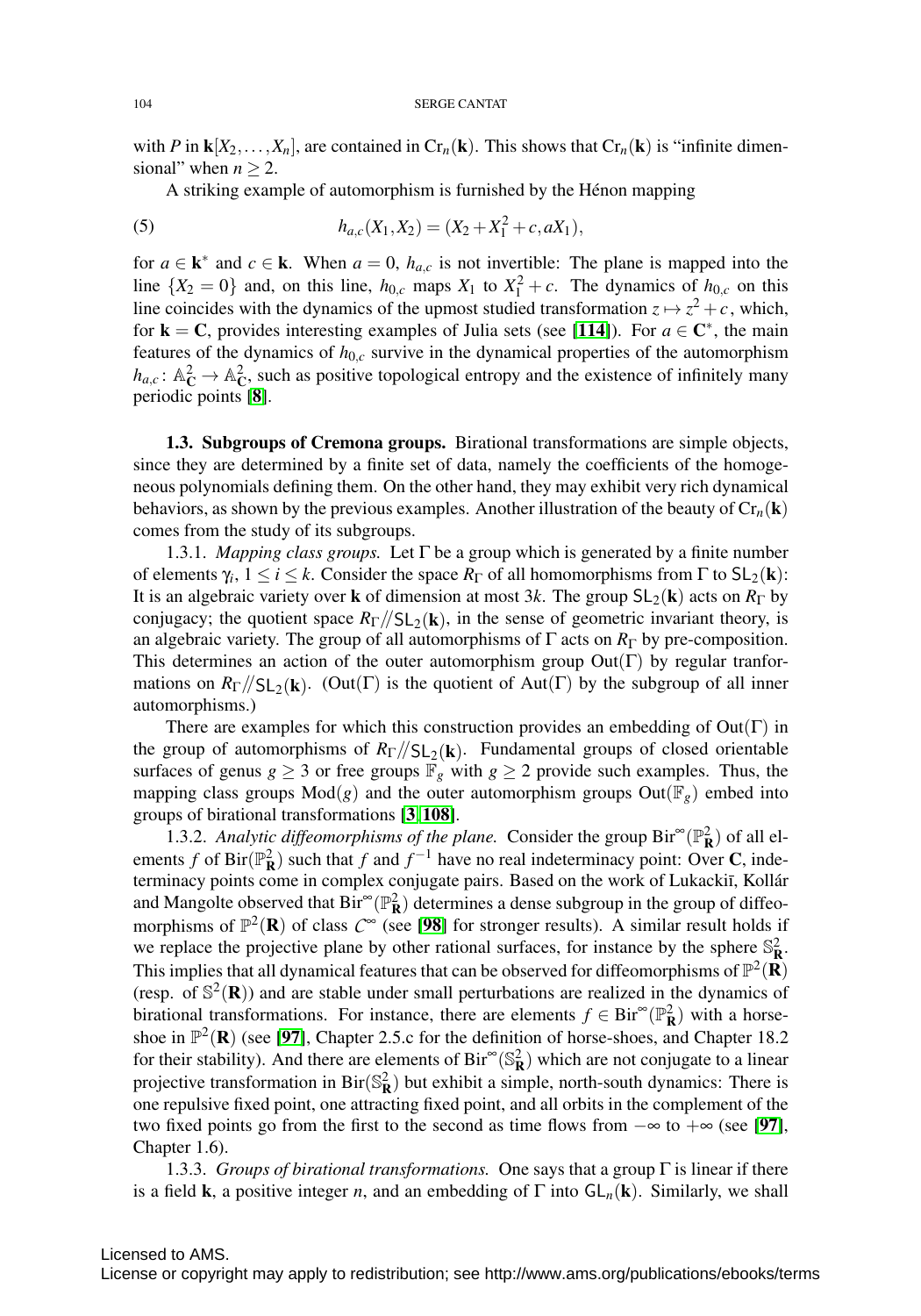say that  $\Gamma$  is a group of birational transformations over the field k if there is a projective variety  $Y_k$ , and an embedding of  $\Gamma$  into  $\text{Bir}(Y_k)$ . The following properties are obvious.

- (1) Linear groups are groups of birational transformations.
- (2) The product of two groups of birational transformations over k is a group of birational transformations over k.
- (3) Any subgroup of a group of birational transformations is also a group of birational transformations.

In certain cases, one may want to specify further properties: If  $\Gamma$  acts faithfully by birational transformations on a variety of dimension  $d$  over a field of characteristic  $p$ , we shall say that Γ is a group of birational transformations in dimension at most *d* in characteristic *p*. For instance,

- (4) Every finite group is a group of birational transformations in dimension 1 and characteristic 0. (see [[85](#page-39-0)], Theorem 6')
- (5) The mapping class group  $Mod(g)$  of a closed, orientable surface of genus  $g \ge 3$ and the group  $Out(\mathbb{F}_g)$  are groups of birational transformations in dimension  $\leq 6g$ , but Out( $\mathbb{F}_g$ ) is not linear if  $g \geq 4$  (see [[3](#page-36-1),[78](#page-39-1), [107](#page-40-4)]).

1.4. Aims and scope. This survey is organized in three main chapters. The leitmotiv is to compare groups of birational transformations, for instance Cremona groups, to classical Lie groups and to groups of diffeomorphisms of smooth compact manifolds.

We first look at the groups  $\text{Bir}(X)$  as (infinite dimensional) analogues of algebraic groups (see Sections [2](#page-4-0) to [3\)](#page-10-0). Then, we focus on recent results on groups of birational transformations of surfaces, with an emphasis on the most interesting example  $Cr_2(\mathbf{k})$  (see Sections [4](#page-13-0) to [7\)](#page-27-0). The last chapters review several open problems concerning groups of birational transformations in dimension  $> 2$ .

There are several geometrical aspects of the theory which are not described at all, including classical features such as the geometry of homaloidal nets and the Noether-Fano inequality, as well as more recent developments like the Sarkisov program and the geometry of birationally rigid varieties. The lectures notes [[70](#page-38-0)] and the books [[49](#page-38-1), [68](#page-38-2), [99](#page-40-5)] are good introductions to these topics. Dynamical properties of birational transformations are also not discussed; this would require a much longer report [[37](#page-37-1), [89](#page-39-2)].

#### –I–

## Algebraic subgroups and generators

## 2. Algebraic subgroups of  $Cr_n(\mathbf{k})$

<span id="page-4-0"></span>In this first part, the main emphasis is on the Zariski topology of the Cremona group and the structure of its algebraic subgroups. We compare  $Cr_n(\mathbf{k})$  to linear algebraic groups: If  $Cr_n(\mathbf{k})$  were such a group, what kind of linear group would it be ?

2.1. Zariski topology (see [[20](#page-36-2), [131](#page-41-0)]). Let *B* be an irreducible algebraic variety. A **family** of birational transformations of  $\mathbb{P}^n_k$  parametrized by *B* is, by definition, a birational transformation *f* of  $B \times \mathbb{P}^n$  such that *(i) f* determines an isomorphism between two open subsets *U* and *V* of  $B \times \mathbb{P}_k^n$  such that the first projection maps both *U* and *V* surjectively onto *B*, and (*ii*)

$$
f(b,x) = (b, p_2(f(b,x)))
$$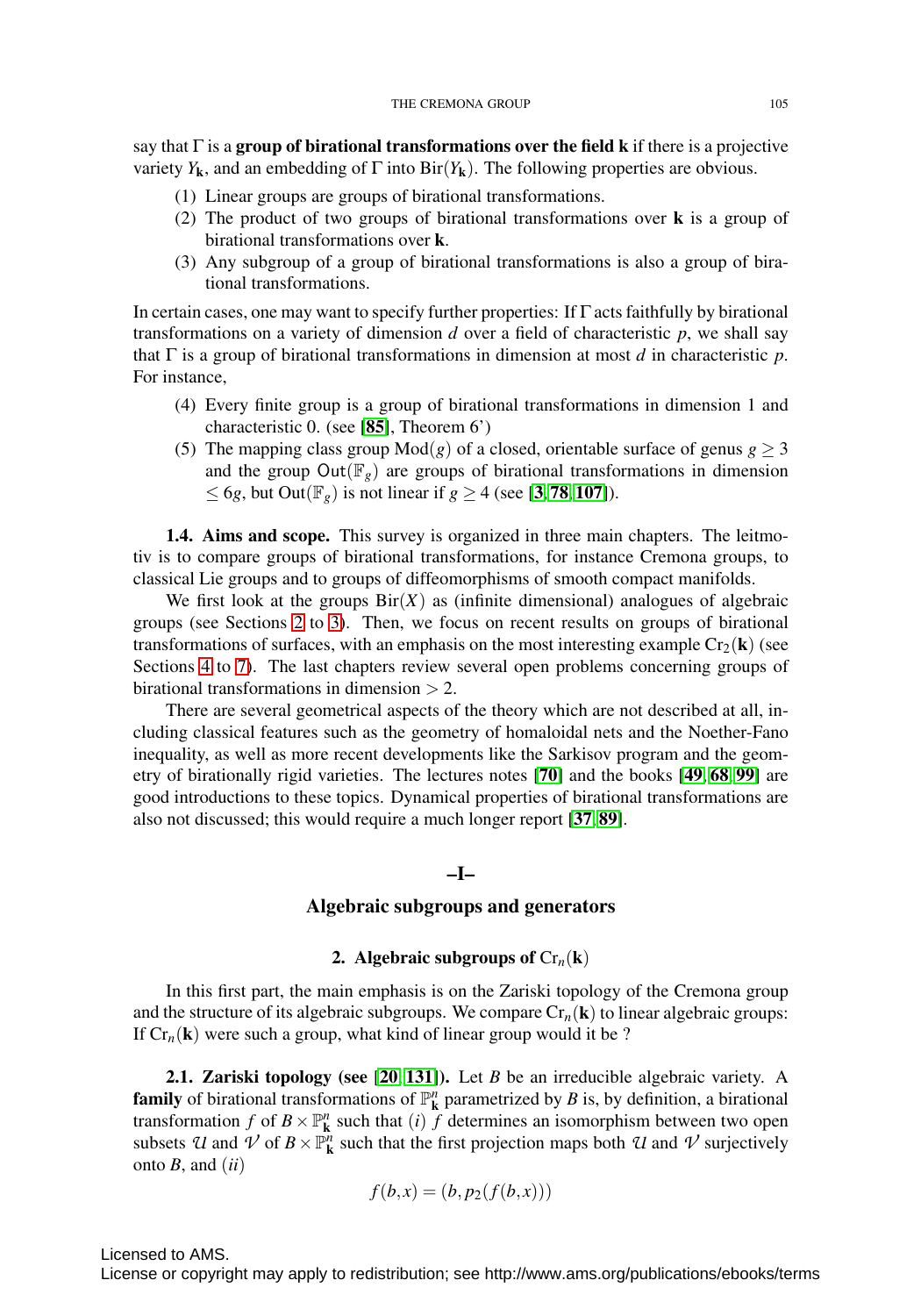where  $p_2$  is the second projection; thus, each  $f_b := p_2(f(b, \cdot))$  is a birational transformation of  $\mathbb{P}^n_k$ . The map  $b \mapsto f_b$  is called a **morphism** from the parameter space *B* to the Cremona group  $Cr_n(\mathbf{k})$ .

Then, one says that a subset *S* of  $Cr_n(k)$  is **closed** if its preimage is closed for the Zariski topology under every morphism  $B \to Cr_n(\mathbf{k})$ . This defines a topology on  $Cr_n(\mathbf{k})$ wich is called the Zariski topology. Right and left translations

$$
g \mapsto g \circ h, \quad g \mapsto h \circ g
$$

and the inverse map

 $g \mapsto g^{-1}$ 

are homeomorphisms of  $Cr_n(k)$  with respect to the Zariski topology.

Define  $Cr_n(\mathbf{k};d) \subset Cr_n(\mathbf{k})$  to be the subset of all birational transformations of degree *d*: An element of  $Cr_n(\mathbf{k};d)$  is defined by homogeneous formulas of degree *d* in the variables  $[x_0 : \ldots : x_n]$  without common factor of positive degree. Let  $Cr_n(k \le d)$  be the union of these sets for all degrees  $d' \leq d$ . Consider the projective space  $Pol_n(\mathbf{k};d)$  of dimension

$$
r(n,d)=(n+1)\left(\begin{array}{c} n+d \\ d \end{array} \right)-1
$$

whose elements are given by  $(n + 1)$ -tuples of homogeneous polynomial functions  $h_i \in$  $\mathbf{k}[x_0,\ldots,x_n]$  of degree *d*, modulo multiplication by a non-zero common scalar factor; denote by  $Form_n(\mathbf{k}; d)$  the subset of  $Pol_n(\mathbf{k}; d)$  made of formulas for birational maps, i.e. *n*-tuples of polynomial functions  $(h_i)_{0 \le i \le n}$  such that

$$
[x_0: \ldots : x_n] \mapsto [h_0: \ldots : h_n]
$$

is a birational transformation of the projective space (of degree  $\leq d$ ). The set Form<sub>n</sub>(**k**;*d*) is locally closed in  $Pol_n(k; d)$  for the Zariski topology, and there is a natural projection  $\pi_n$ : Form<sub>*n*</sub>(**k**; *d*)  $\rightarrow$  Cr<sub>*n*</sub>(**k**;  $\leq$  *d*). One can then show that

- If  $f: B \to \mathrm{Cr}_n(\mathbf{k})$  is a morphism, its image is contained in  $\mathrm{Cr}_n(\mathbf{k}; \leq d)$  for some degree *d* and it can be locally lifted, on affine open subsets  $B_i \subset B$ , to morphisms  $B \to \text{Form}_n(\mathbf{k}; d_i')$  for some  $d_i' \geq d$ ;
- a subset *S* of Cr<sub>n</sub>(**k**) is closed if and only if its  $\pi_n$ -preimage in Form<sub>n</sub>(**k**;*d*) is closed for all  $d \geq 1$ ;
- for every  $d \geq 1$ ,  $Cr_n(\mathbf{k}; \leq d)$  is closed in  $Cr_n(\mathbf{k})$ ;
- the projection  $Form_n(\mathbf{k}; d) \rightarrow Cr_n(\mathbf{k}; \leq d)$  is surjective, continuous, and closed for every  $d \ge 1$  (it is a topological quotient mapping);
- the Zariski topology on the Cremona group is the inductive limit topology of the topologies of  $Cr_n(\mathbf{k}; \leq d)$ .

These properties are described in [[20](#page-36-2)]. The following example shows that morphisms into  $Cr_n(k; \leq d)$  do not always lift to morphisms into  $Form_n(k; d)$  when the degree of the formulas varies with the parameter.

EXAMPLE 2.1. A formula like  $f = [x_0R : x_1R : x_2R]$ , for *R* a homogeneous polynomial of degree *d* − 1 is a non-reduced expression for the identity map; thus, the map from formulas to actual birational transformations contracts sets of positive dimension (here, a projective space onto the point  $\{id_{\mathbb{P}_k^2}\}\)$ . A family of birational transformations of  $\mathbb{P}_k^2$  of degree *d* which depends on a parameter *c* may degenerate (for certain values  $c_i$  of *c*) onto a non-reduced expression of this type. Assume that the parameter *c* varies on a smooth curve *D*, that the general member of the family has degree *d*, and that for two distinct points  $c_1$  and  $c_2$  the formulas become of type  $[x_0R_{c_i} : x_1R_{c_i} : x_2R_{c_i}]$  with  $R_{c_1}$  and  $R_{c_2}$  two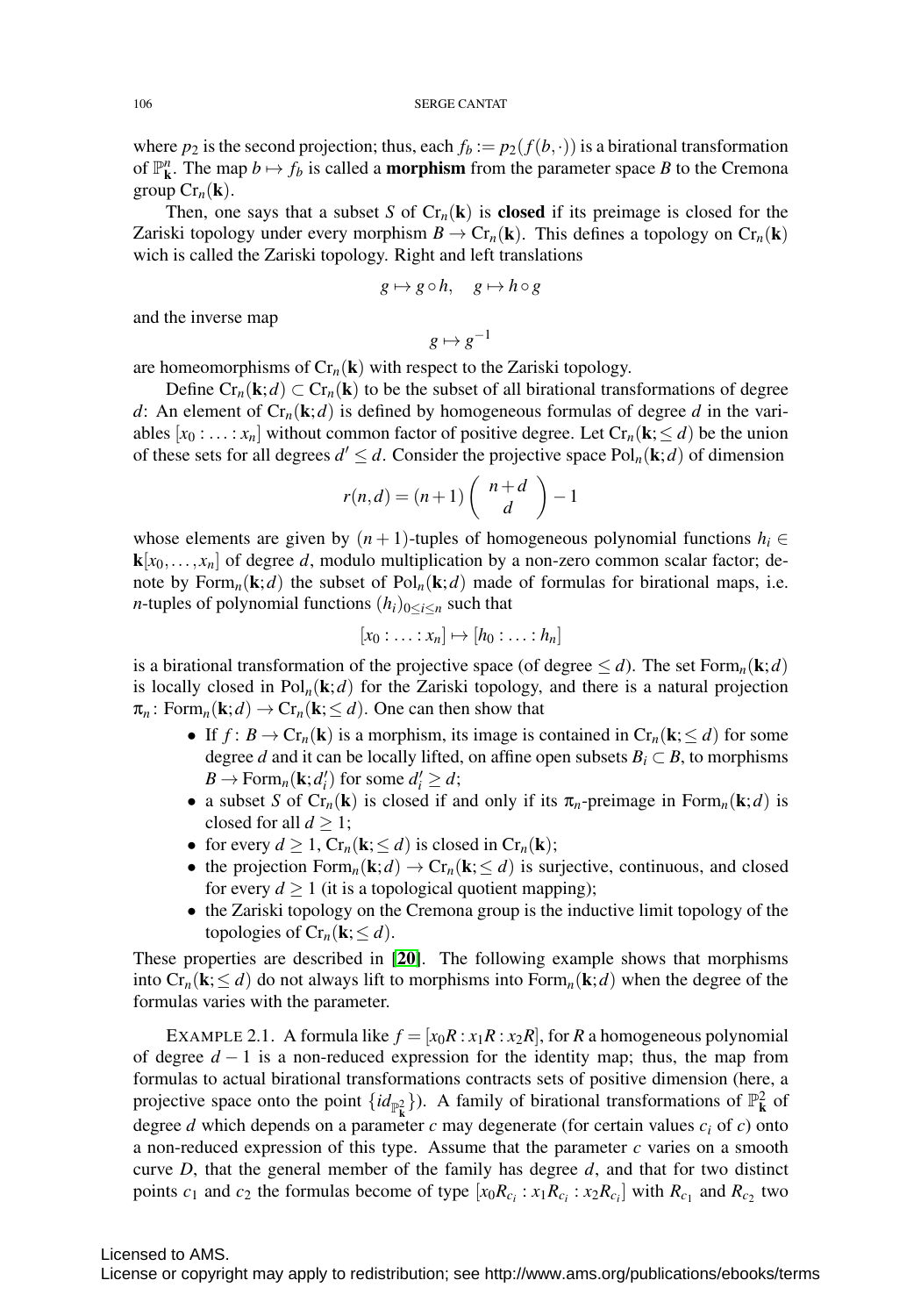homogeneous polynomials which are not proportional. Glue the two points  $c_1$  and  $c_2$  to obtain a nodal curve *C*, the normalization of which is *D*. Then, for every point of *C*, one gets a well defined birational transformation of the plane parametrized by *C*; but there is no globally defined morphism from *C* to the space of homogeneous formulas of degree *d* that determines globally these birational transformations: The two branches of *C* through its singularity would lead to two distinct expressions at the singular point, one for  $R_{c_1}$ , one for  $R_c$ .

An explicit example is described in [[20](#page-36-2)], with  $C \subset \mathbb{A}_{\mathbf{k}}^2$  the nodal plane cubic  $a^3 + b^3 =$ *abc* and

$$
f_{a,b,c}[x_0:x_1:x_2]=[x_0P:x_1Q:x_2P],
$$

where  $P = ax_2^2 + cx_0x_2 + bx_0^2$  and  $Q = ax_2^2 + (b+c)x_0x_2 + (a+b)x_0^2$ . The family of transformations  $f_{a,b,c}$  is globally defined by formulas of degree 3; but each element  $f_{a,b,c}$  has degree  $\leq 2$  and there is no global parametrization by homogeneous formulas of degree 2. More precisely,

$$
abP = (a2x2 + b2x0)(bx2 + ax0)
$$
  

$$
abQ = (a2x2 + b(a+b)x0)(bx2 + ax0)
$$

so that we can factor out the linear term  $(bx_2 + ax_0)$ . Thus,  $f_{a,b,c}$  is a morphism from C to Cr<sub>2</sub>(k) which lifts to a morphism into Form<sub>2</sub>(k; 3), but each  $f_{a,b,c}$  is in fact a birational map of degree  $\leq 2$  (the degree is indeed equal to 2 if  $[a:b:c] \neq [0:0:1]$ ). On the other hand, there is no regular lift to the space of formulas  $Form_2(k; 2)$  $Form_2(k; 2)$  $Form_2(k; 2)$ .<sup>2</sup>

In some sense, the following example is even worse; it shows that there is no structure of algebraic variety on  $Cr_n(\mathbf{k}; \leq d)$  (see [[20](#page-36-2)]). The sets  $Cr_n(\mathbf{k}; d)$  behave well, but the sets  $Cr_n(\mathbf{k}; \leq d)$  don't.

EXAMPLE 2.2. Consider the variety *V* that one obtains by removing  $p = [0:1:0]$  and  $q = [0:0:1]$  from the plane  $\mathbb{P}_{k}^{2}$ . Use homogeneous coordinates  $[a:b:c]$  for this parameter space  $V \subset \mathbb{P}^2_k$ . Note that *V* contains the line  $L = \{b = c\}$  (the two points *p* and *q* are not on this line). Now, consider the family  $g = g_{a,b,c}$  of birational transformations defined by

$$
g[x_0:x_1:x_2]=[x_0(ax_2+cx_0):x_1(ax_2+bx_0):x_2(ax_2+cx_0)],
$$

i.e.

$$
g(x,y) = \left(\frac{ay+b}{ay+c}x, y\right)
$$

in affine coordinates. One gets a family of birational transformations of degree 2, except that all points of *L* are mapped to the identity (one factors out the linear term  $(ax_2 + bx_0)$ ). Thus, as a map from *V* to  $Cr_2(k;\leq 2)$ , it contracts *L* to a point, but it is not constant on the  ${b = c + \epsilon a}$ ,  $\epsilon \neq 0$ . This prevents Cr<sub>2</sub>(**k**;  $\leq 2$ ) to be a bona fide algebraic variety!

$$
\overline{f}_{a,b,c}(x_0,x_1,x_2)=(x_0(a^2x_2+b^2x_0),x_1(a^2x_2+b(a+b)x_0),x_2(a^2x_2+b^2x_0))
$$

modulo multiplication by a function of  $(a, b, c)$ , but this expression does not correspond to a birational map when  $(a, b, c)$  is the singular point  $(0, 0, 0)$  of *C*. Details are given in [[20](#page-36-2)].

<span id="page-6-0"></span><sup>2</sup>Such a lift would be given by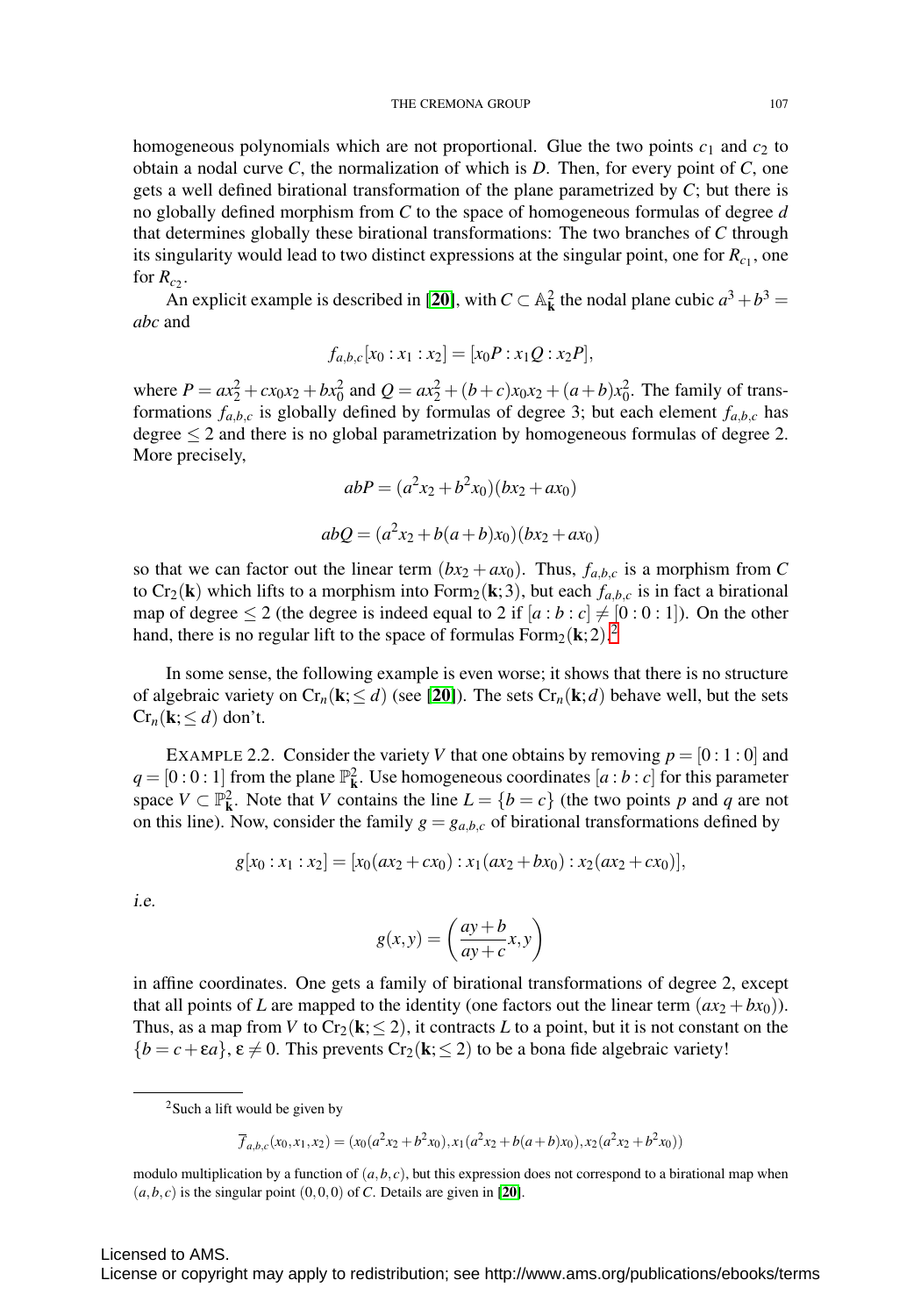<span id="page-7-4"></span>2.2. Algebraic subgroups (see [[20](#page-36-2), [57](#page-38-3)]). An algebraic subgroup of the Cremona group is a subgroup  $G < Cr_n(k)$  which is the image of an algebraic group K by a homomorphism  $\rho$  such that  $\rho: K \to Cr_n(\mathbf{k})$  is a morphism with respect to the Zariski topology. In particular, any algebraic group has bounded degree: It is contained in  $Cr_n(k, \leq d)$  for some *d*.

Let G be a subgroup of  $Cr_n(k)$ , closed for the Zariski topology, and of bounded degree. One can then prove that there is an algebraic group *K* and a morphism  $\rho: K \to Cr_n(k)$ such that  $\rho$  is a group homomorphism and  $\rho$  is a homeomorphism from *K* onto its image *G* for the Zariski topology; moreover, morphisms  $B \to Cr_n(\mathbf{k})$  with values in *G* correspond to algebraic morphisms into the algebraic variety *K* via ρ. Thus, algebraic subgroups correspond exactly to closed subgroups of bounded degree.

By a theorem of Weil, every subgroup *G* of bounded degree in  $Cr_n(\mathbf{k})$  can be regularized: There is a projective variety *X* and a birational mapping  $\pi: X \dashrightarrow \mathbb{P}^n$  such that  $G_X := \pi^{-1}G\pi$  is contained in the group of regular automorphisms Aut(*X*) (see [[38](#page-37-2)] for a description of Weil theorem and references). Moreover, the identity component  $Aut(X)$ <sup>0</sup> is a linear algebraic group (because *X* is rational), and the intersection  $G_X \cap Aut(X)^0$  has finite index in  $G_X$  (see [[103](#page-40-6)]).

<span id="page-7-3"></span>Thus, algebraic subgroups of  $Cr_n(k)$  correspond to algebraic groups of automorphisms of rational varieties  $X \dashrightarrow \mathbb{P}_{\mathbf{k}}^n$ .

#### 2.3. Algebraic tori, rank, and an infinite Weyl group.

2.3.1. *Linear subgroups.* The Cremona group in one variable coincides with the group of linear projective transformations  $PGL_2(k)$ , and is an algebraic group of dimension 3.

The Cremona group  $Cr_2(k)$  contains two important algebraic subgroups. The first one is the group  $PGL_3(k)$  of automorphisms of  $\mathbb{P}^2_k$ . The second is obtained as follows. Start with the surface  $\mathbb{P}^1_{\mathbf{k}} \times \mathbb{P}^1_{\mathbf{k}}$ , considered as a smooth quadric in  $\mathbb{P}^3_{\mathbf{k}}$ ; its automorphism group contains  $PGL_2(k) \times PGL_2(k)$ . By stereographic projection, the quadric is birationally equivalent to the plane, so that  $\text{Bir}(\mathbb{P}^2_{\mathbf{k}})$  contains also a copy of  $\text{PGL}_2(\mathbf{k}) \times \text{PGL}_2(\mathbf{k})$ .

More generally, if  $V = G/P$  is a homogeneous variety of dimension *n*, where G is a semi-simple algebraic group and *P* is a parabolic subgroup of *G*, then *V* is rational; once a birational map  $\pi: V \dashrightarrow \mathbb{P}^n_k$  is given,  $\pi G \pi^{-1}$  determines an algebraic subgroup of  $Cr_n(k)$ .

<span id="page-7-2"></span>EXAMPLE 2.3. An important subgroup of  $Cr_2(k)$  which is not algebraic is the **Jon-**quières group<sup>[3](#page-7-0)</sup> Jonq<sub>2</sub>(k), of all transformations of  $\mathbb{P}^1_k \times \mathbb{P}^1_k$  that permute the fibers of the projection onto the first factor. It is isomorphic to the semi-direct product  $PGL_2(k)$   $\ltimes$  $PGL_2(k(x))$ ; for example, it contains all transformations  $(X_1, X_2) \rightarrow (aX_1, Q(X_1)X_2)$  with *a* in  $\mathbf{k}^*$  and *Q* in  $\mathbf{k}(X_1) \setminus \{0\}$ , so that its "dimension" is infinite.

2.3.2. *Rank and Weyl group.* Let k be a field. Let S be a connected semi-simple algebraic group defined over k. The group S acts on its Lie algebra s by the adjoint representation; the k-rank of S is the maximal dimension  $\dim_k(A)$  of a connected algebraic subgroup *A* of S which is diagonalizable over **k** in  $GL(s)$ . Such a maximal diagonalizable subgroup is called a **maximal torus**. For example, the **R**-rank of  $SL_n(\mathbf{R})$  is  $n-1$ , and diagonal matrices form a maximal torus. If  $\mathbf{k} = \mathbf{C}$  and the rank of S is equal to *r*, the centralizer of a typical element  $g \in S$  has dimension *r*. Thus, the value of the rank reflects the commutation properties inside S.

<span id="page-7-1"></span>THEOREM 2.4 (Enriques, Demazure, [[57](#page-38-3),[73](#page-39-3)]). *Let* k *be an algebraically closed field, and*  $\mathbb{G}_m$  *be the multiplicative group over* **k***. Let r be an integer. If*  $\mathbb{G}_m^r$  *embeds as an* 

<span id="page-7-0"></span> $3$ or the "de Jonquières" group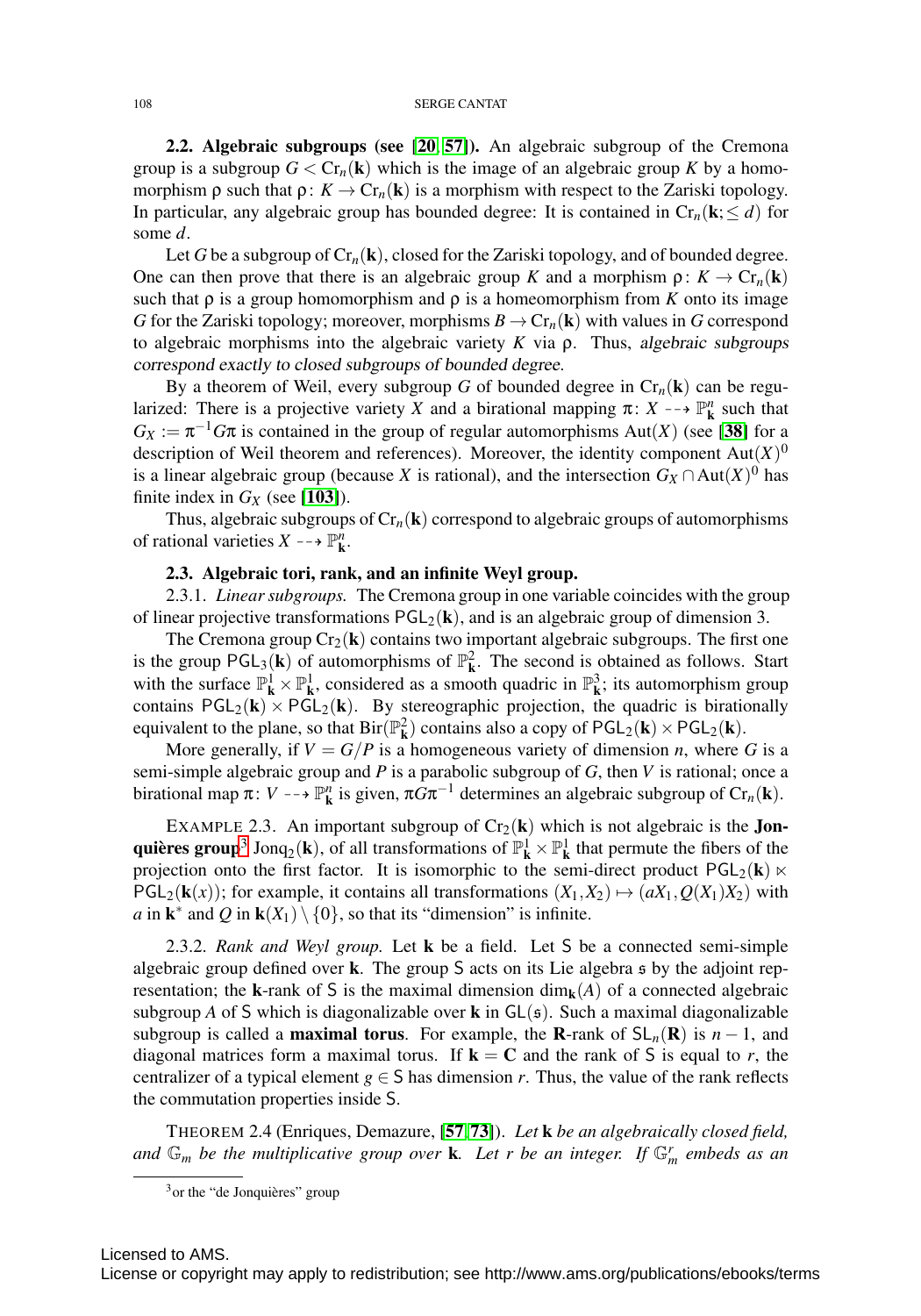*algebraic subgroup in*  $Cr_n(\mathbf{k})$ *, then*  $r \leq n$  *and, if*  $r = n$ *, the embedding is conjugate to an embedding into the group of diagonal matrices in*  $PGL_{n+1}(\mathbf{k})$ *.* 

In other words, in  $Cr_n(k)$  the group of diagonal matrices  $\Delta_n$  plays the role of a maximal torus (more precisely, a torus of maximal dimension, see Remark [2.5](#page-8-0) below). The normalizer of  $\Delta_n$  in  $Cr_n(\mathbf{k})$  is the semi-direct product of  $\Delta_n$  with the group of monomial transformations  $GL_n(\mathbb{Z})$ , thus

 $Cr_n(k)$  looks like a group of rank *n* with maximal torus equal to the diagonal group  $\Delta_n$ and an infinite Weyl group isomorphic to  $GL_n(\mathbb{Z})$ .

This property is reflected by the structure of its finite subgroups, as we shall see below. Nevertheless, for  $n = 2$ , we shall explain in Section [4](#page-13-0) that  $Cr_2(\mathbf{k})$  is better understood as a group of rank 1, and I expect similar rank  $n-1$  phenomena for all dimensions  $n \geq 2$ .

<span id="page-8-0"></span>REMARK 2.5. Theorem [2.4](#page-7-1) is a bit misleading. If maximal tori are defined in terms of dimension, then maximal tori in  $Cr_n(C)$  have dimension *n* and are all conjugate to the diagonal group. On the other hand, for  $n \geq 5$ , Cr<sub>n</sub>(C) contains tori of dimension  $n-3$ which are not contained in higher dimensional algebraic tori, and are therefore "maximal" in terms of inclusion; since they are maximal, they are not conjugate to a subgroup of  $PGL_{n+1}(C)$ . This phenomenon has been discovered by Popov; we refer to [[14](#page-36-3), [121](#page-40-7), [122](#page-41-1)] for a study of maximal algebraic groups in  $Cr_n(C)$  or  $Aut(\mathbb{A}_C^n)$ .

**2.4. Finite subgroups.** The Cremona group  $Cr_1(k)$  is isomorphic to  $PGL_2(k)$ . Thus, if *G* is a finite subgroup of  $Cr_1(k)$  whose order is prime to the characteristic of **k**, then *G* is cyclic, dihedral, or isomorphic to  $\mathfrak{A}_4$ ,  $\mathfrak{S}_4$ , or  $\mathfrak{A}_5$ ; if **k** is algebraically closed, each of these groups occurs in Cr<sub>1</sub>(k) in a unique way modulo conjugacy. (here,  $\mathfrak{A}_m$  and  $\mathfrak{S}_m$  stand for the alternating group and the symmetric group on *m* symbols).

One of the rich and well understood chapters on  $Cr_2(k)$  concerns the study of its finite subgroups. While there is still a lot to do regarding fields of positive characteristic and conjugacy classes of finite groups, there is now a list of all possible finite groups and maximal algebraic subgroups that can be realized in  $Cr_2(C)$ . We refer to [[14](#page-36-3), [16](#page-36-4), [69](#page-38-4), [131](#page-41-0)] for details and references, to [[124](#page-41-2)] for finite simple subgroups of  $Cr_3(C)$ , and to [[5](#page-36-5)] for applications to the notion of essential dimension. In what follows, we only emphasize a few results.

2.4.1. *Rank, and p-elementary subgroups.* A finitary version of Theorem [2.4](#page-7-1) has been observed by Beauville in [[4](#page-36-6)] for  $n = 2$ .

THEOREM 2.6. Let **k** *be an algebraically closed field. Let*  $p \geq 5$  *be a prime number with p*  $\neq$  *char*(**k**)*. Assume that the abelian group*  $(\mathbb{Z}/p\mathbb{Z})^r$  *embeds into* Cr<sub>2</sub>(**k**)*. Then*  $r \leq 2$ *and, if*  $r = 2$ *, the image of*  $(\mathbb{Z}/p\mathbb{Z})^r$  *is conjugate to a subgroup of the group of diagonal matrices of*  $PGL_3(\mathbf{k})$ .

Prokhorov proved that the rank *r* of any *p*-elementary abelian group  $(\mathbf{Z}/p\mathbf{Z})^r$  of Cr<sub>3</sub>(C) is bounded from above by 3 if  $p \ge 17$  (see [[123](#page-41-3), [125](#page-41-4)]). One may ask whether there exists a function  $n \mapsto p(n) \in \mathbb{Z}_+$  such that  $p \leq p(n)$  if *p* is prime and  $(\mathbb{Z}/p\mathbb{Z})^{n+1}$ embeds in  $Cr_n(C)$ . In [[130](#page-41-5)], Serre asks much more precise questions concerning the structure of finite subgroups of  $Cr_n(k)$ . One of them concerns the Jordan property: Does every finite subgroup *G* of  $Cr_n(C)$  contain an abelian subgroup of rank  $\leq n$  whose index in *G* is bounded by a constant  $j(n)$  depending only on the dimension  $n$ ? These questions were answered positively by Prokhorov and Shramov, assuming the so-called Borisov-Alexeev-Borisov conjecture on the boundedness of families of Fano varieties with terminal singularities (see [[126](#page-41-6), [127](#page-41-7)]). Amazingly, a recent preprint of Birkar delivers a proof of this conjecture (see [[13](#page-36-7)]).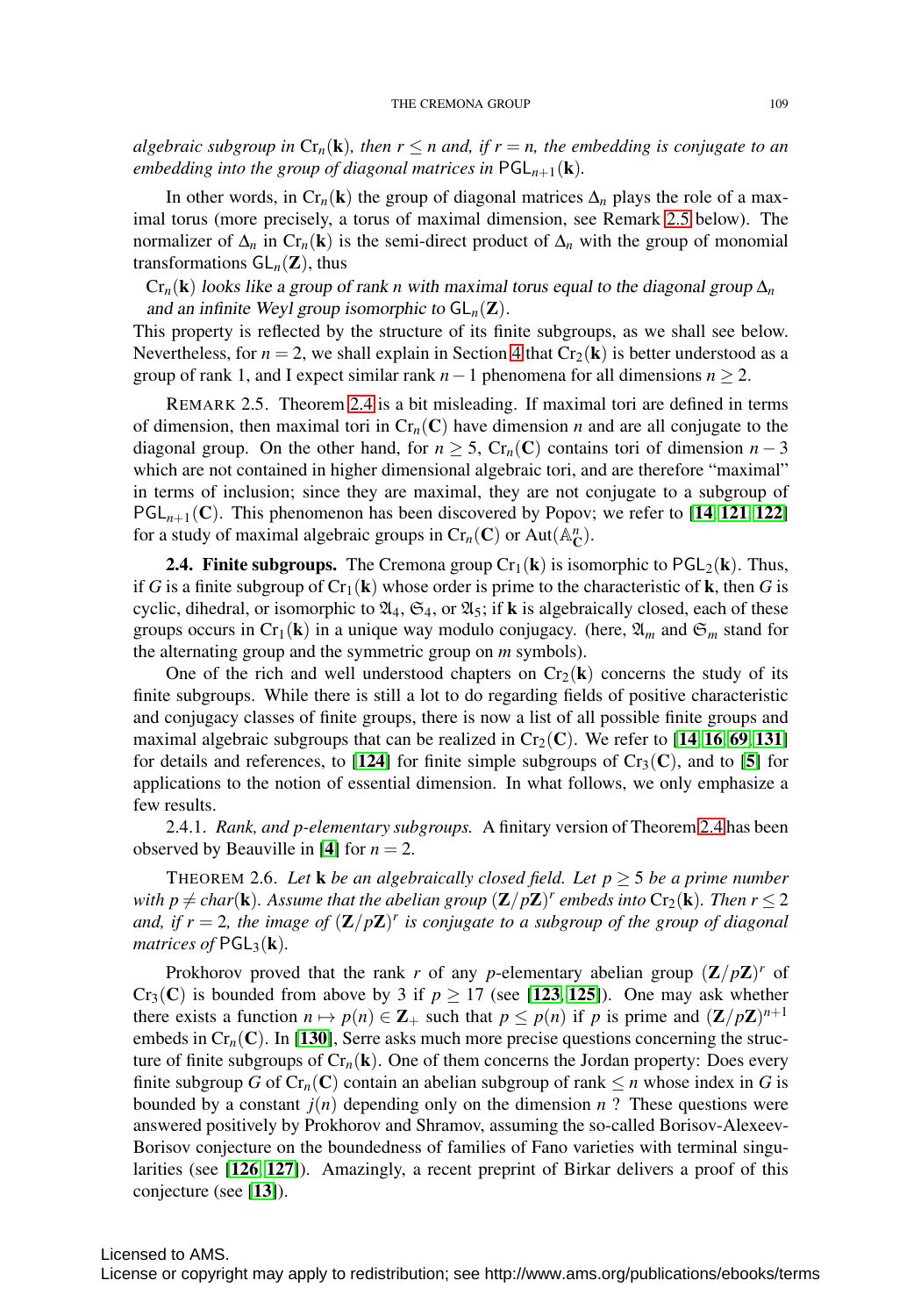2.4.2. *Finite simple subgroups (see* [[71](#page-38-5),[136](#page-41-8)]*).* There is one and only one finite, simple and non-abelian subgroup in  $Cr_1(C)$ , namely  $\mathfrak{A}_5$ , the symmetry group of the icosaehdron.

THEOREM 2.7. If G is a finite, simple, non-abelian subgroup of  $Cr_2(\mathbb{C})$ , then G is *isomorphic to one of the groups*  $PSL_2(\mathbf{F}_7)$ *,*  $\mathfrak{A}_5$ *<i>, and*  $\mathfrak{A}_6$ *.* 

• *There are two conjugacy classes of subgroups isomorphic to*  $PSL_2(\mathbf{F}_7)$ *. First,*  $PSL_2(\mathbf{F}_7)$  *embeds in*  $PGL_3(\mathbf{C})$ *, preserving the smooth quartic curve* 

$$
x_0^3x_1+x_1^3x_2+x_2^3x_0=0
$$
;

*then, it also embeds as a group of automorphisms of the double cover of the plane, ramified along the same quartic curve.*

- *There are three embeddings of*  $\mathfrak{A}_5$  *in*  $Cr_2(\mathbf{C})$  *up to conjugacy. One in*  $PGL_2(\mathbf{C})$ *, one in* PGL3(C)*, and one in the group of automorphisms of the del Pezzo surface which is obtained by blowing up*  $\mathbb{P}_{\mathbb{C}}^2$  *at the points*  $[1:0:0]$ *,*  $[0:1:0]$ *,*  $[0:0:1]$ *, and* [1:1:1]*.*
- *There is a unique copy of*  $\mathfrak{A}_6$  *up to conjugacy, given by a linear projective action on* P<sup>2</sup> <sup>C</sup> *that preserves the curve*

$$
10x_0^3x_1^3 + 9x_2x_0^5 + 9x_2x_1^5 + 27x_2^6 = 45x_0^2x_1^2x_2^2 + 135x_0x_1x_2^4.
$$

Note that, given an embedding  $\iota: G \to Cr_2(\mathbb{C})$ , one can twist it by an automorphism  $\varphi$  of *G*. When *G* is isomorphic to  $PSL_2(\mathbf{F}_7)$  or  $\mathfrak{A}_6$ , *i* is conjugate to  $\iota \circ \varphi$  in  $Cr_2(\mathbf{C})$  if and only if  $\varphi$  is an inner automorphism of *G*; thus, there are 4 distinct embeddings of  $\mathfrak{A}_6$  (resp.  $PSL_2(F_7)$ ) in Cr<sub>2</sub>(C) up to conjugacy. On the other hand, *i* is always conjugate to  $\iota \circ \varphi$ when  $G = \mathfrak{A}_5$ ; thus,  $\mathfrak{A}_5$  has exactly three embeddings in Cr<sub>2</sub>(C) up to conjugacy.

REMARK 2.8. If *G* is a finite subgroup of  $Cr_2(k)$  and the characteristic *p* of the field k does not divide the order of *G*, then *G* "lifts" in characteristic zero; but there are new examples of simple subgroups of  $Cr_2(k)$  if we allow p to divide |*G*| (see [[69](#page-38-4)] for a classification).

There is also a classification, due to Prokhorov [[124](#page-41-2)], of finite simple subgroups of  $Cr_3(C)$  up to isomorphism, but a complete list of their conjugacy classes is not available yet. Besides  $\mathfrak{A}_5$ ,  $\mathfrak{A}_6$ , and  $PSL_2(\mathbf{F}_7)$ , there are three new players:  $\mathfrak{A}_7$ ,  $PSL_2(\mathbf{F}_8)$ , and  $PSP_4(\mathbf{F}_3)$ , with respective orders 2520, 504, 25920. See [[45](#page-37-3)–[47](#page-37-4)] for the study of their conjugacy classes in  $Cr_3(\mathbf{C})$ .

<span id="page-9-0"></span>2.5. Closed normal subgroups. Let us assume, for simplicity, that **k** is algebraically closed. In dimension  $n = 1$ , the Cremona group  $PGL_2(k)$  is a simple group. As we shall see in Section [7,](#page-27-0)  $Cr_2(\mathbf{k})$  is not simple, and contains many normal subgroups. But J. Blanc and S. Zimmerman observed that  $Cr_n(k)$  behaves as a simple group if one restricts our study to closed, normal subgroups.

THEOREM 2.9 ([[15](#page-36-8), [22](#page-37-5)]). *Let* k *be an algebraically closed field. Every non-trivial normal subgroup of*  $Cr_n(\mathbf{k})$  *which is closed for the Zariski topology coincides with*  $Cr_n(\mathbf{k})$ *.* 

This result explains why there is no construction from algebraic geometry that produces interesting normal subgroups in  $Cr_n(\mathbf{k})$ .

Assume now that  **is a local field; this means that**  $**k**$  **is a locally compact topological** field with respect to a non-discrete topology. The examples are  $\mathbf{R}, \mathbf{C}$ , and finite extensions of  $\mathbf{Q}_p$  and  $\mathbf{F}_q((t))$ . (Here,  $\mathbf{Q}_p$  is the field of *p*-adic numbers and  $\mathbf{F}_q$  is a finite field with *q* elements) Then, there exists a group-topology on  $Cr_n(\mathbf{k})$  that extends the "transcendental, euclidean" topology of  $PGL_{n+1}(\mathbf{k})$  (see [[20](#page-36-2)]). Blanc and Zimmermann also prove that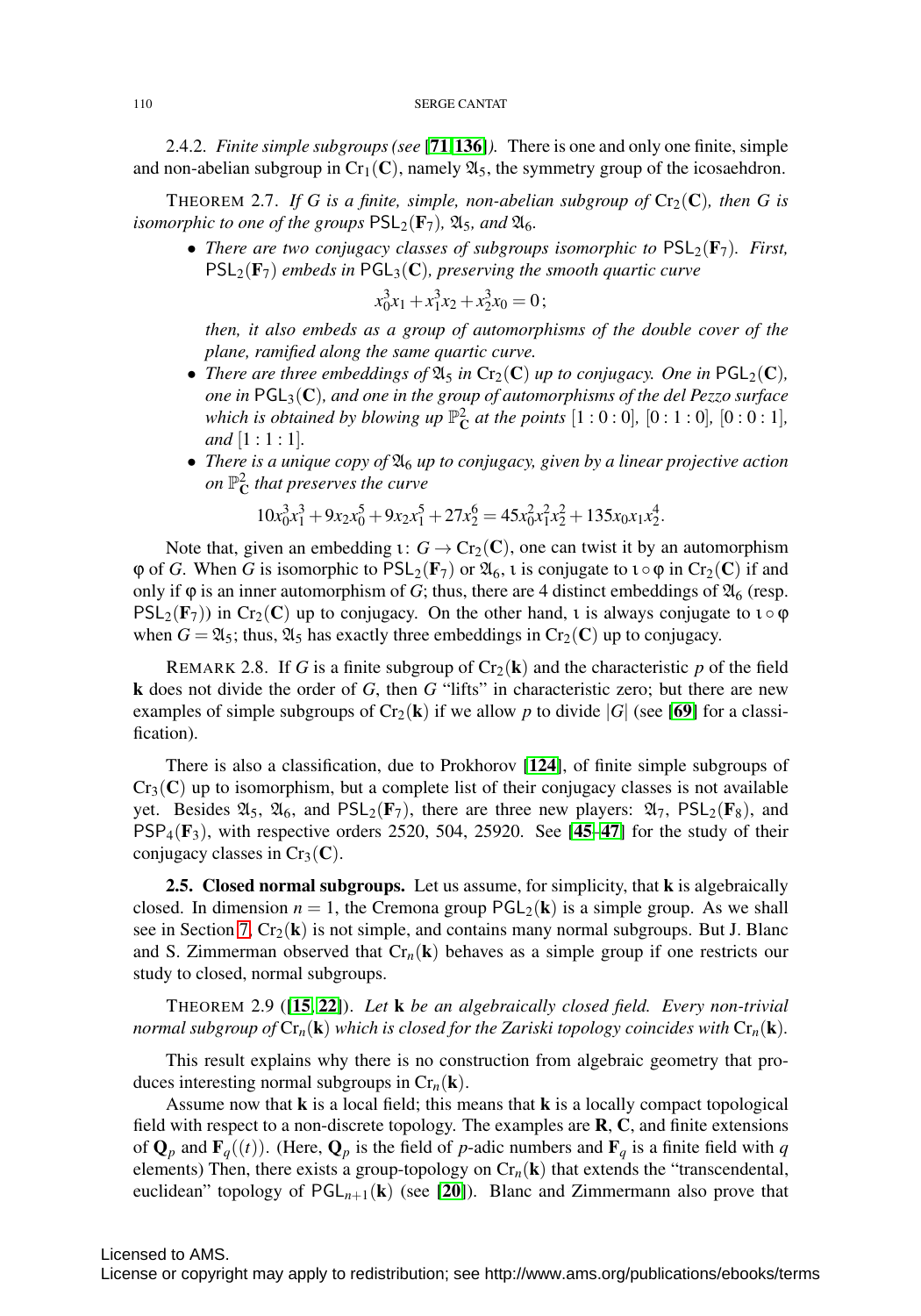every normal subgroup that is closed for this topology is either trivial or equal to  $Cr_n(k)$ (see [[22](#page-37-5)]).

#### 3. Generating sets and relations

<span id="page-10-0"></span>**3.1. Dimension** 2. Recall from Example [2.3](#page-7-2) that the Jonquieres group Jon $q_2(k)$  is the group of birational transformations of  $\mathbb{P}^1_{\mathbf{k}} \times \mathbb{P}^1_{\mathbf{k}}$  that permute the fibers of the first projection; we may identify it to the group of birational transformations of  $\mathbb{P}^2_{\mathbf{k}}$  preserving the pencil of lines through the point  $[1:0:0]$ .

The first main result on  $Cr_2(\mathbf{k})$  is due to Noether and Castelnuovo [[43](#page-37-6), [116](#page-40-8)]. It exhibits two sets of generators for  $Cr_2(\mathbf{k})$ .

THEOREM 3.1 (Noether, Castelnuovo). *Let* k *be an algebraically closed field. The group*  $Cr_2(\mathbf{k})$  *is generated by*  $PGL_3(\mathbf{k})$  *and the standard quadratic involution*  $\sigma_2$ *. It is also generated by*  $\text{Jonq}_2(\mathbf{k})$  *and the involution*  $\eta(X_1, X_2) = (X_2, X_1)$ *.* 

Identify Jonq<sub>2</sub>(**k**) to the group of birational transformations of  $\mathbb{P}^2$  that preserve the pencil of lines through the point  $[1:0:0]$ , and  $\eta$  to the involution  $[x_1:x_2:x_3] \mapsto [x_2:$  $x_1$ :  $x_3$ ]. With such a choice,  $\eta$  is in PGL<sub>3</sub>(k) and  $\sigma_2$  is in Jonq<sub>2</sub>(k). Then, Cr<sub>2</sub>(k) is the amalgamated product of  $\text{Jonq}_2(\mathbf{k})$  and  $\text{PGL}_3(\mathbf{k})$  along their intersection, divided by one more relation, namely  $\sigma \circ \eta = \eta \circ \sigma$  (see [[17](#page-36-9), [95](#page-39-4)] and [[83](#page-39-5), [84](#page-39-6)] for former presentations of  $Cr_2(\mathbf{k})$ ). Thus, one knows a presentation of  $Cr_2(\mathbf{k})$  by generators and relations.

EXAMPLE 3.2. Let k be an algebraically closed field. Consider the set of generators of  $Cr_2(\mathbf{k})$  given by  $\sigma_2$  and the group of automorphisms  $PGL_3(\mathbf{k})$  of  $\mathbb{P}^2_{\mathbf{k}}$ . The following relations are satisfied

- $\sigma_2 \circ \tau = \tau \circ \sigma_2$  for every permutation  $\tau$  of the three coordinates  $x_i$ ;
- $\sigma_2 \circ a = a^{-1} \circ \sigma_2$  for every diagonal automorphism  $a[x_0 : x_1 : x_2] = [ux_0 : vx_1 : x_2]$  $wx_2$ ].
- If *h* is the linear projective transformation  $h[x_1 : x_2 : x_3] = [x_1, x_1 x_2, x_1 x_3]$ , then  $(h \circ \sigma_2)^3$  is the identity (see [[83](#page-39-5)]).

The first and second list of relations occur in the semi-direct product of the group  $GL_2(\mathbb{Z})$  of monomial transformations and the diagonal group  $\mathbb{G}_m(\mathbf{k}) \times \mathbb{G}_m(\mathbf{k})$  (i.e. in the normalizer of the maximal torus).

REMARK 3.3. Similarly, Jung's theorem asserts that the group of polynomial automorphisms of the affine plane is the free product of two of its subgroups, amalgamated along their intersection (see [[101](#page-40-9)] for example); the two subgroups are the group of affine transformations, and the group of elementary shears  $(x, y) \mapsto (ax, by + p(x))$ , with  $p \in \mathbf{k}[x]$ . Note that this result holds for every field k, algebraically closed or not. This is related to the following geometric fact: If *h* is a polynomial automorphism of the affine plane, then  $h^{-1}$  has at most one indeterminacy point in  $\mathbb{P}^2(\overline{k})$ , this point is the image of a general point of the line at infinity under the action of *h* and, as such, is contained in  $\mathbb{P}^2(\mathbf{k})$ ; thus, the first blow-up that is required to resolve the indeterminacy point is defined over k.

Elementary shears are examples of Jonquières transformations, preserving the pencil of vertical lines  $x = c^{st}$ ; one feature of these shears is that there degrees remain bounded under iteration: If  $g(x, y) = (ax, by + p(x))$  and  $p(x)$  has degree *d*, then all iterates  $g^n$  are shears of degree at most *d*. This is not typical among Jonquières transformations (see Section [4.2\)](#page-18-0).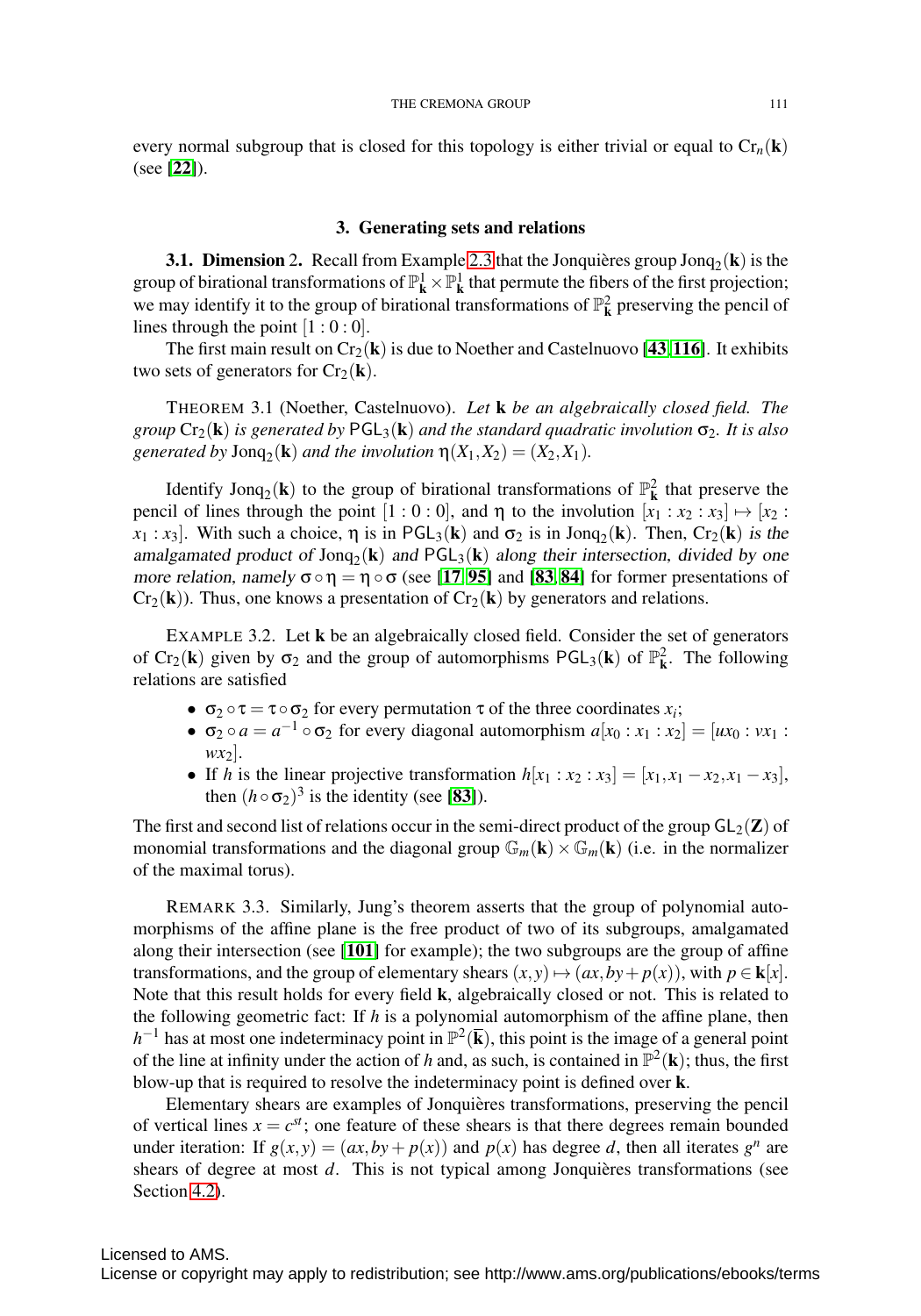**3.2. Dimension**  $> 3$ . In dimension 2, the indeterminacy locus of a birational transformation is a finite set, and the curves that appear by blow-up are smooth rational curves. This simple picture changes dramatically in higher dimension: As we shall see below, for every smooth irreducible curve *C*, there is a birational transformation *g* of  $\mathbb{P}^3_{\mathbf{k}}$  and a surface *X* ⊂  $\mathbb{P}^3$  such that (i) *X* is birationally equivalent to *C* ×  $\mathbb{P}^1$  and (ii) *g* contracts *X* onto a subset of codimension  $\geq 2$ . This new feature leads to the following result (see [[118](#page-40-10)]).

THEOREM 3.4 (Hudson, Pan). Let  $n \geq 3$  *be a natural integer. Let* **k** *be an algebraically closed field. To generate* Cr*n*(k)*, one needs as many algebraic families of generators, as families of smooth hypersurfaces of* P*n*−<sup>1</sup> <sup>k</sup> *of degree* ≥ *n* + 2*; one cannot generate the Cremona group by generators of bounded degree.*

Obviously, this is loosely stated, and we only present a sketch of the proof (see [[34](#page-37-7), [118](#page-40-10)] for details). Let  $[x] = [x_0 : ... : x_{n-1}]$  be homogeneous coordinates for  $\mathbb{P}_{k}^{n-1}$  and  $[y_0 : y_1]$ be homogeneous coordinates for  $\mathbb{P}^1_{\mathbf{k}}$ . Let *Y* be an irreducible hypersurface of degree *d* in  $\mathbb{P}_{k}^{n-1}$ , which is not the plane *x*<sub>0</sub> = 0, and let *h* be a reduced homogeneous equation for *Y*. Define a birational transformation  $f_Y$  of  $\mathbb{P}^{n-1}_k \times \mathbb{P}^1_k$  by

$$
f_Y([x],[y_0:y_1]) = ([x],[y_0x_0^d:h(x_0,\ldots,x_{n-1})y_1]).
$$

The transformation  $f_Y$  preserves the projection onto the first factor  $\mathbb{P}^{n-1}_k$ , and acts by linear projective transformations on the general fibers  $\mathbb{P}^1_{\mathbf{k}}$ ; more precisely, on the fiber over [*x*],  $f_Y$  is the projective linear transformation which is determined by the 2 by 2 matrix

$$
\left(\begin{array}{cc} x_0^d & 0 \\ 0 & h(x_0,\ldots,x_{n-1}) \end{array}\right).
$$

This matrix is invertible if and only if  $x_0 \neq 0$  and  $h(x) \neq 0$ , and  $f_Y$  contracts the hypersurface  $Y \times \mathbb{P}^1_{\mathbf{k}}$  to the codimension 2 subset  $Y \times \{[1:0]\}$ . Thus, given any irreducible hypersurface *Y* in  $\mathbb{P}^{n-1}_k$ , one can construct a birational transformation of  $\mathbb{P}^n_k$  that contracts a hypersurface which is birationally equivalent to  $Y \times \mathbb{P}^1_{\mathbf{k}}$ .

On the other hand, one easily checks the following: Let *g*1, ..., *gm* be birational transformations of the projective space  $\mathbb{P}^n_k$ , and let *g* be the composition  $g = g_m \circ g_{m-1} \circ \dots \circ g_1$ . Let *X* be an irreducible hypersurface of  $\mathbb{P}^n_k$ . If *X* is *g*-exceptional (i.e. *g* contracts *X*), then there is an index *i*, with  $1 \le i \le m$ , and a  $g_i$ -exceptional hypersurface  $X_i$  such that  $X$ is birationally equivalent to  $X_i$ . More precisely, for some index  $i$ ,  $g_{i-1} \circ \ldots \circ g_1$  realizes a birational isomorphism from *X* to  $X_i$ , and then  $g_i$  contracts  $X_i$ .

Thus, to generate  $Cr_n(\mathbf{k})$ , one needs at least as many families of generators as families of hypersurfaces  $Y \subset \mathbb{P}^{n-1}_k$  modulo the equivalence relation " $Y \simeq Y'$  if and only if  $Y \times \mathbb{P}^1_k$ is birationally equivalent to  $Y' \times \mathbb{P}^1_{\mathbf{k}}$ . But, if *Y* and *Y'* are general hypersurfaces of degree  $\geq n+2$ , then *Y* and *Y'* have general type, and the relation  $Y \simeq Y'$  implies that *Y* and *Y'* are isomorphic.

<span id="page-11-0"></span>REMARK 3.5. Given *f* in the Cremona group  $Cr_3(\mathbf{k})$ , consider the set of irreducible components  $\{X_i\}_{1\leq i\leq m}$  of the union of the exceptional loci of *f* and of its inverse  $f^{-1}$ . Each  $X_i$  is birationally equivalent to a product  $\mathbb{P}^1_{\mathbf{k}} \times C_i$ , where  $C_i$  is a smooth irreducible curve. Define  $g(X_i)$  as the genus of  $C_i$ , and the **genus** of f as the maximum of the  $g(X_i)$ ,  $1 \le i \le m$ . Then, the subset of Cr<sub>3</sub>(k) of all birational transformations f of genus at most  $g_0$  is a subgroup of  $Cr_3(\mathbf{k})$ : In this way, one obtains a filtration of the Cremona group by an increasing sequence of proper subgroups. See [[79](#page-39-7),[102](#page-40-11)] for related ideas and complements.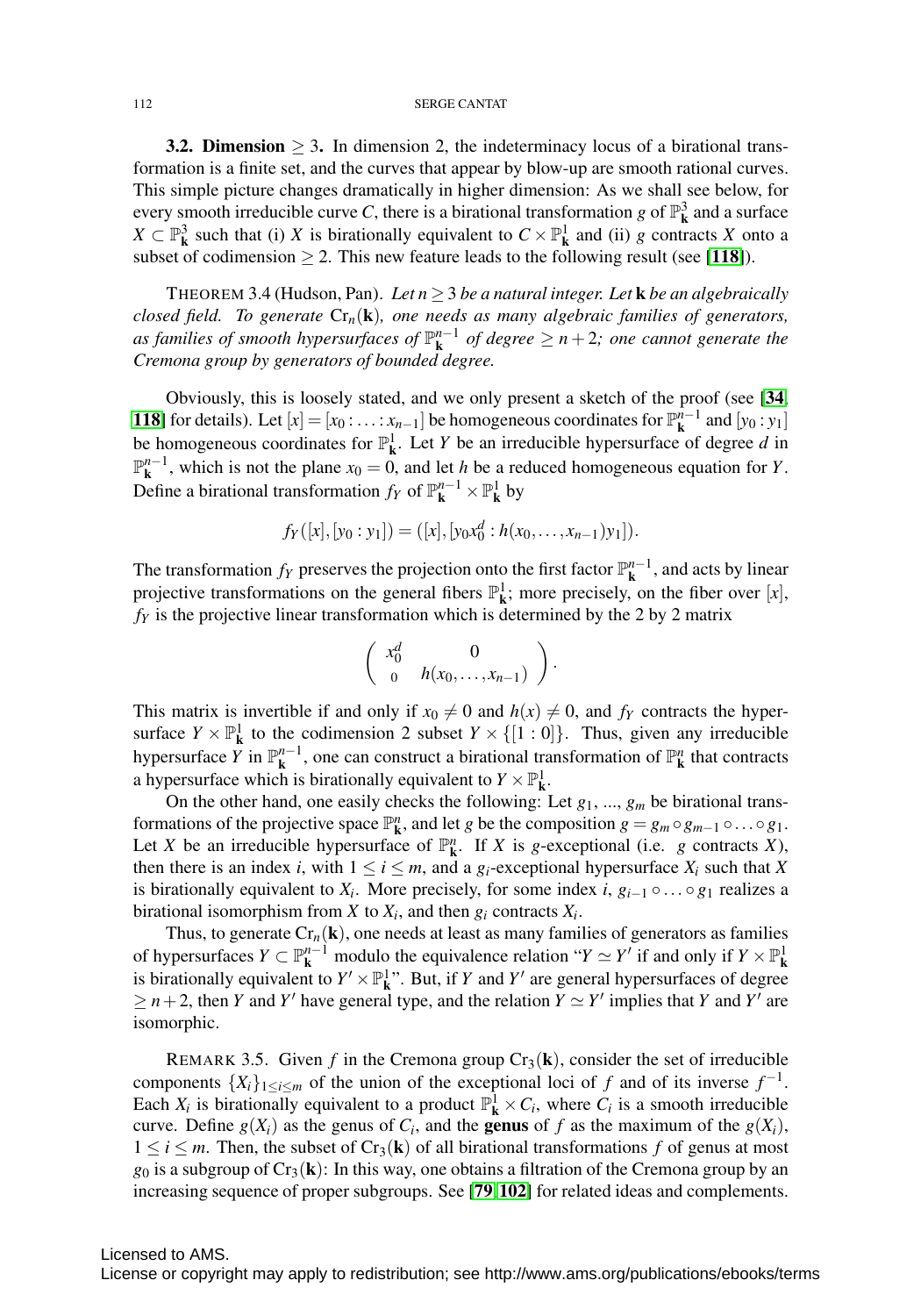**3.3. Fields which are not algebraically closed.** Now, consider the case  $n = 2$ , but with a field which is not algebraically closed; for simplicity, take  $k = Q$ , the field of rational numbers. Given *f* in Cr<sub>2</sub>(Q), the indeterminacy locus Ind(*f*) of *f* is a finite subset of  $\mathbb{P}^2(\overline{Q})$ , where  $\overline{Q}$  is a fixed algebraic closure of Q. Fix a number field **K**, and consider the set of all  $f \in Cr_2(O)$  such that each base point of f and  $f^{-1}$  (including infinitesimally closed points) is defined over **K**; for instance, if  $p \in \mathbb{P}^2(\mathbb{C})$  is an indeterminacy point of *f*<sup>-1</sup>, then  $p = [a_0 : a_1 : a_2]$  with  $a_i$  in **K**. This set is a subgroup of Cr<sub>2</sub>(Q); in this way, we get an inductive net of subgroups of  $Cr_2(Q)$ . This construction is similar to the filtration obtained in Remark [3.5](#page-11-0) (the degree of the extension  $K/Q$  plays the same role as the genus).

More generally, fix a field **k** together with an algebraic closure **k** of **k**; denote by **k**<sub>0</sub> the smallest subfield of **k** (either **Q** or **F**<sub>p</sub>). To an element f of Cr<sub>2</sub>(**k**), one can associate the field  $\mathbf{k}_f$ : The smallest field  $\mathbf{k}_0 \subset \mathbf{k}_f \subset \overline{\mathbf{k}}$  on which f,  $f^{-1}$  and all their base points are defined. With this definition,  $\mathbf{k}_f$  may be smaller than **k**. Then, the field  $\mathbf{k}_{f \circ g}$  is contained in the extension generated by  $\mathbf{k}_f$  and  $\mathbf{k}_g$ . Thus,  $\mathbf{k}_f$  provides a measure for the arithmetic complexity of *f* , and this measure behaves sub-multiplicatively.[4](#page-12-0)

<span id="page-12-1"></span>PROPOSITION 3.6. Let **k** be a field. The Cremona group  $Cr_2(\mathbf{k})$  is not finitely gener*ated.*

PROOF. Let *F* be a finite subset of Cr<sub>2</sub>(k). Let  $k_f \subset \overline{k}$  be the extension of  $k_0$  which is generated by the fields  $\mathbf{k}_f$ ,  $f \in \mathcal{F}$ . Let *G* be the subgroup of Cr<sub>2</sub>(**k**) generated by  $\mathcal{F}$ . Then  $\mathbf{k}_g \subset \mathbf{k}_f$  for all elements *g* of *G*. Let  $q(x)$  be an element of  $\mathbf{k}[x]$  of degree *d*, and consider the Jonquieres transformation  $g_q$  which is defined by

$$
g_q[x_0:x_1:x_2]=[x_0x_2^d:q(x_0/x_2)x_1x_2^d:x_2^{d+1}].
$$

Then each root  $\alpha_i$  of *q* gives rise to an indeterminacy point  $[\alpha_i:0:1]$  of  $g_q^{-1}$ . Thus, if  $g_q$ belongs to the group *G* then all roots of *q* are contained in  $\mathbf{k}_f$ . If  $g_q$  is in *G* for every *q*, then  $\mathbf{k}_{\mathcal{F}}$  is finitely generated and algebraically closed. No such field exists.

Generating sets and relations for the group  $Cr_2(\mathbf{R})$  have been found in [[21](#page-36-10), [94](#page-39-8), [128](#page-41-9), [140](#page-41-10)]. For instance, both Cr<sub>2</sub>(**R**) and Bir<sup>∞</sup>( $\mathbb{P}^2(\mathbf{R})$ ) are generated by subsets of Cr<sub>2</sub>(**R**;  $\leq$  5); one can even provide presentations of  $Cr_2(\mathbf{R})$  by generators and relations.

In [[140](#page-41-10)], Zimmermann describes a striking application of this circle of ideas. She generates  $Cr_2(\mathbf{R})$  by PGL<sub>3</sub>( $\mathbf{R}$ ), the group of Jonquières transformations Jonq<sub>2</sub>( $\mathbf{R}$ ), and a twisted form of it, namely the group  $\text{Jonq}_2^{\pi}(\mathbf{R})$  of birational transformations of the plane that permute the fibers of the rational function

$$
\pi[x_1:x_2:x_3]=\frac{x_2^2+(x_1+x_3)^2}{x_2^2+(x_1-x_3)^2}.
$$

This group  $\text{Jonq}_{2}^{\pi}(\mathbf{R})$  is isomorphic to the semi-direct product  $A \ltimes B$  of the groups  $A =$  $\mathbf{R}^*_+ \rtimes \mathbf{Z}/2\mathbf{Z}$  and  $\mathbf{B} = \mathsf{SO}(x^2 + y^2 - tz^2; \mathbf{R}(t))$ . The elements of *B* preserve each fiber of  $\pi$ , acting as rotations along these circles, with an angle of rotation that depends on the circle. The elements of *A* permute the circles, the value of the projection  $\pi$  being changed into  $\alpha\pi$ or  $\alpha/\pi$  for some  $\alpha \in \mathbb{R}_+^*$ . The spinor norm provides a homomorphism from *B* to the group  $\mathbf{R}(t)$ <sup>\*</sup>/( $\mathbf{R}(t)$ <sup>\*</sup>)<sup>2</sup>. We may identify  $\mathbf{R}(t)$ <sup>\*</sup>/( $\mathbf{R}(t)$ <sup>\*</sup>)<sup>2</sup> with the set of polynomial functions  $g \in \mathbf{R}[t]$  with only simple roots; and to such a function *g*, we associate the function

$$
\xi(g)\colon [0,\pi]\to \mathbf{Z}/2\mathbf{Z}
$$

<span id="page-12-0"></span><sup>&</sup>lt;sup>4</sup>This sub-section follows from a discussion with Jérémy Blanc and Christian Urech, during which Blanc explained the proof of Proposition [3.6.](#page-12-1)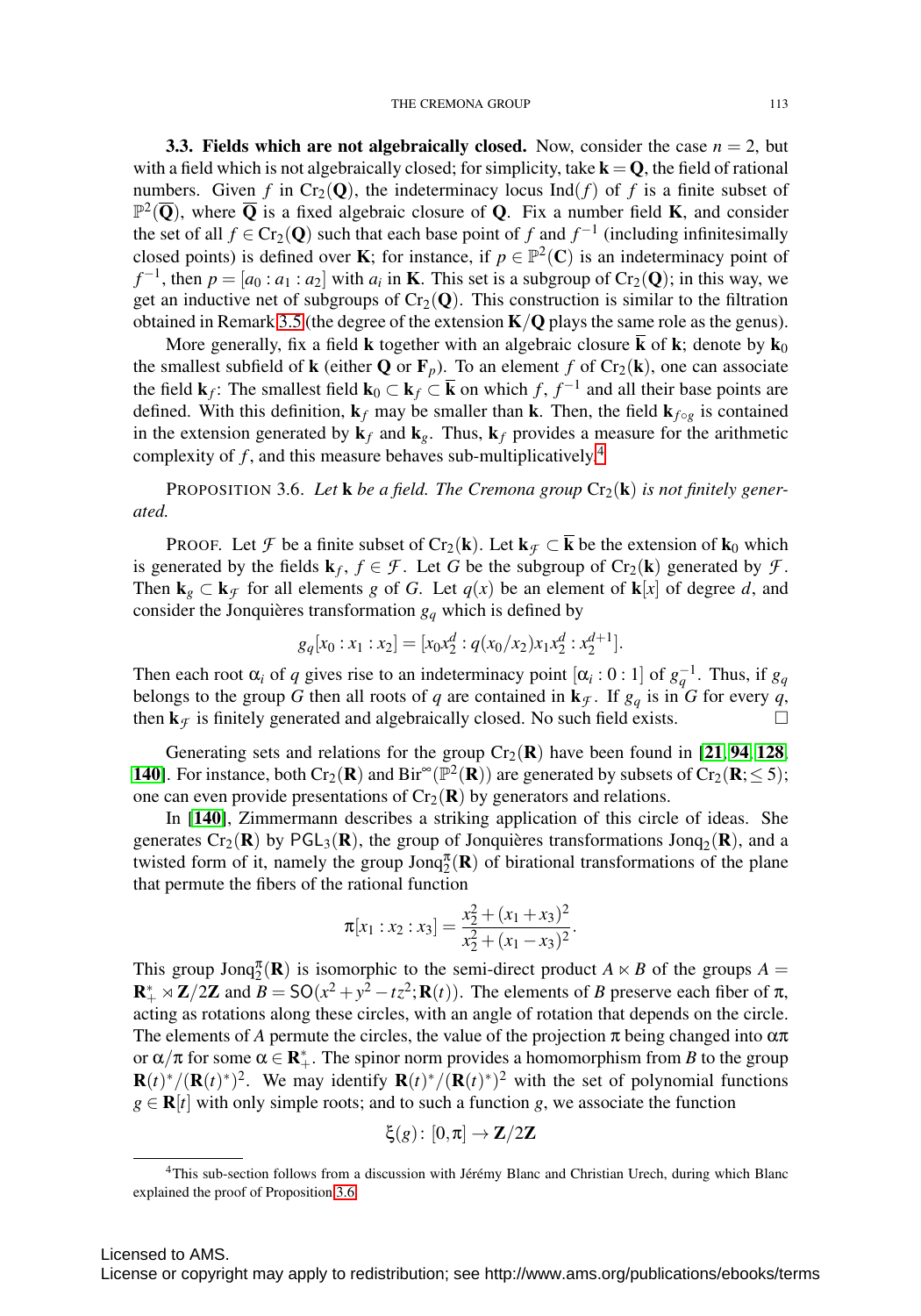which is defined as follows: for each angle  $\theta \in [0, \pi]$ ,  $\xi(g)(\theta)$  is the number (modulo 2) of  $\alpha$  by the number (modulo 2) of roots of *g* with argument equal to θ (i.e.  $z = |z|e^{θ√{-1}}$ ). It turns out that the map *g* → ξ(*g*) extends to a homomorphism from  ${\rm Jonq}_{2}^{\pi}(\mathbf{R})$  to the additive group  $\oplus_{[0,\pi]} \mathbf{Z}/2\mathbf{Z}$  of functions  $[0,\pi] \to \mathbb{Z}/2\mathbb{Z}$  with finite support. With her explicit presentation of Cr<sub>2</sub>(R), Zimmermann shows that this homomorphism extends to an epimorphism  $Cr_2(\mathbf{R}) \to \bigoplus_{[0,\pi]} \mathbb{Z}/2\mathbb{Z}$ , and then she gets the following result.

THEOREM 3.7 (Zimmermann). *The derived subgroup of*  $Cr_2(\mathbf{R})$  *coincides with the normal closure of*  $PGL_3(\mathbf{R})$  *in*  $Cr_2(\mathbf{R})$  *and is a proper subgroup of*  $Cr_2(\mathbf{R})$ *, the abelianization of*  $Cr_2(\mathbf{R})$  *being isomorphic to the additive group*  $\bigoplus_{[0,\pi]} \mathbf{Z}/2\mathbf{Z}$  *of functions*  $f: [0,\pi] \to$ Z/2Z *with finite support.*

We refer to  $\S7$  $\S7$  for a different construction of normal subgroups in  $Cr_2(\mathbf{k})$ .

# –II–

# Dimension 2 and hyperbolic geometry

In the forthcoming sections, namely  $\S 4$  $\S 4$  to  $\S 7$ , we focus on groups of birational transformations of surfaces. The most interesting case is the Cremona group  $Cr_2(k)$  or, what is the same, groups of birational transformations of rational surfaces. Indeed, if *X* is a projective surface with non-negative Kodaira dimension, then *X* has a unique minimal model  $X_0$ , and Bir(*X*) coincides with Aut( $X_0$ ); if the Kodaira dimension of *X* is negative and *X* is not rational, then *X* is ruled in a unique way, and  $\text{Bir}(X)$  preserves this ruling. As a consequence, the focus is on the group  $Cr_2(\mathbf{k})$ .

#### 4. An infinite dimensional hyperbolic space

<span id="page-13-0"></span>Most recent results on  $Cr_2(\mathbf{k})$  are better understood if one explains how  $Cr_2(\mathbf{k})$  acts by isometries on an infinite dimensional hyperbolic space  $\mathbb{H}_{\infty}(\mathbb{P}^2_k)$ . This construction is due to Manin and Zariski, but it had not been used much until recently.

EXAMPLE 4.1. The standard quadratic involution  $\sigma_2$  maps lines to conics. Thus, it acts by multiplication by 2 on the Picard group of the plane  $\mathbb{P}^2$  (or on the homology group  $H_2(\mathbb{P}^2(\mathbb{C}), \mathbb{Z})$  if  $\mathbf{k} = \mathbb{C}$ ). Since  $\sigma_2$  is an involution, the action of  $\sigma_2^2$  on that group is the identity, not multiplication by 4. This shows that  $Cr_2(k)$  does not "act" on the Picard group. The forthcoming construction overcomes this difficulty by blowing up all possible indeterminacy points.

### <span id="page-13-1"></span>4.1. The Picard-Manin space.

4.1.1. *General construction.* Let *X* be a smooth, irreducible, projective surface. The Picard group  $Pic(X)$  is the quotient of the abelian group of divisors by the subgroup of principal divisors [[91](#page-39-9)]. The intersection between curves determines a quadratic form on  $Pic(X)$ , the so-called **intersection form** 

$$
(6) \qquad \qquad (C,D)\mapsto C\cdot D.
$$

The quotient of Pic(*X*) by the subgroup of divisors *E* such that  $E \cdot D = 0$  for all divisor classes  $D$  is the Néron-Severi group  $NS(X)$ . It is a free abelian group and its rank, the Picard number  $p(X)$ , is finite; when **k** = **C**, NS(*X*) can be identified to  $H^{1,1}(X; \mathbf{R}) \cap$  $H^2(X;\mathbb{Z})$ . The Hodge index Theorem asserts that the signature of the intersection form is equal to  $(1, \rho(X) - 1)$  on NS(*X*).

If  $\pi: X' \to X$  is a birational morphism, the pull-back map  $\pi^*$  is an injective homomorphism from  $NS(X)$  to  $NS(X')$  that preserves the intersection form;  $NS(X')$  decomposes as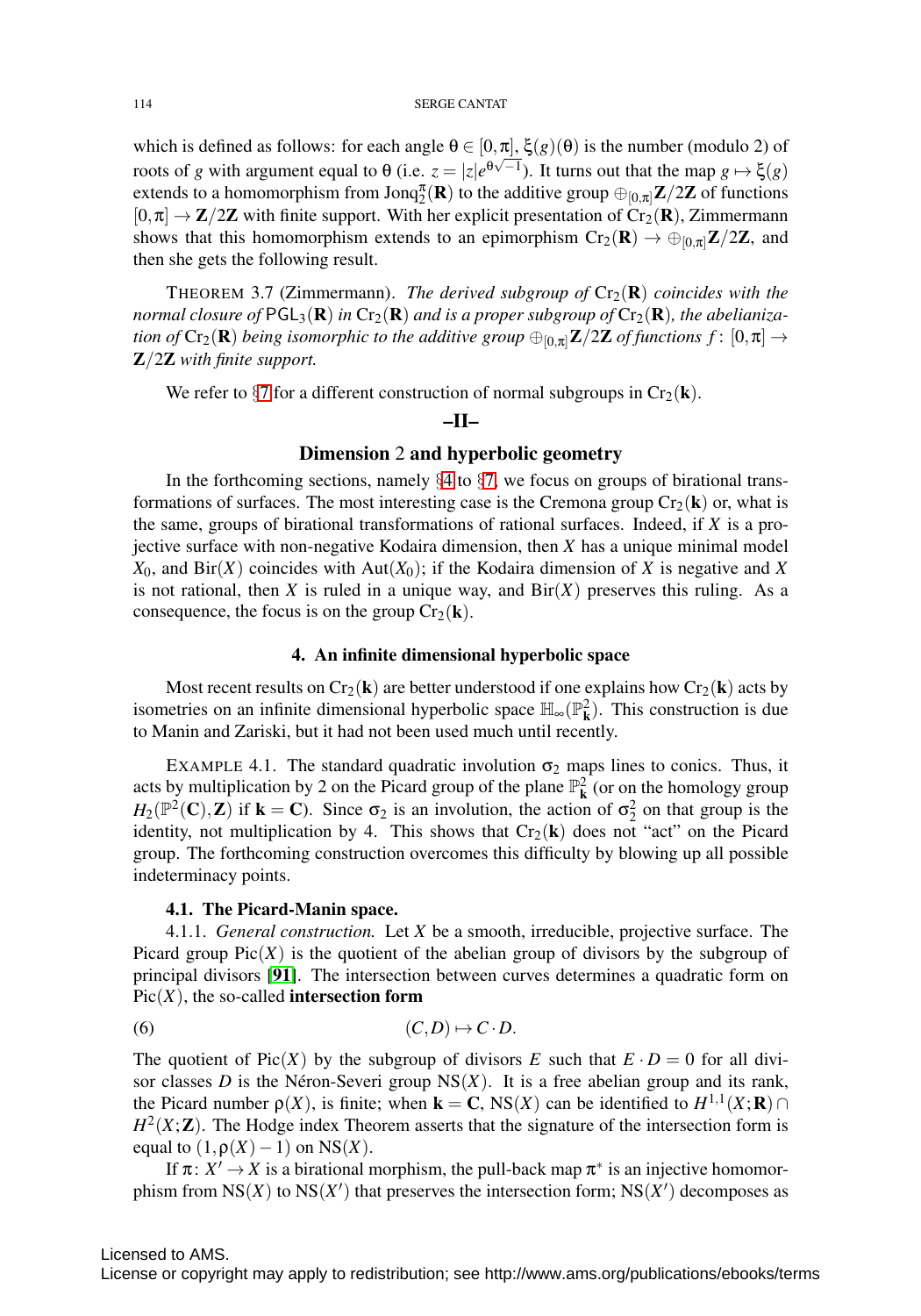the orthogonal sum of  $\pi$ <sup>\*</sup>NS(*X*) and the subspace generated by classes of curves contracted by  $\pi$ , on which the intersection form is negative definite.

If  $\pi_1: X_1 \to X$  and  $\pi_2: X_2 \to X$  are two birational morphisms, there is a third birational morphism  $\pi_3: X_3 \to X$  that "covers"  $\pi_1$  and  $\pi_2$ , meaning that  $\pi_3 \circ \pi_1^{-1}$  and  $\pi_3 \circ \pi_2^{-1}$  are morphisms; informally, one can obtain  $X_3$  from  $X$  by blowing-up all points that are blownup either by  $\pi_1$  or by  $\pi_2$  (blowing up more points, one gets several choices for  $X_3$ ).

One can therefore define the direct limit of the groups  $NS(X')$ , where  $\pi: X' \to X$  runs over the set of all birational morphisms onto *X*. This limit

(7) 
$$
\mathcal{Z}(X) := \lim_{\pi \colon X' \to X} \text{NS}(X')
$$

is the Picard-Manin space of *X*. It is an infinite dimensional free abelian group. The intersection forms on  $NS(X')$  determine a quadratic form on  $Z(X)$ , the signature of which is equal to  $(1, \infty)$ . By construction, NS(*X*) embeds naturally as a proper subspace of  $\mathcal{Z}(X)$ , and the intersection form is negative definite on the infinite dimensional space  $NS(X)^\perp$ .

<span id="page-14-2"></span>EXAMPLE 4.2. The group  $Pic(\mathbb{P}^2_{\mathbf{k}})$  is generated by the class  $\mathbf{e}_0$  of a line. Blow-up one point  $q_1$  of the plane, to get a morphism  $\pi_1: X_1 \to \mathbb{P}^2_{\mathbf{k}}$ . Then, Pic $(X_1)$  is a free abelian group of rank 2, generated by the class  $e_1$  of the exceptional divisor  $E_{q_1}$ , and by the pullback of  $e_0$  under  $\pi_1$  (still denoted  $e_0$  in what follows). After *n* blow-ups  $X_i \to X_{i-1}$  of points  $q_i \in X_{i-1}$  one obtains

<span id="page-14-0"></span>(8) 
$$
\operatorname{Pic}(X_n) = \mathbf{Z}\mathbf{e}_0 \oplus \mathbf{Z}\mathbf{e}_1 \oplus \ldots \oplus \mathbf{Z}\mathbf{e}_n
$$

where  $e_0$  (resp.  $e_i$ ) is the class of the total transform of a line (resp. of the exceptional divisor  $E_{q_i}$ ) by the composite morphism  $X_n \to \mathbb{P}^2_k$  (resp.  $X_n \to X_i$ ). The direct sum decomposition [\(8\)](#page-14-0) is orthogonal with respect to the intersection form. More precisely,

(9) 
$$
\mathbf{e}_0 \cdot \mathbf{e}_0 = 1
$$
,  $\mathbf{e}_i \cdot \mathbf{e}_i = -1 \ \forall 1 \leq i \leq n$ , and  $\mathbf{e}_i \cdot \mathbf{e}_j = 0 \ \forall 0 \leq i \neq j \leq n$ .

In particular,  $Pic(X) = NS(X)$  for rational surfaces. Taking limits, one sees that the Picard-Manin space  $Z(\mathbb{P}^2_{\mathbf{k}})$  is a direct sum  $Z(\mathbb{P}^2_{\mathbf{k}}) = \mathbf{Z}\mathbf{e}_0 \oplus \bigoplus_q \mathbf{Z}\mathbf{e}_q$  where  $q$  runs over all possible points that can be blown-up (including infinitely near points). More precisely, *q* runs over the so-called bubble space  $\mathcal{B}(X)$  of *X* (see [[18](#page-36-11), [68](#page-38-2), [109](#page-40-12)]).

<span id="page-14-1"></span>4.1.2. *Minkowski spaces.* This paragraph is a parenthesis on the geometry of Minkowski spaces and their isometries.

**Standard Minkowski spaces.** Let  $H$  be a real Hilbert space of dimension  $m+1$  (*m* can be infinite). Fix a unit vector  $\mathbf{e}_0$  of *H* and a Hilbert basis  $(\mathbf{e}_i)_{i\in I}$  of the orthogonal complement of  $e_0$ . Define a new scalar product on  $H$  by

(10) 
$$
\langle u|u'\rangle_m = a_0 a'_0 - \sum_{i\in I} a_i a'_i
$$

for every pair  $u = a_0 \mathbf{e}_0 + \sum_i a_i \mathbf{e}_i$ ,  $u' = a'_0 \mathbf{e}_0 + \sum_i a'_i \mathbf{e}_i$  of vectors. In other words, we just change the sign of the scalar product on  $\mathbf{e}_0^{\perp}$ . Define  $\mathbb{H}_m$  to be the connected component of the hyperboloid

$$
(11) \qquad \{u \in \mathcal{H} \mid \langle u | u \rangle_m = 1\}
$$

that contains  $e_0$ , and let dist<sub>m</sub> be the distance on  $\mathbb{H}_m$  defined by (see [[11](#page-36-12),[92](#page-39-10)])

(12) 
$$
\cosh(\text{dist}_m(u, u')) = \langle u | u' \rangle_m.
$$

Licensed to AMS.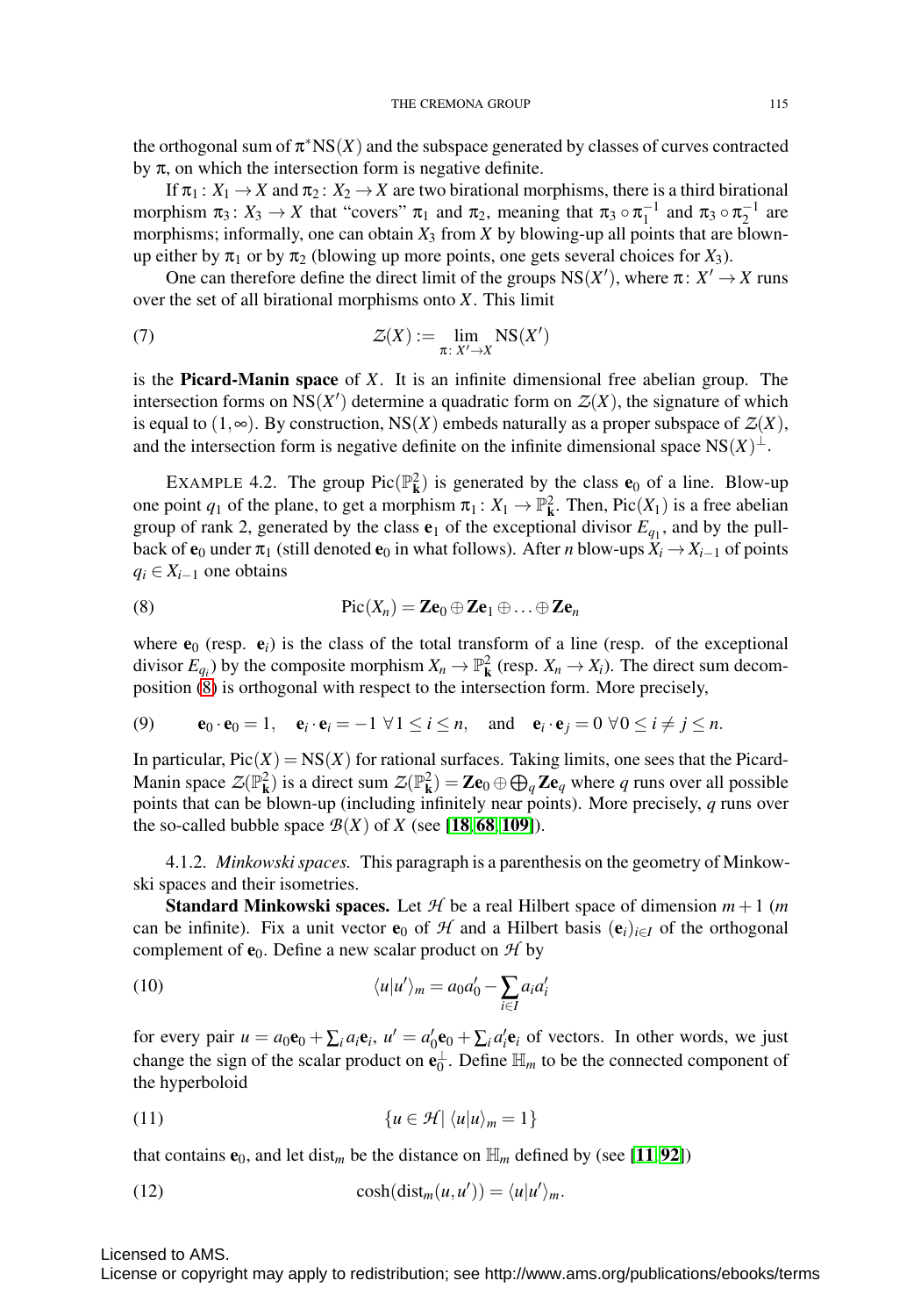

FIGURE 1. Three types of isometries (from left to right): Elliptic, parabolic, and loxodromic. Elliptic isometries preserve a point in  $\mathbb{H}_m$  and act as a rotation on the orthogonal complement. Parabolic isometries fix an isotropic vector *v*; the orthogonal complement of R*v* contains it, and is tangent to the isotropic cone. Loxodromic isometries dilate an isotropic line, contract another one, and act as a rotation on the intersection of the planes tangent to the isotropic cone along those lines (see also Figure 2 below).

The metric space  $(\mathbb{H}_m, \text{dist}_m)$  is a Riemannian, simply-connected, and complete space of dimension *m* with constant sectional curvature −1; these properties uniquely characterize it up to isometry.[5](#page-15-0)

The projection of  $\mathbb{H}_m$  into the projective space  $\mathbb{P}(\mathcal{H})$  is one-to-one onto its image. In homogeneous coordinates, its image is the ball  $a_0^2 > \sum_i a_i^2$ , and the **boundary** is the sphere obtained by projection of the isotropic cone  $a_0^2 = \sum_i a_i^2$ . In what follows,  $\mathbb{H}_m$  is identified with its image in  $\mathbb{P}(\mathcal{H})$  and its boundary is denoted by  $\partial \mathbb{H}_m$ ; hence, boundary points correspond to isotropic lines in the space  $H$  (for the scalar product  $\langle \cdot | \cdot \rangle_m$ ).

**Isometries.**Denote by  $O_{1,m}(\mathbf{R})$  the group of linear transformations of  $H$  preserving the scalar product  $\langle \cdot | \cdot \rangle_m$ . The group of isometries Isom( $\mathbb{H}_m$ ) coincides with the index 2 subgroup  $O_{1,m}^+(\mathbf{R})$  of  $O(\mathcal{H})$  that preserves the chosen sheet  $\mathbb{H}_m$  of the hyperboloid  $\{u \in$  $\mathcal{H} | \langle u | u \rangle_m = 1$ . This group acts transitively on  $\mathbb{H}_m$ , and on its unit tangent bundle.

If  $h \in O_{1,m}^+(\mathbf{R})$  is an isometry of  $\mathbb{H}_m$  and  $v \in \mathcal{H}$  is an eigenvector of *h* with eigenvalue  $\lambda$ , then either  $|\lambda| = 1$  or *v* is isotropic. Moreover, since  $\mathbb{H}_m$  is homeomorphic to a ball, *h* has at least one eigenvector *v* in  $\mathbb{H}_m \cup \partial \mathbb{H}_m$ . Thus, there are three types of isometries [[29](#page-37-8)]: **Elliptic** isometries have a fixed point *u* in  $\mathbb{H}_m$ ; **parabolic** isometries have no fixed point in  $\mathbb{H}_m$  but they fix a vector  $\nu$  in the isotropic cone; **loxodromic** (also called **hyperbolic**) isometries have an isotropic eigenvector *v* with eigenvalue  $\lambda > 1$ . They satisfy the following additional properties (see [[29](#page-37-8)]).

(1) An isometry *h* is elliptic if and only if it fixes a point *u* in  $\mathbb{H}_m$ . Since  $\langle \cdot | \cdot \rangle_m$ is negative definite on the orthogonal complement  $u^{\perp}$ , the linear transformation *h* fixes pointwise the line **R**u and acts by rotation on  $u^{\perp}$  with respect to  $\langle \cdot | \cdot \rangle_m$ .

(2) An isometry *h* is parabolic if it is not elliptic and fixes a vector  $\nu$  in the isotropic cone. The line  $\mathbb{R}v$  is uniquely determined by the parabolic isometry *h*. If *z* is a point of

<span id="page-15-0"></span><sup>&</sup>lt;sup>5</sup>The Riemannian structure is defined as follows. If *u* is an element of  $\mathbb{H}_m$ , the tangent space  $T_u\mathbb{H}_m$  is the affine space through *u* that is parallel to  $u^{\perp}$ , where  $u^{\perp}$  is the orthogonal complement of **R***u* with respect to  $\langle \cdot | \cdot \rangle_m$ ; since  $\langle u | u \rangle_m = 1$ , the form  $\langle \cdot | \cdot \rangle_m$  is negative definite on  $u^{\perp}$ , and its opposite defines a positive scalar product on *Tu*H*m*; this family of scalar products determines a Riemannian metric, and the associated distance coincides with dist*<sup>m</sup>* (see [[11](#page-36-12)]).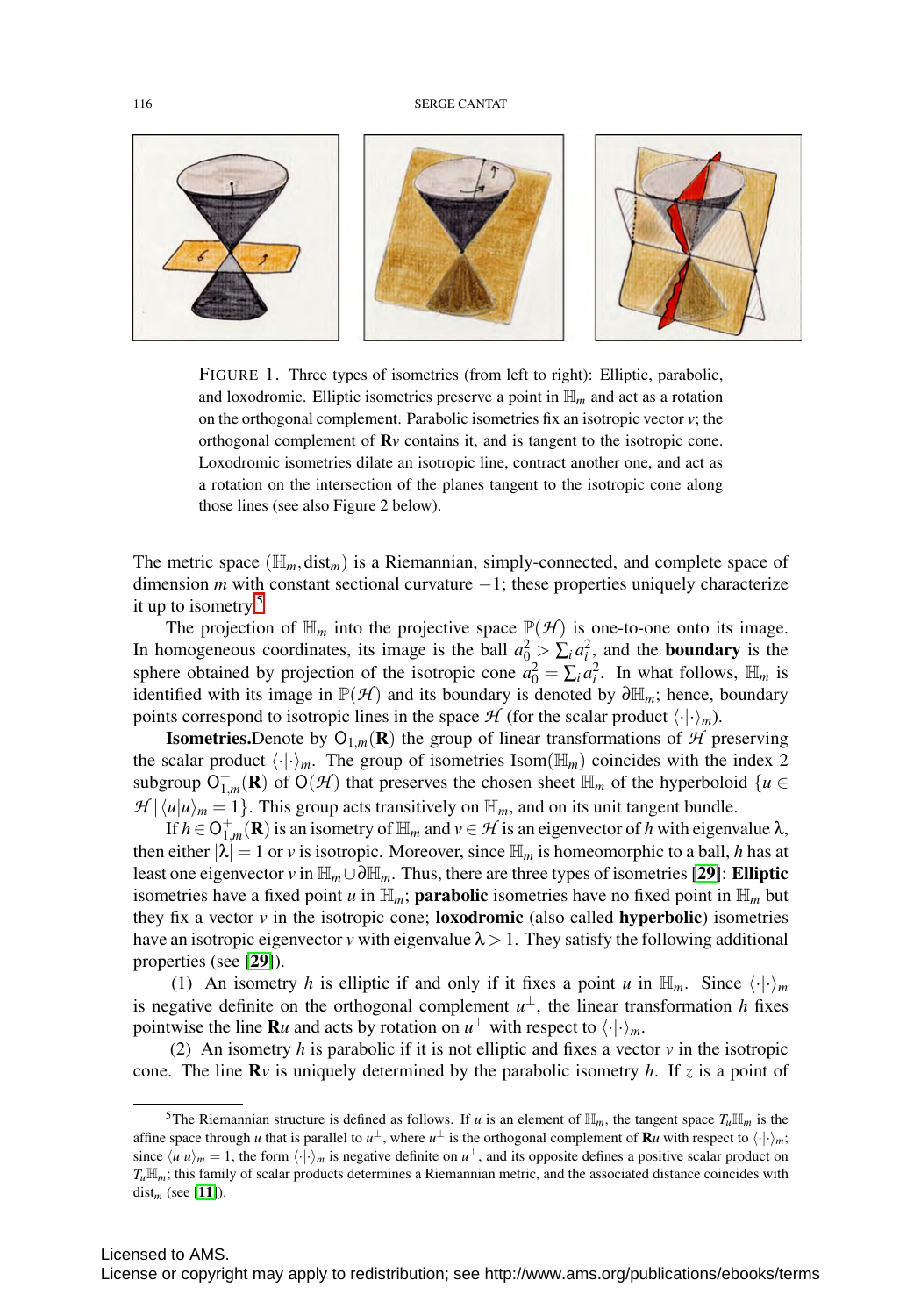$\mathbb{H}_m$ , there is an increasing sequence of integers  $m_i$  such that  $h^{m_i}(z)$  converges towards the boundary point *v*.

(3) An isometry *h* is loxodromic if and only if *h* has an eigenvector  $v_h^+$  with eigenvalue  $\lambda > 1$ . Such an eigenvector is unique up to scalar multiplication, and there is another, unique, isotropic eigenline  $\mathbb{R}v_h^-$  corresponding to an eigenvalue  $\lt 1$ ; this eigenvalue is equal to  $1/\lambda$ . If *u* is an element of  $\mathbb{H}_m$ ,

$$
\frac{1}{\lambda^n}h^n(u) \longrightarrow \frac{\langle u|v_h^-\rangle_m}{\langle v_h^+|v_h^-\rangle_m}v_h^+
$$

as *n* goes to  $+\infty$ , and

$$
\frac{1}{\lambda^{-n}}h^n(u)\longrightarrow \frac{\langle u|v^+_h\rangle_m}{\langle v^+_h|v^-_h\rangle_m}v^-_h
$$

as *n* goes to  $-\infty$ . On the orthogonal complement of  $\mathbf{R}v_h^+ \oplus \mathbf{R}v_h^-$ , *h* acts as a rotation with respect to  $\langle \cdot | \cdot \rangle_m$ . The boundary points determined by  $v_h^+$  and  $v_h^-$  are the two fixed points of *h* in  $\mathbb{H}_{\infty} \cup \partial \mathbb{H}_{\infty}$ : The first one is an attracting fixed point, the second is repulsive.

Moreover,  $h \in \text{Isom}(\mathbb{H}_{\infty})$  is loxodromic if and only if its **translation length** 

(13) 
$$
L(h) = \inf\{\text{dist}(x, h(x)) \mid x \in \mathbb{H}_{\infty}\}\
$$

is positive. In that case,  $\lambda = \exp(L(h))$  is the largest eigenvalue of *h* and dist(*x*,  $h^n(x)$ ) grows like  $nL(h)$  as *n* goes to  $+\infty$  for every point *x* in  $\mathbb{H}_m$ . The set of points *u* with  $L(h) = \text{dist}(u, h(u))$  is the geodesic line whose endpoints are the boundary points given by  $v_h^+$  and  $v_h^-$ : By definition, this line is called the **axis** of *h*.

When *h* is elliptic or parabolic, the translation length vanishes (there is a point *u* in  $\mathbb{H}_m$ with  $L(h) = \text{dist}(u, h(u))$  if h is elliptic, but no such point exists if h is parabolic).

REMARK 4.3. If *h* is loxodromic and preserves a geodesic subspace *W* of  $\mathbb{H}_m$  (i.e. the intersection of  $\mathbb{H}_m$  with a vector subspace of  $\mathcal{H}$ ), then *W* contains the axis of *W* (because the attracting fixed points  $v_h^+$  and  $v_h^-$  are automatically contained in the boundary of *W*). In particular, the translation length of *h* on  $\mathbb{H}_m$  is equal to the translation length of *h* on *W*.

4.1.3. *The hyperbolic space*  $\mathbb{H}_{\infty}(X)$ . Let us come back to the geometry of  $\mathcal{Z}(X)$ , where *X* is a projective surface. Fix an ample class  $e_0$  in NS(*X*) ⊂  $Z(X)$ . Denote by  $Z(X, \mathbf{R})$  and NS(*X*, **R**) the tensor products  $Z(X) \otimes_{\mathbf{Z}} \mathbf{R}$  and NS(*X*)  $\otimes_{\mathbf{Z}} \mathbf{R}$ . Elements of  $Z(X, \mathbf{R})$  are finite sums  $u_X + \sum_i a_i \mathbf{e}_i$  where  $u_X$  is an element of NS(*X*, **R**), each  $\mathbf{e}_i$  is the class of an exceptional divisor, and the coefficients  $a_i$  are real numbers. Allowing infinite sums  $\sum_i a_i \mathbf{e}_i$  with  $\sum_i a_i^2 < +\infty$ , one gets a new space  $Z(X)$ , on which the intersection form extends continuously [[24](#page-37-9), [35](#page-37-10)].

The set of vectors *u* in  $Z(X)$  such that  $u \cdot u = 1$  is a hyperboloïd. The subset

(14) 
$$
\mathbb{H}_{\infty}(X) = \{u \in Z(X) \mid u \cdot u = 1 \text{ and } u \cdot \mathbf{e}_0 > 0\}
$$

is the sheet of that hyperboloid containing ample classes of  $NS(X,\mathbf{R})$ . With the distance  $dist(\cdot, \cdot)$  defined by

(15) 
$$
\cosh(\text{dist}(u, u')) = u \cdot u',
$$

 $\mathbb{H}_{\infty}(X)$  is isometric to a hyperbolic space  $\mathbb{H}_{\infty}$ , as described in the previous paragraph (see [[11](#page-36-12), [48](#page-38-6), [88](#page-39-11)]). Thus, starting with any projective surface *X*, one gets a natural hyperbolic space  $\mathbb{H}_{\infty}(X) \simeq \mathbb{H}_{\infty}$ .

We denote by  $\partial \mathbb{H}_{\infty}(X)$  the boundary of  $\mathbb{H}_{\infty}(X)$  (viewed as the set of lines in the isotropic cone of  $Z(X)$ , or as a sphere in  $\mathbb{P}(Z(X))$ . We denote by Isom( $Z(X)$ ) the group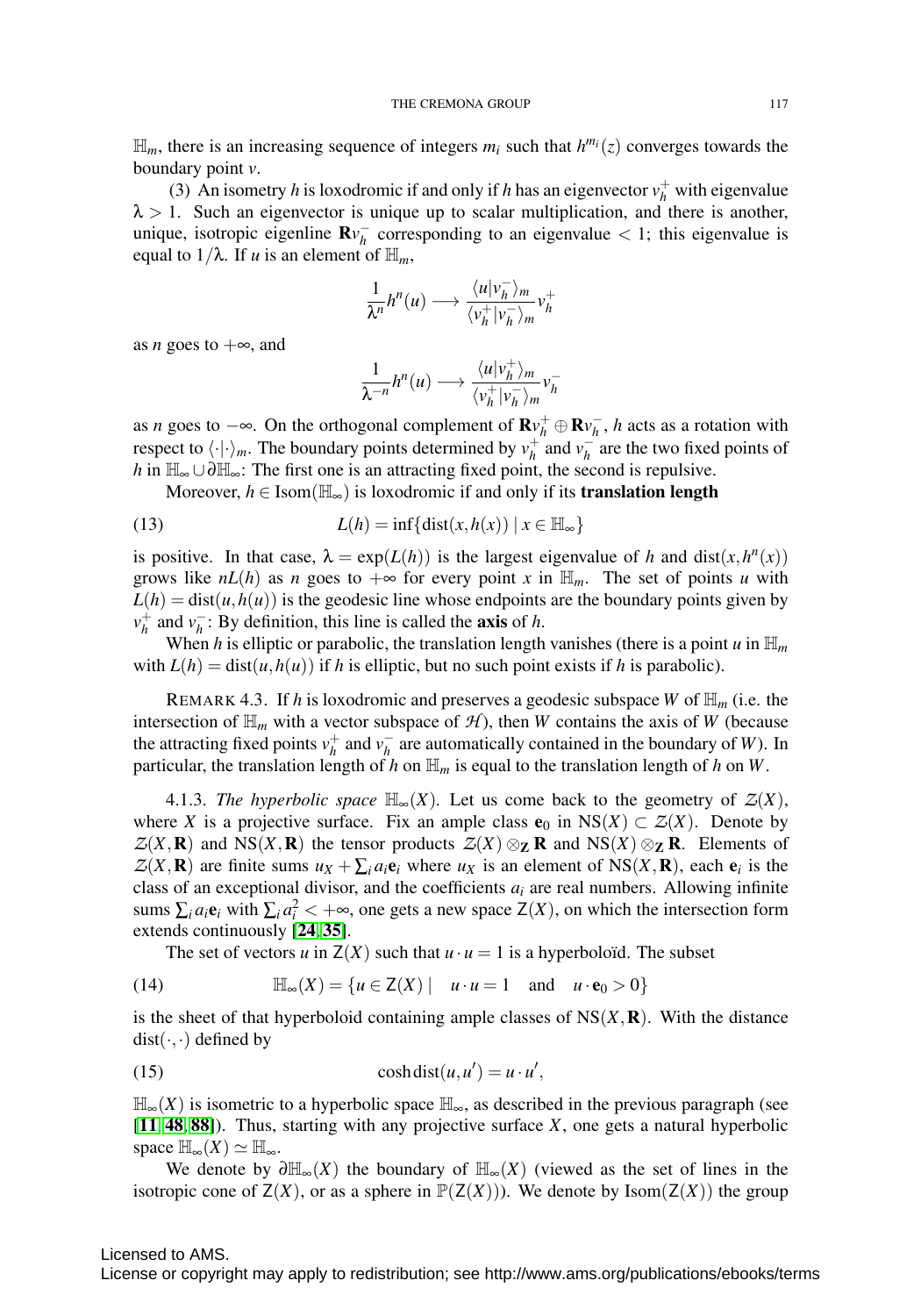

FIGURE 2. For a loxodromic isometry, there are two invariant isotropic lines, one corresponding to the eigenvalue  $\lambda > 1$ , the other to  $1/\lambda$ . The plane generated by these two lines cuts the hyperbolic space onto a geodesic: This geodesic is the axis of the isometry. The hyperplanes which are tangent to the isotropic cone along these eigenlines are invariant, and the action on their intersection is a rotation, preserving a negative definite quadratic form.

of isometries of  $Z(X)$  with respect to the intersection form, and by Isom( $\mathbb{H}_{\infty}(X)$ ) the subgroup that preserves  $\mathbb{H}_{\infty}(X)$ .

4.1.4. *Action of*  $\text{Bir}(X)$  *on*  $\mathcal{Z}(X)$  *and*  $\mathbb{H}_{\infty}(X)$  *(following Y. Manin, see* [[109](#page-40-12)]*)*. Given  $f \in Bir(X)$ , there is a birational morphism  $\pi: X' \to X$ , obtained by blowing up indeterminacy points of *f*, such that *f* lifts to a morphism  $f' : X' \to X$  (see [[91](#page-39-9)]). By pull back, the transformation  $f'$  determines an isometry  $(f')^*$  from  $\mathcal{Z}(X)$  to  $\mathcal{Z}(X')$ : Identifying  $\mathcal{Z}(X)$  to  $Z(X')$  by  $\pi^*$ , we obtain an isometry  $f^*$  of  $Z(X)$ . Since all points of *X* have been blown-up to define  $Z(X)$ , birational transformations behave as regular automorphisms on  $Z(X)$ , and one can show that the map  $f \mapsto f_* = (f^{-1})^*$  is a homomorphism from Bir(*X*) to the group Isom( $Z(X)$ ); hence, after completion,  $\text{Bir}(X)$  acts on  $\mathbb{H}_{\infty}(X)$  by isometries.

THEOREM 4.4 (Manin, [[109](#page-40-12)]). *Let X be a projective surface defined over an algebraically closed field* **k***. The homomorphism*  $f \mapsto f_*$  *is an injective homomorphism from* Bir(*X*) *to the group of isometries of* Z(*X*) *with respect to its intersection form. It preserves* H∞(*X*)*, acting faithfully by isometries on this hyperbolic space.*

If **k** is not algebraically closed, one embeds  $\text{Bir}(X_k)$  in  $\text{Bir}(X_{\overline{k}})$  for some algebraic closure  $\overline{k}$  of k, and the theorem applies to Bir( $X_k$ ). If k is countable one needs only countably many blow-ups to define  $Z(X_k)$ ; then  $\mathbb{H}_{\infty}(X_k)$  is a hypersurface in a separable Hilbert space. A similar phenomenon occurs when one studies a countable subgroup  $\Gamma$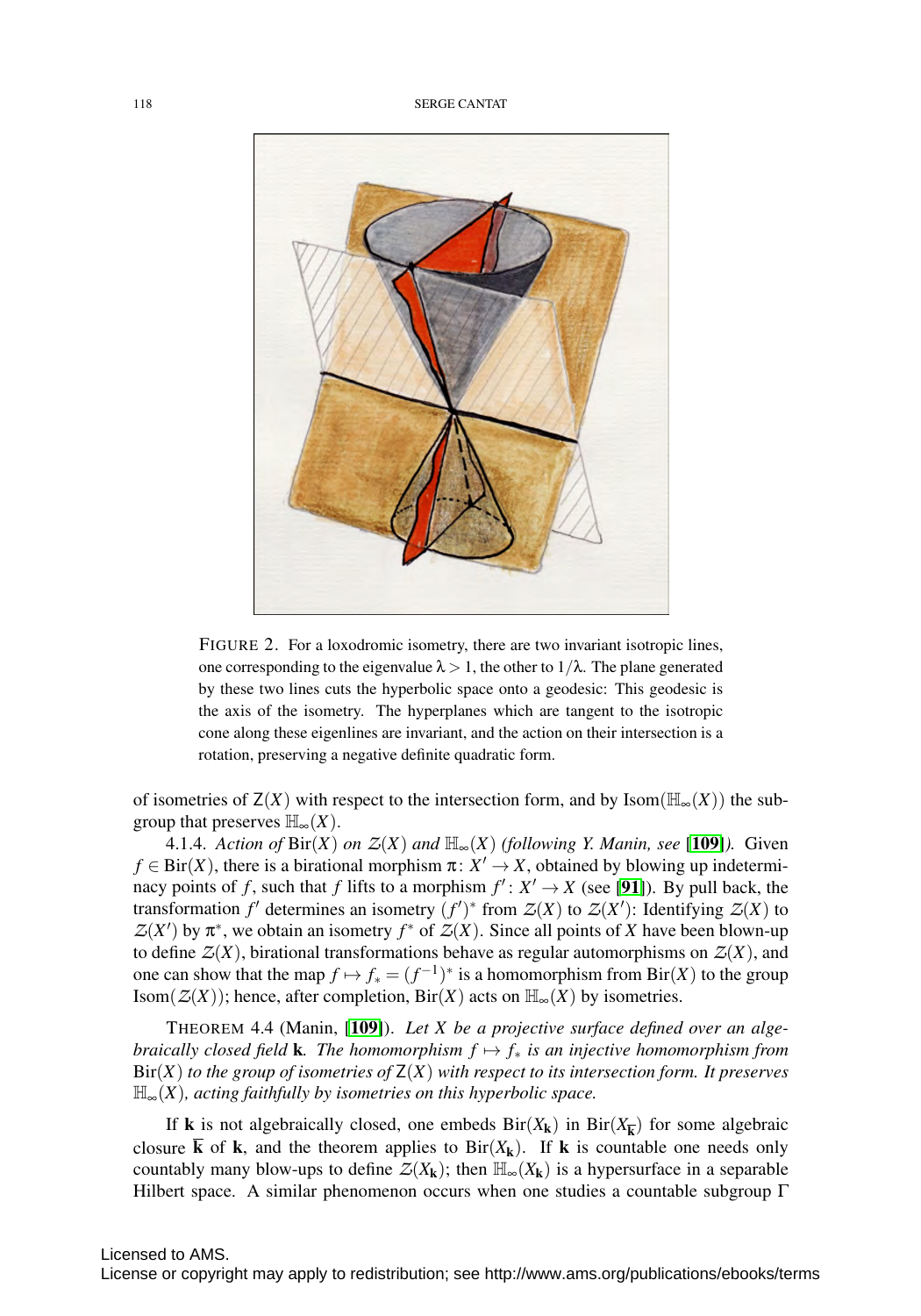of Bir( $X_k$ ), because one only needs to blow-up the base points of the elements of  $\Gamma$ . On the other hand, to apply this construction for the study of  $Cr_2(C)$ , one needs uncountably many blow-ups.

<span id="page-18-0"></span>**4.2. Types and degree growth.** Since Bir(*X*) acts faithfully on  $\mathbb{H}_{\infty}(X)$ , there are three types of birational transformations: Elliptic, parabolic, and loxodromic, according to the type of the associated isometry of  $\mathbb{H}_{\infty}(X)$ . We now describe how each type can be characterized in algebro-geometric terms.

Let  $h \in \text{NS}(X,\mathbb{R})$  be an ample class with self-intersection 1. Define the degree of f with respect to the polarization **h** by

(16) 
$$
\deg_{\mathbf{h}}(f) = f_*(\mathbf{h}) \cdot \mathbf{h} = \cosh(\mathrm{dist}(\mathbf{h}, f_*\mathbf{h})).
$$

For instance, if *f* is an element of  $\text{Bir}(\mathbb{P}_{\mathbf{k}}^2)$ , and  $\mathbf{h} = \mathbf{e}_0$  is the class of a line, then  $\text{deg}_{\mathbf{h}}(f)$ is the degree of  $f$ , as defined in §[1.1.](#page-0-0) More precisely, if  $f$  has degree  $d$ , the image of a general line by *f* is a curve of degree *d* which goes through the base points  $q_i$  of  $f^{-1}$  with certain multiplicities *ai*, and

$$
f_*\mathbf{e}_0 = d\mathbf{e}_0 - \sum_i a_i \mathbf{e}_i
$$

where  $e_i$  is the class corresponding to the exceptional divisor that one gets when blowing up the point *q<sub>i</sub>*. Then, the intersection  $f_*(\mathbf{e}_0) \cdot \mathbf{e}_0 = \deg_{\mathbf{e}_0}(f)$  is equal to *d*, because  $\mathbf{e}_0 \cdot \mathbf{e}_i = 0$ for  $i \neq 0$ .

If the translation length  $L(f_*)$  is positive, we know that the distance dist $(f_*^n(x),x)$ grows like  $nL(f_*)$  for every  $x \in \mathbb{H}_{\infty}(X)$  (see Section [4.1.2\)](#page-14-1). Since  $cosh(dist(u,v)) = u \cdot v$ , this property gives the following lemma.

LEMMA 4.5. *The sequence*  $\deg_{h}(f^{n})^{1/n}$  *converges towards a real number*  $\lambda(f) \geq 1$ *, called the* **dynamical degree** *of f; its logarithm*  $log(\lambda(f))$  *is the translation length*  $L(f_*)$ *of the isometry f*∗*.*

Consequently,  $\lambda(f)$  does not depend on the polarization and is invariant under conjugacy. In particular, *f* is loxodromic if and only if  $\lambda(f) > 1$ , if and only if the sequence  $deg_{h}(f^{n})$  grows exponentially fast.

Elliptic and parabolic transformations are also classified in terms of degree growth. Say that a sequence of real numbers  $(d_n)_{n\geq 0}$  grows linearly (resp. quadratically) if  $n/c \leq$  $d_n \leq cn$  (resp.  $n^2/c \leq d_n \leq cn^2$ ) for some  $c > 0$ .

<span id="page-18-1"></span>THEOREM 4.6 (Gizatullin, Cantat, Diller and Favre, see [[31](#page-37-11), [32](#page-37-12), [63](#page-38-7), [82](#page-39-12)]). *Let X be a projective surface, defined over an algebraically closed field* k*, and* h *be a polarization of X. Let f be a birational transformation of X.*

- *f is elliptic if and only if the sequence*  $\deg_{h}(f^{n})$  *is bounded. In this case, there exists a birational map*  $\phi$ : *Y* -- $\rightarrow$  *X and an integer*  $k \geq 1$  *such that*  $\phi^{-1} \circ f \circ \phi$ *is an automorphism of Y and*  $\phi^{-1} \circ f^k \circ \phi$  *is in the connected component of the identity of the group* Aut(*Y*)*.*
- *f* is parabolic if and only if the sequence  $\deg_{\mathbf{h}}(f^n)$  grows linearly or quadrati*cally with n. If f is parabolic, there exists a birational map* ψ: *Y* -- *X and a fibration*  $\pi: Y \to B$  *onto a curve B such that*  $\psi^{-1} \circ f \circ \psi$  *permutes the fibers of* π*. The fibration is rational if the growth is linear, and elliptic (or quasi-elliptic if char*( $\bf{k}$ )  $\in$  {2,3}*) if the growth is quadratic.*
- *f is loxodromic if and only if*  $\deg_{h}(f^{n})$  *grows exponentially fast with n: There is a constant*  $b_h(f) > 0$  *such that*  $\deg_h(f^n) = b_h(f) \lambda(f)^n + O(1)$ *.*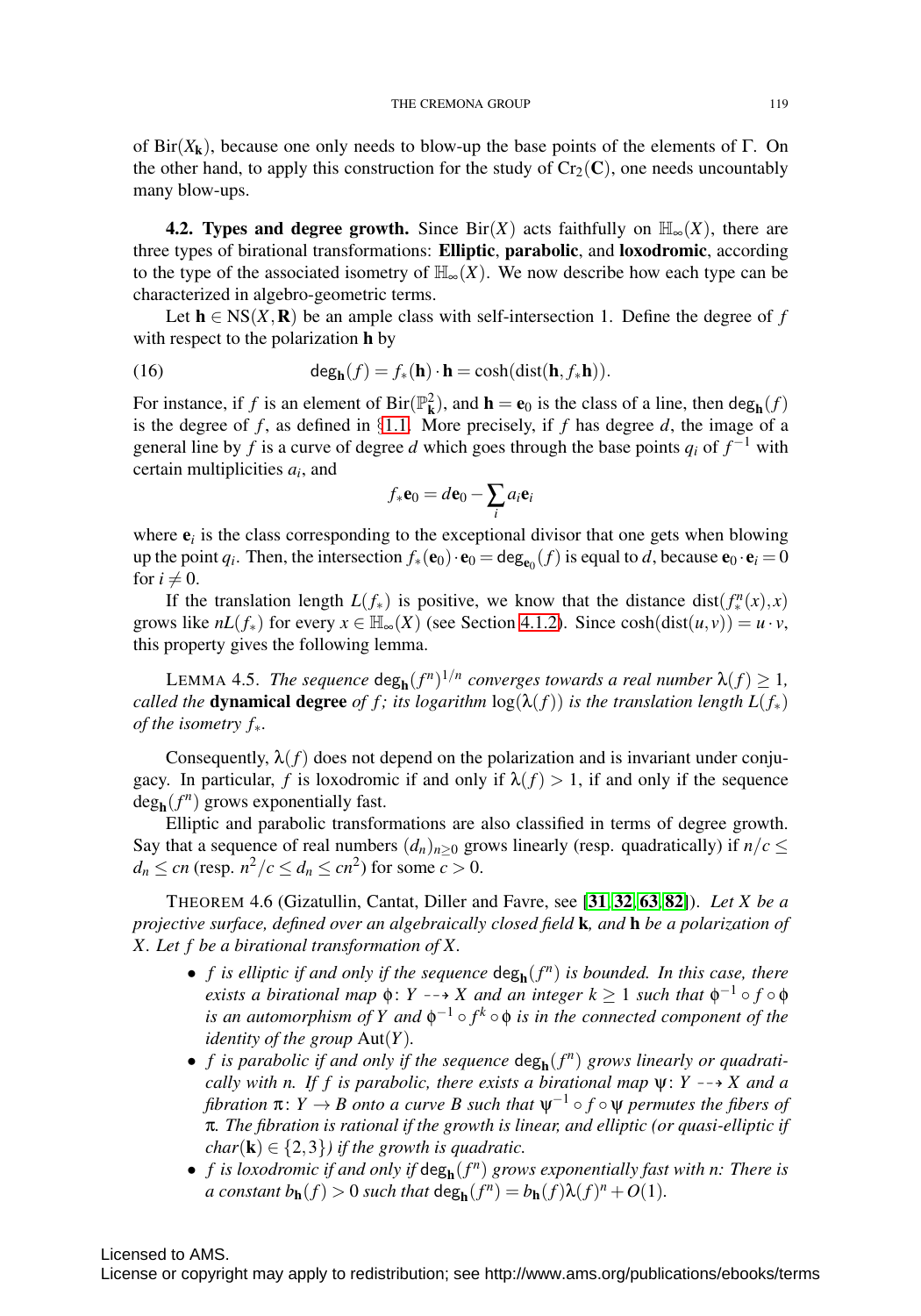#### 120 SERGE CANTAT

We refer to [[19](#page-36-13)] for a more precise description of the degree growth in the parabolic case.

<span id="page-19-0"></span>REMARK 4.7. If *f* is parabolic, the push forward of the fibration  $\pi: Y \rightarrow B$  by the conjugacy  $\psi$  is the unique *f*-invariant pencil of curves. If the characteristic of **k** is 0, this pencil is the unique *f*-invariant (singular) algebraic foliation on *X* [[39](#page-37-13)].

EXAMPLE 4.8. All transformations  $(X, Y) \mapsto (X, Q(X)Y)$  with  $Q \in k(X)$  of degree  $\geq 1$  provide parabolic transformations of  $\mathbb{P}_{k}^{2}$  with linear degree growth.

EXAMPLE 4.9. Assume  $k = C$ . Let t be a square root of  $-1$  (resp. a non-trivial cubic root of 1) and *E* be the elliptic curve  $C/Z[i]$ . The linear action of the group  $GL_2(Z[i])$  on the complex plane  $\mathbb{C}^2$  preserves the lattice  $\mathbb{Z}[\iota] \times \mathbb{Z}[\iota]$ ; this leads to an action of  $GL_2(\mathbb{Z}[\iota])$ by regular automorphisms on the abelian surface  $X = E \times E$ . This action commutes to  $m(x, y) = (x, 1, y)$ ; this provides a homomorphism from  $PGL_2(\mathbb{Z}[1])$  to the group of automorphisms of  $X/m$ . Since  $X/m$  is a rational surface, one gets an embedding of  $PGL_2(\mathbb{Z}[1])$ into the Cremona group  $Cr_2(\mathbf{C})$ .

Apply this construction to the linear transformation  $(x, y) \mapsto (x + y, y)$  of  $\mathbb{C}^2$ : It determines an automorphism *f* of the abelian surface  $X = E \times E$  (resp. a birational transformation  $\overline{f}$  of  $X/m$  or  $\mathbb{P}_{\mathbb{C}}^2$ ) such that  $\deg_{\mathbf{h}}(f^n)$  grows quadratically. Similarly, starting with a linear transformation in  $GL_2(\mathbf{Z}[t])$  whose spectral radius is  $\alpha$ , one gets a birational transformation of the plane whose dynamical degree is  $\alpha^2$ . An example is given by the matrix

$$
\left(\begin{array}{cc} 1 & 1 \\ 1 & 0 \end{array}\right).
$$

Its spectral radius is the golden mean  $(1+\sqrt{5})/2$ . One obtains a birational transformation of the plane with dynamical degree  $(3+\sqrt{5})/2$  (one easily checks that it is not conjugate to the monomial example of Section [1.2.1\)](#page-1-0).

### 4.3. Analogy with the mapping class group of a closed, orientable surface.

4.3.1. *The mapping class group.* Let  $g > 2$  be an integer, and  $Mod(g)$  be the mapping class group of the closed orientable surface  $\Sigma$  of genus g. Elements of Mod(g) are isotopy classes of orientation preserving homeomorphisms of  $\Sigma$ .

The three main examples of isotopy classes  $\varphi \in Mod(g)$  are represented by (1) finite order homeomorphisms, (2) Dehn (multi)-twists, and (3) pseudo-Anosov homeomorphisms. Nielsen-Thurston classification of elements  $\varphi \in Mod(g)$  tells us that an element which is not pseudo-Anosov has a positive iterate  $\varphi^n$  that preserves the homotopy class of an essential loop; one can then cut the surface along that loop to reduce the topological complexity of the pair  $(\Sigma, \varphi)$ . In a finite number of steps, one ends up with a decomposition of every isotopy class  $\varphi$  into pieces of type (1), (2) and (3) (see [[37](#page-37-1), [75](#page-39-13)]).

The mapping class group acts isometrically on the complex of curves and on the Teichmuller space of  $\Sigma$ , and there is a nice analogy between those actions and the action of  $Cr_2(\mathbf{k})$  on  $\mathbb{H}_{\infty}(\mathbb{P}_{\mathbf{k}}^2)$ .

4.3.2. *Pseudo-Anosov, versus loxodromic.* To a pseudo-Anosov mapping class, one associates a dilatation factor  $\lambda(\varphi)$ : Given any pair of non-trivial homotopy classes of simple closed curves *c* and *c'* on  $\Sigma$ , the intersection numbers  $\varphi^{n}(c) \cdot c'$  grow like  $c^{st}\lambda(\varphi)^{n}$  as *n* goes to  $+\infty$  (here *c* · *c'* is the minimum number of intersection points of curves *C* and  $C'$  in the homotopy classes  $c$  and  $c'$ ). A similar property is satisfied by every loxodromic element *f* of Bir(*X*): If **e** and **e'** are points on  $\mathbb{H}_{\infty}(X)$  which are determined in NS(*X*) by

$$
\mathbf{e} = C/\sqrt{C \cdot C}, \quad \mathbf{e}' = C'/\sqrt{C' \cdot C'},
$$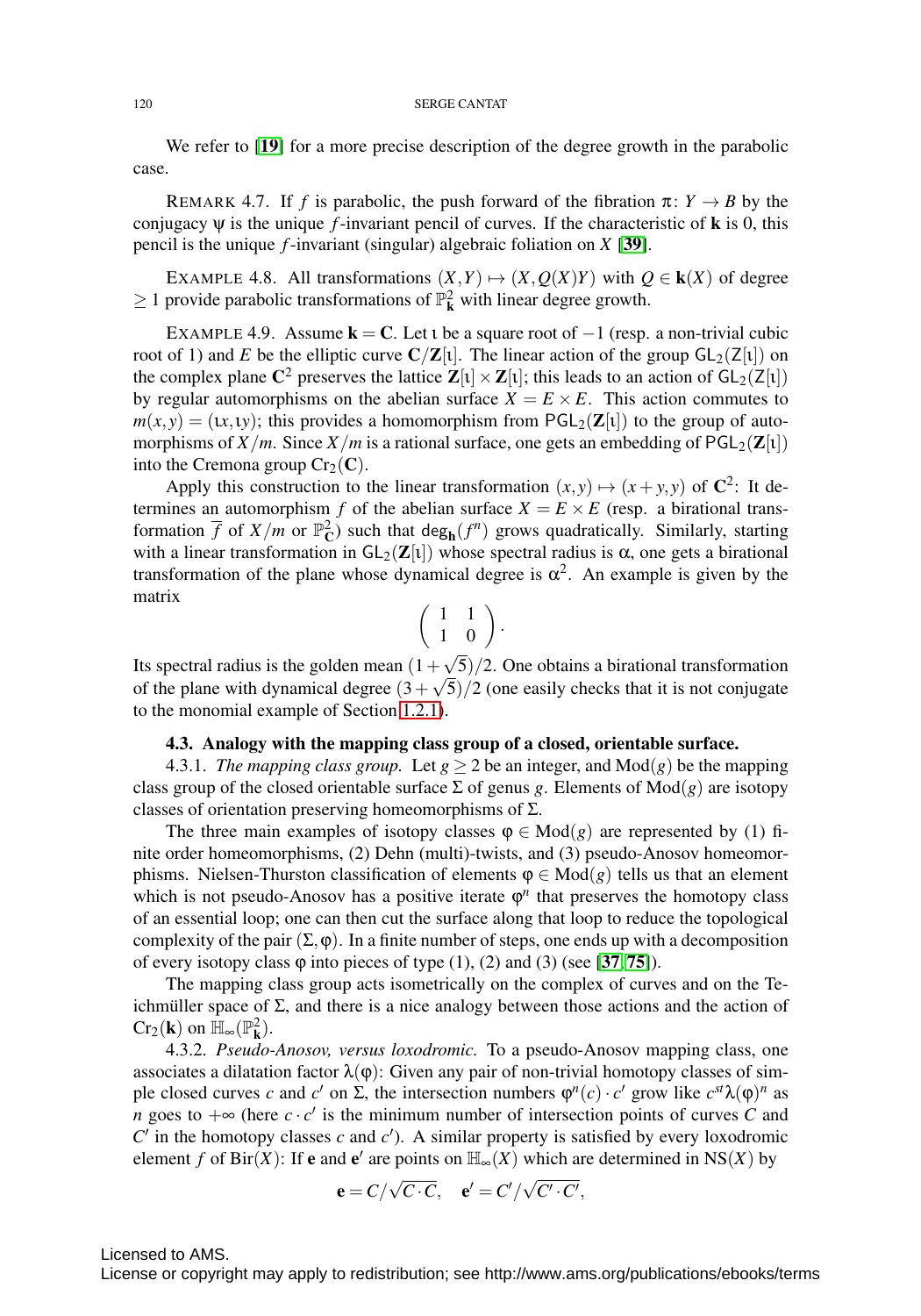for two curves *C* and *C'* with positive self-intersection, then  $f_*^n(\mathbf{e}) \cdot \mathbf{e}'$  grows like  $c^{st} \lambda(f)^n$ .

Also, every pseudo-Anosov class  $\varphi$  is represented by a pseudo-Anosov homeomorphism  $\Phi: \Sigma \to \Sigma$ ; such a homeomorphism preserves two singular foliations on  $\Sigma$ , one being uniformly contracted, the other uniformly dilated. Those foliations are geometric objects which, in Thurston compactification, correspond to fixed points of  $\varphi$  on the boundary of the Teichmüller space.

Similarly, given a loxodromic element *f* in Cr<sub>2</sub>(C), the fixed points of  $f_*$  on the boundary of  $\mathbb{H}_{\infty}(X)$  correspond to closed positive currents which are multiplied by  $\lambda(f)^{\pm 1}$  under the action of *f* . Those currents are analogous to the invariant foliations of a pseudo-Anosov homeomorphism: They have laminar properties (a weak form of foliated structure). We refer to [[6](#page-36-14),[7](#page-36-15),[35](#page-37-10),[37](#page-37-1),[62](#page-38-8),[72](#page-38-9),[76](#page-39-14)] for this analogy and for dynamical properties of loxodromic birational transformations.

4.3.3. *Jonquieres, Halphen, and Dehn twists. `* Recall from Remark [4.7](#page-19-0) that a parabolic transformation *f* of a projective surface *X* preserves a unique pencil of curves on *X*; this pencil is birationally equivalent to a rational or a genus 1 fibration on some model *X* of *X*. The type of the fiber is related to the degree growth of *f* : It is rational if the degree growth is linear, and has genus 1 if the growth is quadratic. These two types of parabolic transformations are respectively called **Jonquières twists**<sup>[6](#page-20-0)</sup> and **Halphen twists**.

This is justified by the analogy with Dehn (multi-)twists  $\varphi \in Mod(g)$  and by the following two facts (they concern the case  $X = \mathbb{P}_{\mathbf{k}}^2$ ,  $f \in \text{Cr}_2(\mathbf{k})$ , and **k** algebraically closed):

• If the degree-growth is linear, the invariant pencil of *f* can be transformed into a pencil of lines by an element of  $Cr_2(\mathbf{k})$ ; hence, after conjugacy, f becomes an element of the Jonquières group Jonq<sub>2</sub>(k).

• If the degree-growth is quadratic, the *f*-invariant pencil can be transformed in a Halphen pencil [[67](#page-38-10), [96](#page-39-15)]. Halphen pencils are constructed as follows. Start with a smooth cubic curve  $C \subset \mathbb{P}^2_k$  and fix the group law on *C* with origin at an inflexion point. Choose 9 points on this curve whose sum *s* is a torsion point of order *m* for the group law on*C*. Then, the linear system of curves of degree 3*m* going through these 9 points with multiplicity *m* form a pencil of curves of genus 1. Blowing-up these 9 base points, one gets a rational surface with a Halphen fibration.

#### 5. The Cremona group is thin

In this paragraph, we continue our description of the Cremona group  $Cr_2(\mathbf{k})$  as a group of isometries of an infinite dimensional group  $\mathbb{H}_{\infty}$ . One of the leitmotives is to show that this group of isometries is a thin subgroup of the group of all isometries.

**5.1. Cremona isometries.** Each element *f* of Cr<sub>2</sub>(**k**) acts isometrically on  $\mathbb{H}_{\infty}(\mathbb{P}_{k}^{2})$ .

(1) The isometry  $f_*$  preserves the "lattice"  $\mathcal{Z}(\mathbb{P}^2_{\mathbf{k}})$  of  $\mathsf{Z}(\mathbb{P}^2_{\mathbf{k}})$ . For instance, the base point **e**<sub>0</sub> (the class of a line in  $\mathbb{P}_{\mathbf{k}}^2$ ) is mapped to a finite sum

$$
f_*\mathbf{e}_0 = d\mathbf{e}_0 - \sum_i a_i \mathbf{e}_i
$$

where each  $a_i$  is a positive integer, *d* is the degree of *f*, and the  $e_i$  are the classes of the exceptional divisors corresponding to the base points of  $f^{-1}$ .

More precisely, the linear system of all lines in  $\mathbb{P}^2_{\mathbf{k}}$  is mapped by *f* to a linear system of curves of degree  $d = \deg(f)$ ; this linear system is, by definition, the homaloidal net of  $f^{-1}$ . Its base points (including infinitely near base points), form a finite set of points  $q_i$ , with

<span id="page-20-0"></span> $6$ or "de Jonquières" twists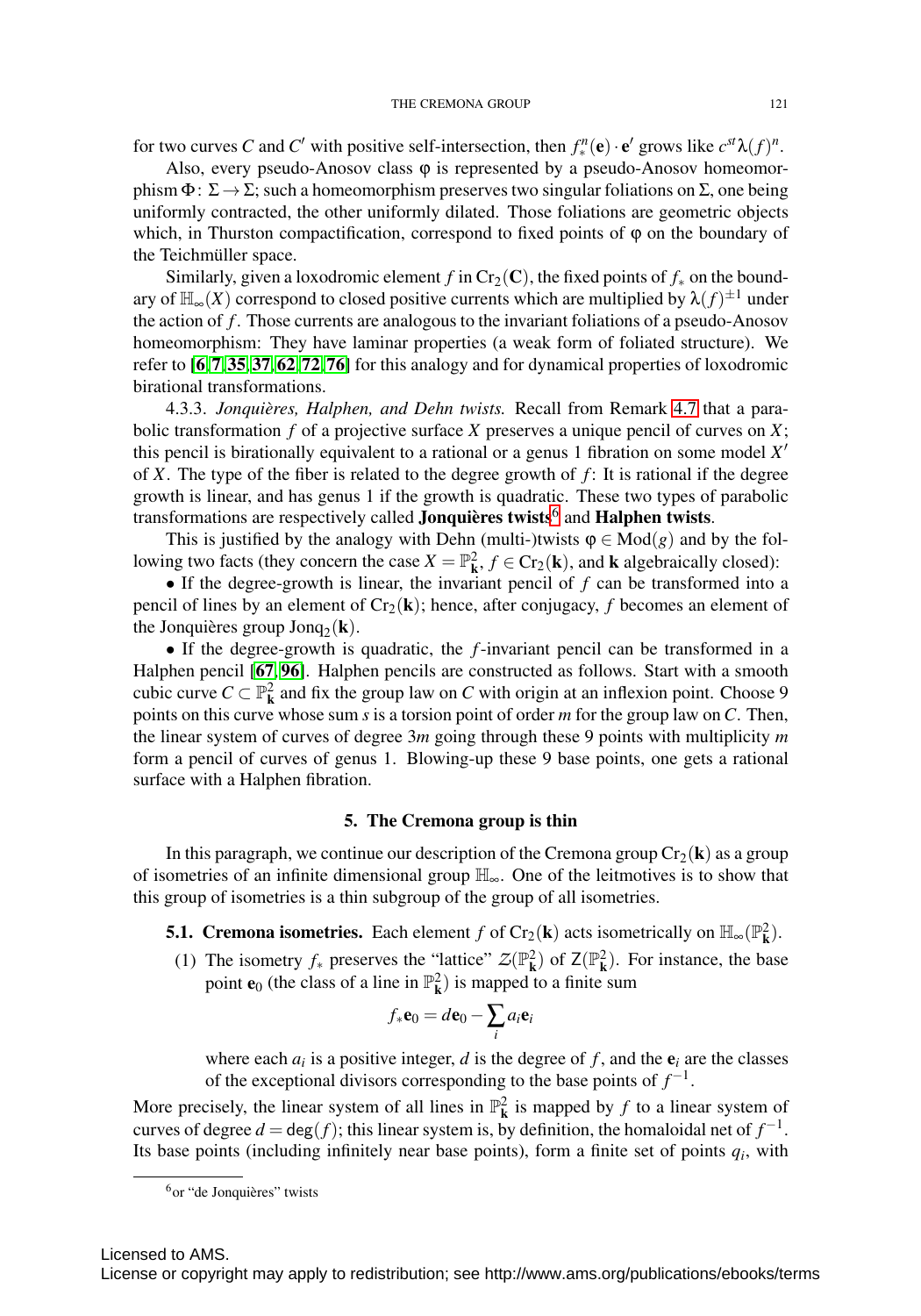multiplicities  $a_i$ ; the classes  $e_i$  in the previous formula are the classes  $e(q_i)$  of the blow-ups of the  $q_i$ . For example, the homaloidal net of the standard quadratic involution  $\sigma_2$  is the net of conics through the three points  $q_1 = [1:0:0], q_2 = [0:1:0], q_3 = [0:0:1].$  We have

$$
(\sigma_2)_*{\bf e}_0=2{\bf e}_0-{\bf e}(q_1)-{\bf e}(q_2)-{\bf e}(q_3).
$$

Another invariant structure is given by the canonical form. Recall that the canonical class of  $\mathbb{P}^2_{\mathbf{k}}$  blown up in *m* points  $q_1, ..., q_m$  is equal to  $-3\mathbf{e}_0 - \sum_j \mathbf{e}(q_j)$ . Taking intersection products, one gets a linear form  $\omega_{\infty} \colon \mathcal{Z}(\mathbb{P}^2_{\mathbf{k}}) \to \mathbf{Z}$ , defined by

$$
\mathbf{\omega}_{\infty}\colon a_0\mathbf{e}_0-\sum_j a_j\mathbf{e}_j\mapsto -3a_0+\sum_j a_j.
$$

This form does not extend to the completion  $Z(\mathbb{P}^2_{\mathbf{k}})$  (because there are  $\ell^2$  sequences which are not  $\ell^1$ ).

(2) The isometric action of  $Cr_2(\mathbf{k})$  on  $\mathcal{Z}(\mathbb{P}^2_{\mathbf{k}})$  preserves the integral linear form  $\omega_{\infty}$ . The following equalities, which we shall refer to as Noether equalities, follow from the fact that  $f_*$  is an isometry that preserves  $\omega_{\infty}$ : If  $f_*\mathbf{e}_0 = d\mathbf{e}_0 - \sum_i a_i \mathbf{e}_i$ , then

$$
d^2 = 1 + \sum_i a_i^2
$$

$$
(18) \t\t 3d-3 = \sum_i a_i.
$$

These relations impose interesting conditions on the isometries defined by birational transformations of the plane.

LEMMA 5.1 (**Noether inequality**). Let f be an element of  $Cr_2(\mathbf{k})$  of degree  $d \geq 2$ , *and let a*<sub>1</sub>*, ..., a<sub>k</sub> be the multiplicities of the base-points of*  $f^{-1}$ *.* 

(3) *The following equality is satisfied.*

$$
(d-1)(a_1 + a_2 + a_3 - (d+1)) = (a_1 - a_3)(d-1-a_1) + (a_2 - a_3)(d-1-a_2) + \sum_{4 \le i \le k} a_i(a_3 - a_i).
$$

(3') *For every pair of indices i, j with*  $1 \le i < j \le k$ *, we have*  $a_i + a_j \le d$ *.* 

(3") *Ordering the*  $a_i$  *in decreasing order, i.e.*  $a_1 \ge a_2 \ge a_3 \ge a_4 \ge \ldots$ *, we have* 

$$
a_1 + a_2 + a_3 \ge d + 1.
$$

<span id="page-21-0"></span>5.2. Noether Castelnuovo theorem. One way to state Noether-Castelnuovo theorem, is to say that  $Cr_2(k)$  is generated by the family of standard quadratic involutions, i.e. by the elements  $g \circ \sigma_2 \circ g^{-1}$  with  $g$  in Aut( $\mathbb{P}_{\mathbf{k}}^2$ ) = PGL<sub>3</sub>( $\mathbf{k}$ ) (with  $\mathbf{k}$  algebraically closed).

To understand the isometry  $(\sigma_2)_*$ , denote by  $q_1, q_2$ , and  $q_3$  the base points of  $\sigma_2$ , and by *X* the surface which is obtained by blowing up these three points. On *X*,  $\sigma_2$  lifts to an automorphism  $\widehat{\sigma_2}$ . The Néron-Severi group of X is the lattice of rank 4 generated by the classes  $\mathbf{e}_0$ , coming from the class of a line in  $\mathbb{P}_{\mathbf{k}}^2$ , and the classes  $\mathbf{e}_i = \mathbf{e}(q_i)$  given by the three exceptional divisors. The action of  $\widehat{\sigma_2}$  on  $NS(X)$  is given by

$$
(\widehat{\sigma_2})_* \mathbf{e}_0 = 2\mathbf{e}_0 - \mathbf{e}_1 - \mathbf{e}_2 - \mathbf{e}_3 \n(\widehat{\sigma_2})_* \mathbf{e}_1 = \mathbf{e}_0 - \mathbf{e}_2 - \mathbf{e}_3 \n(\widehat{\sigma_2})_* \mathbf{e}_2 = \mathbf{e}_0 - \mathbf{e}_3 - \mathbf{e}_1 \n(\widehat{\sigma_2})_* \mathbf{e}_3 = \mathbf{e}_0 - \mathbf{e}_1 - \mathbf{e}_2.
$$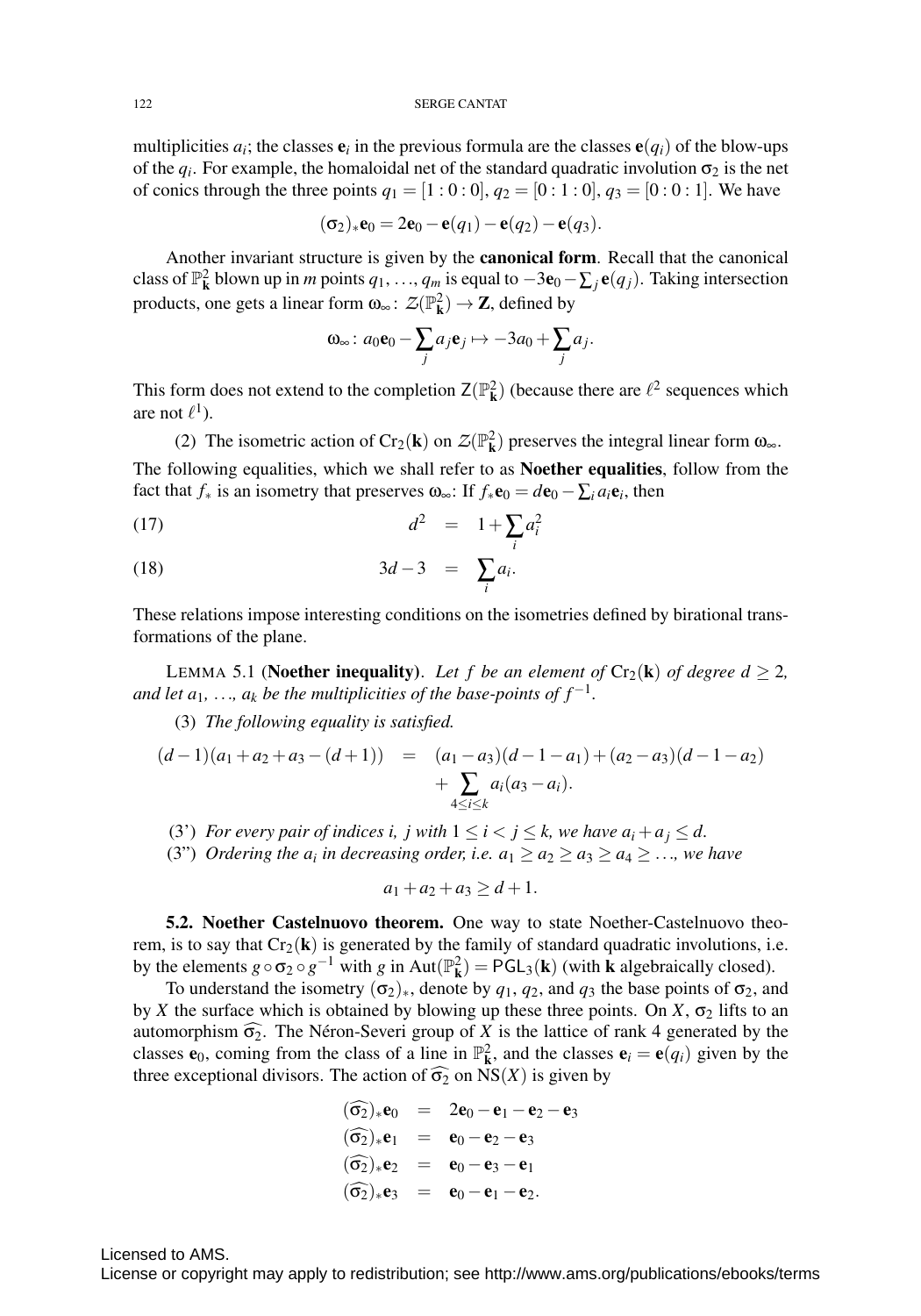Thus, on NS(*X*),  $(\widehat{\sigma_2})_*$  coincides with the reflexion with respect to the (-2)-class *u* =  $e_0 - e_1 - e_2 - e_3$ :

$$
(\widehat{\sigma_2})_*(x) = x + \langle x | u \rangle
$$

for all x in  $NS(X)$ . The class u is mapped to its opposite, and the set of fixed points is the hyperplane of vectors  $x = \sum_i a_i \mathbf{e}_i$  with  $a_0 = a_1 + a_2 + a_3$ . Note that the class *u* is not effective, precisely because the three points  $q_1$ ,  $q_2$ , and  $q_3$  are not on a line.

Then, blow up all points of *X* (including infinitely near points) to construct a basis of  $Z(\mathbb{P}_{\mathbf{k}}^2)$ , namely

$$
\mathsf{Z}(\mathbb{P}_{\mathbf{k}}^2) = \mathbf{NS}(X) \oplus \bigoplus_{p \in \mathcal{B}(X)} \mathbf{Z}\mathbf{e}(p)
$$

where  $B(X)$  is the set of points that one blows up (see Example [4.2](#page-14-2) and [[18](#page-36-11), [68](#page-38-2)]). The isometry  $(\sigma_2)_*$  of  $\mathcal{Z}(\mathbb{P}^2_k)$  acts on NS(*X*) as the reflexion  $(\widehat{\sigma_2})_*$  and permutes each vector  $e(p)$  with  $e(\sigma_2(p))$ . Thus, the fixed point set of  $(\sigma_2)_*$  in  $\mathbb{H}_{\infty}(\mathbb{P}_{\mathbf{k}}^2)$  is quite small: It is defined by infinitely many equalities, namely  $a_0 = a_1 + a_2 + a_3$ , and  $a_p = a_{\sigma_2(p)}$  for every  $p \in \mathcal{B}(X)$ .

A naive approach to the proof that standard quadratic involutions generate  $Cr_2(\mathbf{k})$ works as follows. Consider an element *f* in Cr<sub>2</sub>(**k**), with  $f_*(\mathbf{e}_0) = d\mathbf{e}_0 - \sum a_i \mathbf{e}(q_i)$ . Assume that the multiplicities are decreasing, *i.e.*  $a_i \geq a_{i+1}$ , and apply Noether inequality to deduce  $a_1 + a_2 + a_3 \ge d + 1$ . Since **k** is algebraically closed, the base points  $q_i$  are defined over **k**. Assume that the base points  $q_1, q_2$  and  $q_3$  are non-collinear points of  $\mathbb{P}^2(\mathbf{k})$  and denote by  $\sigma$ a quadratic involutions with base points  $q_1, q_2$  and  $q_3$ . Then  $(\sigma \circ f)_* \mathbf{e}_0 = (2d - (a_1 + a_2 + a_3))$  $a_3$ ) $(e_0 + ...$  and one sees that the degree  $e_0 \cdot (\sigma \circ f)_*e_0 = 2d - (a_1 + a_2 + a_3)$  is strictly less than *d*. Thus, in a finite number of steps, one expect to reach a birational transformation of degree 1, i.e. an element of  $\text{PGL}_3(\mathbf{k})$ . Of course, the difficulty arises from the fact that the dominating base points *q*1, *q*<sup>2</sup> and *q*<sup>3</sup> may include infinitesimally near points.

5.3. Dynamical degrees, automorphisms, spectral gaps. Let us come back to the study of birational transformations of arbitrary projective surfaces *X*. If *g* is an automorphism of *X*, *g* already acts by isometry on  $NS(X, R)$  for the intersection form; thus, the dynamical degree  $\lambda(g)$  is equal to the spectral radius of the linear transformation  $g^*$ : NS(*X*)  $\rightarrow$  NS(*X*). This shows that  $\lambda(g)$  is an algebraic number because  $g^*$  preserves the integral structure of  $NS(X)$ .

<span id="page-22-0"></span>REMARK 5.2. As explained in the introduction of Chapter II, a projective surface with non-negative Kodaira dimension has a unique minimal model, on which every birational transformation is an automorphism. On such a surface, all dynamical degrees are algebraic integers, the degree of which is bounded from above by the Picard number of the minimal model. In fact, their degree is bounded by 24 because surfaces with positive Kodaira dimension have no automorphism with dynamical degree  $> 1$  and minimal surfaces with vanishing Kodaira dimension have Picard number at most 24 (see [[18](#page-36-11)]).

A birational transformation of a surface is algebraically stable if the action *f*<sup>∗</sup> of *f* on the Néron-Severi group satisfies  $(f_*)^n = (f^n)_*$  for all  $n \ge 1$ . This property fails exactly when there is a curve  $E$  in the surface  $X$  such that  $f$  maps  $E$  to a point  $q$  (i.e. the strict transform is equal to *q*) and the forward orbit of *q* contains an indeterminacy point  $q' = f^m(q)$  of f. If this occurs, one can blow up the orbit of q between q and  $q'$ ; such a modification decreases the number of base points of *f*. Thus, in a finite number of steps, one reaches a model of *X* on which *f* becomes algebraically stable. The precise statement that one gets is the following theorem; it is proved in [[63](#page-38-7)].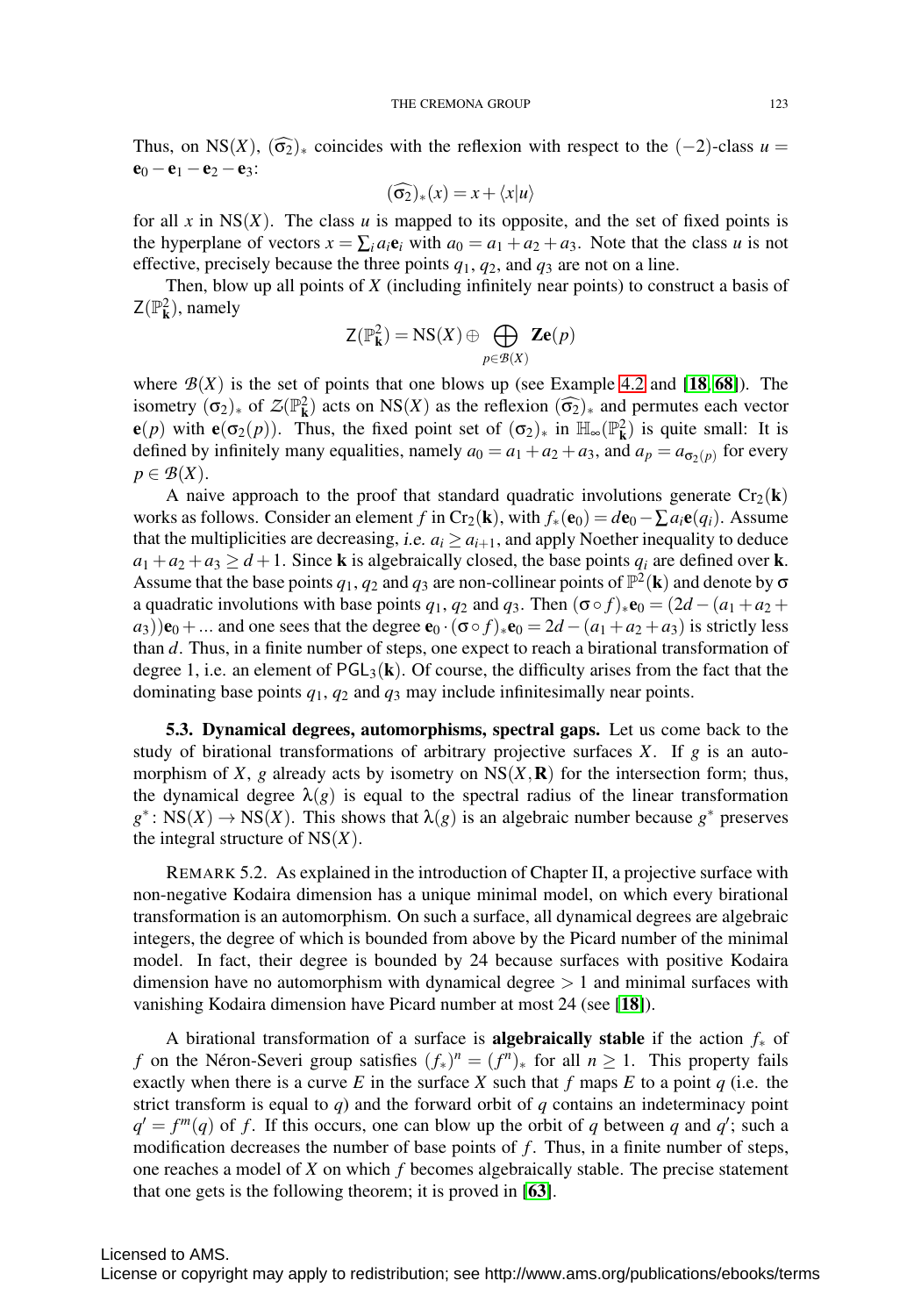THEOREM 5.3 (Diller-Favre, [[63](#page-38-7)]). *Let* k *be an algebraically closed field. Let X be a projective surface and f be a birational transformation of X, both defined over* k*. There exists a birational morphism*  $\pi: Y \to X$  *such that*  $f_Y := \pi^{-1} \circ f \circ \pi$  *is algebraically stable.* 

For example, if  $f = \sigma_2$  is the standard quadratic involution, one just needs to blow up its three indeterminacy points. If  $h$  is a Hénon automorphism of the affine plane, then  $h$ determines an algebraically stable birational transformation of  $\mathbb{P}^2_{\mathbf{k}}$ .

Once *f* is algebraically stable, the dynamical degree arises as an eigenvalue of  $f_*$  on the Néron-Severi group and, as such, is an algebraic integer.

A Pisot number is a real algebraic integer  $\alpha > 1$ , all of whose conjugates  $\alpha' \neq \alpha$ have modulus < 1. A **Salem number** is a real algebraic integer  $\beta > 1$  such that  $1/\beta$  is a conjugate of β, all other conjugates have modulus 1, and there is at least one conjugate  $β'$  on the unit circle. With such a definition, quadratic units  $α > 1$  are Pisot numbers (and are not Salem numbers). The set of Pisot numbers is countable, closed, and contains accumulation points (the smallest one being the golden mean); the smallest Pisot number is the root  $\lambda_P \simeq 1.3247$  of  $t^3 = t + 1$ . Salem numbers are not well understood yet; the smallest known Salem number is the Lehmer number  $\lambda_L \simeq 1.1762$ , a root of  $t^{10} + t^9 - t^7 - t^8$  $t^6 - t^5 - t^4 - t^3 + t + 1 = 0$ , and the existence of Salem numbers between 1 and  $\lambda_L$  is an open problem.

The following result, contained in [[18](#page-36-11)], is a manifestation of Hodge index theorem. Its proof depends deeply on [[63](#page-38-7), [111](#page-40-13)–[113](#page-40-14)].

<span id="page-23-1"></span>THEOREM 5.4. *Let X be a projective surface, defined over an algebraically closed field* **k***. Let f be a birational transformation of X with dynamical degree*  $\lambda(f) > 1$ *. Then* λ(*f*) *is either a Pisot number or a Salem number and*

- (a) *if*  $\lambda(f)$  *is a Salem number, then there exists a birational map*  $\psi$ : *Y* --+ *X* which *conjugates f to an automorphism of Y ;*
- (b) *if f is conjugate to an automorphism, as in* (a)*,* λ(*f*) *is either a quadratic integer or a Salem number.*

*Moreover,*  $\lambda(f) \geq \lambda_L$ , where  $\lambda_L$  *is the Lehmer number and there are examples of birational transformations of the complex projective plane (resp. of some complex K3 surfaces) such that*  $\lambda(f) = \lambda_L$ .

Define the dynamical spectrum of the surface *X* by

$$
\Lambda(X_{\mathbf{k}})=\{\lambda(h)\mid h\in\operatorname{Bir}(X_{\mathbf{k}})\}.
$$

Theorem [5.4](#page-23-1) implies that  $\Lambda(X_k)$  is contained in the union of  $\{1\}$ , the set of Pisot numbers, and the set of Salem numbers. Moreover, there is a spectral gap:  $\Lambda(X_k)$  does not intersect the open interval  $(1, \lambda_L)$ . This spectral gap corresponds to an important geometric property of the action of Bir(*X*) on the hyperbolic space  $\mathbb{H}_{\infty}(X)$ : If an element *f* of Bir(*X*) is loxodromic, its translation length is bounded from below by the uniform constant  $\log(\lambda_L)$ .

<span id="page-23-0"></span>REMARK 5.5. Consider a birational transformation *g* of the plane  $\mathbb{P}^2_{\mathbf{k}}$  for which  $\lambda(g)$ is a natural integer  $\geq$  2. The dynamical degree of the Hénon map  $(X_1, X_2) \mapsto (X_2 + X_1^d, X_2)$ is equal to *d*. Then, *g* can not be regularized: There is no birational change of coordinates  $X \rightarrow \mathbb{P}^2_{\mathbf{k}}$  which conjugates *g* to a regular automorphism of a projective surface *X*; this would contradict Assertion (b) in Theorem [5.4.](#page-23-1) We refer to [[28](#page-37-14),[44](#page-37-15)] for different arguments leading to birational transformations which are not regularizable.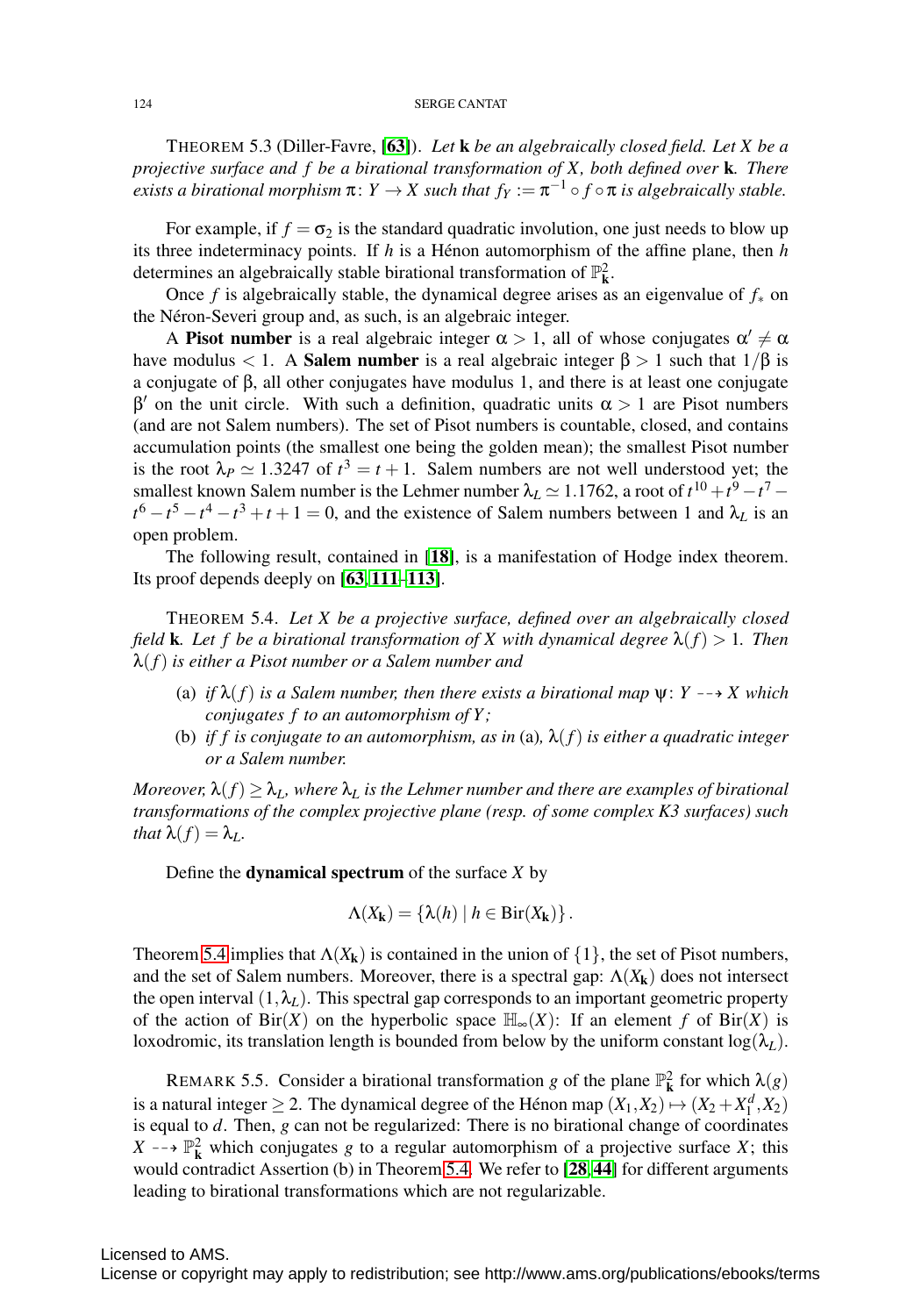5.4. Dynamical degrees, well ordered sets of algebraic numbers. Consider a loxodromic element of  $Cr_2(\mathbf{k})$ ; recall that the degree deg(*f*) can be seen as the degree of the homogeneous formulas defining  $f: \mathbb{P}_{\mathbf{k}}^2 \to \mathbb{P}_{\mathbf{k}}^2$  and as the intersection  $f_*(\mathbf{e}_0) \cdot \mathbf{e}_0$ .

The inequality  $\lambda(f) \leq \deg(f)$  is always satisfied, because the sequence  $\deg(f^n)$  is submultiplicative, and  $\lambda(f)$  is the limit of deg( $f^n$ )<sup>1/*n*</sup>. Moreover,  $\lambda(f)$  is invariant under conjugacy:  $\lambda(gfg^{-1}) = \lambda(f)$  for all  $g \in Cr_2(\mathbf{k})$ . Thus, if one defines the **minimal degree** in the conjugacy class by

$$
\mathsf{mcdeg}(f) = \min\{\mathsf{deg}(gfg^{-1}) \mid g \in \mathsf{Cr}_2(\mathbf{k})\}
$$

one gets the inequality

$$
\lambda(f) \leq \mathsf{mcdeg}(f)
$$

for all  $f \in Cr_2(\mathbf{k})$ .

<span id="page-24-1"></span>THEOREM 5.6 (see [[18](#page-36-11)]). *Let* k *be an algebraically closed field. Let f be a birational transformation of the plane*  $\mathbb{P}^2_{\mathbf{k}}$ *. If*  $\lambda(f) \geq 10^6$  *then*  $\text{mcdeg}(f) \leq 4700\lambda(f)^5$ *. If*  $\lambda(f) > 1$ *, then*  $\text{mcdeg}(f) \leq \cosh(110 + 345\log(\lambda(f))).$ 

In geometric terms, if *f* is a loxodromic element of  $Cr_2(\mathbf{k})$ , one can conjugate *f* to *f'* in  $Cr_2(\mathbf{k})$  to get

<span id="page-24-0"></span>(19) 
$$
L(f') \leq \text{dist}(\mathbf{e}_0, f'_* \mathbf{e}_0) \leq 110 + 345 L(f')
$$

(where  $L(f')$ , the translation length of  $f'_*$ , is equal to  $L(f)$  and  $log(\lambda(f))$ ). Let us explain the meaning of this statement. Denote by  $Ax(f)$  the axis of  $f_*$ : By definition,  $Ax(f) \subset$ H∞(P<sup>2</sup> <sup>k</sup>) is the geodesic line whose endpoints are the two fixed points of *f*<sup>∗</sup> on the boundary  $\partial \mathbb{H}_{\infty}(\mathbb{P}_{\mathbf{k}}^2)$ ; it coincides with the intersection of  $\mathbb{H}_{\infty}(\mathbb{P}_{\mathbf{k}}^2)$  with the plane generated by the isotropic lines which are invariant under the action of  $f_*$  (one is multiplied by  $\lambda(f)$ , the other by  $1/\lambda(f)$ ). Denote by  $e_f$  the projection of the base point  $e_0$  on  $Ax(f)$ ; the geodesic segment  $[\mathbf{e}_0, \mathbf{e}_f]$  is orthogonal to  $A \times (f)$ , and its length  $\delta(f)$  is the distance from  $\mathbf{e}_0$  to  $A \times (f)$ . The isometry  $f_*$  maps  $e_f$  to a point of  $Ax(f)$  such that  $dist(e_f, f_*e_f) = L(f) = log(\lambda(f)).$ The geodesic segment  $[e_0, e_f]$  is mapped to a geodesic segment  $[f_*e_0, f_*e_f]$ : It is orthogonal to Ax( $f$ <sup>\*</sup>), and its length is equal to  $\delta(f)$ . Thus,

$$
dist(\mathbf{e}_0, f_*\mathbf{e}_0) \le 2\delta(f) + L(f).
$$

To get the Inequality [\(19\)](#page-24-0), we just need to prove that *f* can be conjugate to an element  $f'$  with an explicit bound on  $\delta(f')$  (that depends on  $L(f)$ ). Noether-Castelnuovo theorem leads to a similar problem: Starting with an element  $f$  in  $Cr_2(k)$ , one tries to compose it with a quadratic involution to decrease dist( $f_*\mathbf{e}_0, \mathbf{e}_0$ ), and then to repeat this process and decrease this distance all the way down to 0 (see Section [5.2\)](#page-21-0). Here, one decreases the distance from  $e_0$  to the axis of *f* by changing *f* into a conjugate element of  $Cr_2(\mathbf{k})$ .

Let us describe a consequence of Theorem [5.6.](#page-24-1) Given a sequence  $(f_n)$  of loxodromic birational transformations of the plane, one gets a sequence of algebraic numbers  $\lambda(f_n)$ . Assume that this sequence is strictly decreasing, hence bounded. The sequence  $(f_n)$  can be replaced by a sequence  $(f'_n)$  such that the degree of  $f'_n$  is uniformly bounded and  $f_n$  is conjugate to  $f'_n$  for all *n*. Let *d* be a degree such that infinitely many of the  $f'_n$  have degree d: One gets a sequence  $(f'_n)$  in the algebraic set  $Cr_2(k; d)$ . It has been proved by Xie (see [[138](#page-41-11)]) that the function

$$
g \mapsto \lambda(g)
$$

is lower semi-continuous with respect to the Zariski topology on  $Cr_2(k; d)$  (resp. along any algebraic family  $g_t$  of birational transformations). The sequence  $\lambda(f'_n)$  decreases with *n*, and the sets  $\{g \in Cr_2(\mathbf{k}; d) | \lambda(g) \leq \lambda(f'_n)\}$  are Zariski closed; hence, the noetherian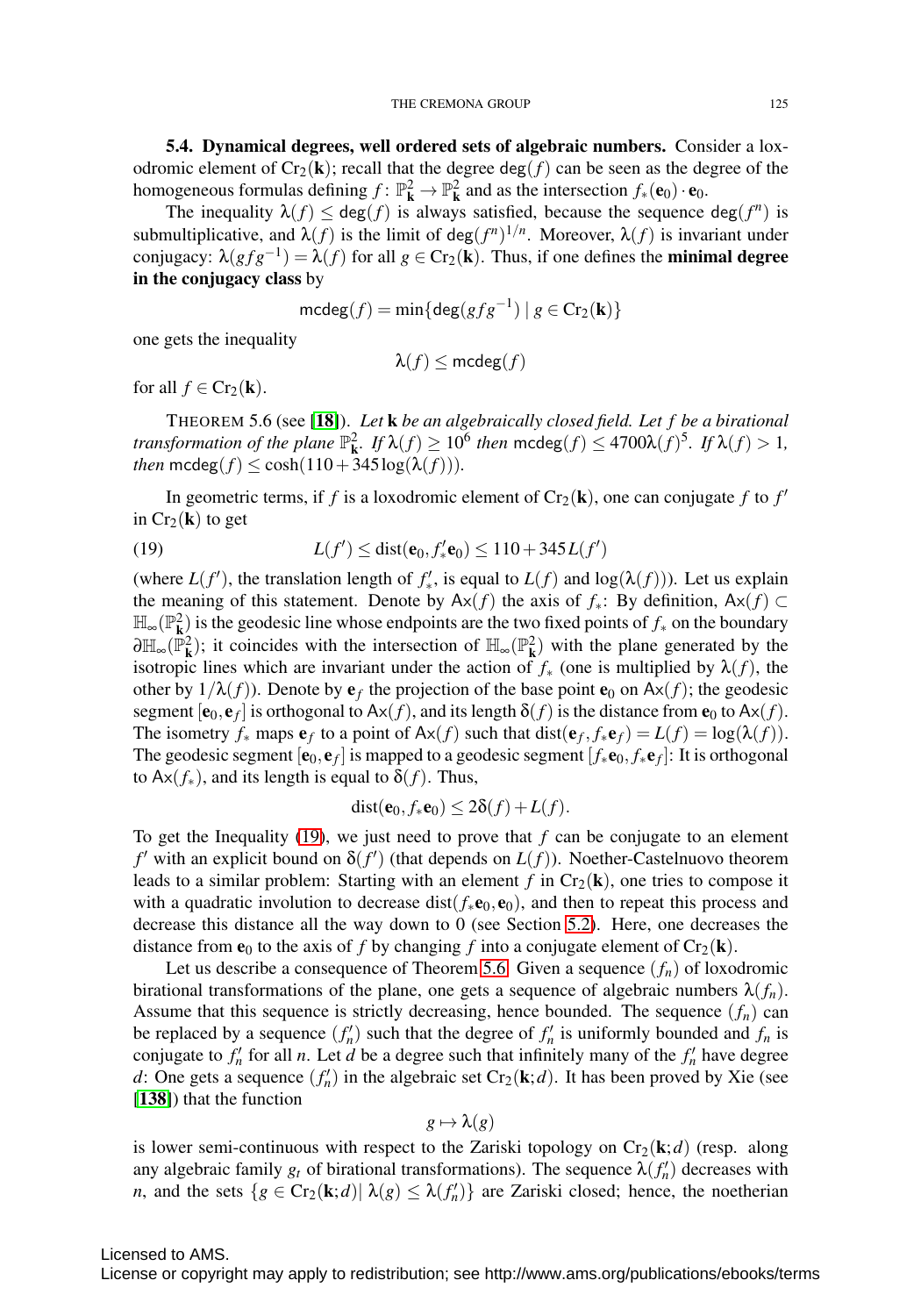property implies that the sequence  $\lambda(f'_n) = \lambda(f_n)$  is finite. This argument is detailed in [[18](#page-36-11)], and leads to the following result.

THEOREM 5.7. *Let* k *be an algebraically closed field. The set of dynamical degrees* of all birational transformations of  $\mathbb{P}_{k}^{2}$  is a well ordered set: Every strictly decreasing *sequence of dynamical degrees is finite. If* k *is uncountable, this set is closed.*

In particular, given any dynamical degree  $\lambda$ , there is a small interval  $[\lambda, \lambda + \varepsilon]$  that does not contain any dynamical degree. A similar result holds if one replaces  $\mathbb{P}_{\mathbf{k}}^2$  by all projective surfaces, all of them taken together, over arbitrary fields, because dynamical degrees are algebraic integers of degree at most 24 on non-rational surfaces (see Remark [5.2\)](#page-22-0).

#### 6. Finitely generated subgroups

According to Sections [4.1](#page-13-1) and [4.2,](#page-18-0)  $Cr_2(\mathbf{k})$  acts by isometries on an infinite dimensional hyperbolic space, and there is a powerful dictionary between the classification of isometries and the classification of birational maps in terms of degree growth and invariant fibrations. In this section, we explain how this dictionary can be used to describe the algebraic structure of  $Cr_2(\mathbf{k})$  and its subgroups.

6.1. Tits Alternative. A group *G* satisfies Tits alternative if the following property holds for every finitely generated subgroup Γ of *G*: Either Γ contains a finite index solvable subgroup or  $\Gamma$  contains a free non-abelian subgroup (i.e. a copy of the free group  $\mathbb{F}_r$ , with  $r \ge 2$ ). Tits alternative holds for the linear groups  $GL_n(\mathbf{k})$  (see [[134](#page-41-12)]), but not for the group of  $C^{\infty}$ -diffeomorphisms of the circle  $\mathbb{S}^1$  (see [[26](#page-37-16)], [[81](#page-39-16)]). If *G* satisfies Tits alternative, it does not contain groups with intermediate growth, because solvable groups have either polynomial or exponential growth.

The main technique to prove that a group contains a non-abelian free group is the ping-pong lemma. Let  $g_1$  and  $g_2$  be two bijections of a set *S*. Assume that *S* contains two non-empty disjoint subsets  $S_1$  and  $S_2$  such that  $g_1^m(S_2) \subset S_1$  and  $g_2^m(S_1) \subset S_2$  for all  $m \in \mathbb{Z} \setminus \{0\}$ . Then, according to the ping-pong lemma, the group of transformations of *S* generated by  $g_1$  and  $g_2$  is a free group on two generators [[53](#page-38-11)]. The proof is as follows. If  $w = w(a, b)$  is a reduced word that represents a non-trivial element in the free group  $\mathbb{F}_2 = \langle a, b \rangle$ , one needs to prove that  $w(g_1, g_2)$  is a non-trivial transformation of *S*; for this, one conjugates *w* with a power of  $g_1$  to assume that  $w(g_1, g_2)$  starts and ends with a power of *g*1; writing

$$
w(g_1,g_2)=g_1^{l_n}g_2^{m_n}\dots g_2^{m_1}g_1^{l_0},
$$

one checks that  $g_1^{l_0}$  maps  $S_2$  into  $S_1$ , then  $g_2^{m_1}g_1^{l_0}$  maps  $S_2$  into  $S_2$ , ..., and *w* maps  $S_2$  into  $S_1$ ; this proves that  $w(g_1, g_2)$  is non-trivial because  $S_2$  is disjoint from  $S_1$ .

Now, consider a group  $\Gamma$  that acts on a hyperbolic space  $\mathbb{H}_{\infty}$  and contains two loxodromic isometries *h*<sup>1</sup> and *h*<sup>2</sup> whose fixed points in ∂H<sup>∞</sup> form two disjoint pairs. Take disjoint neighborhoods  $S_i \subset \overline{\mathbb{H}_{\infty}}$  of the fixed point sets of  $h_i$ ,  $i = 1, 2$ . Then, the pingpong lemma applies to sufficiently high powers  $g_1 = h_1^n$  and  $g_2 = h_2^n$ , and produce a free subgroup of Γ.

This strategy can be used for Bir(*X*), acting by isometries on  $\mathbb{H}_{\infty}(X)$ . The difficulty resides in the study of subgroups that do not contain any ping-pong pair of loxodromic isometries; Theorem [4.6](#page-18-1) comes in help to deal with this situation, and leads to the following result.

THEOREM 6.1 ([[35](#page-37-10)]). *If X* is a projective surface over a field **k**, the group  $\text{Bir}(X)$ *satisfies Tits alternative.*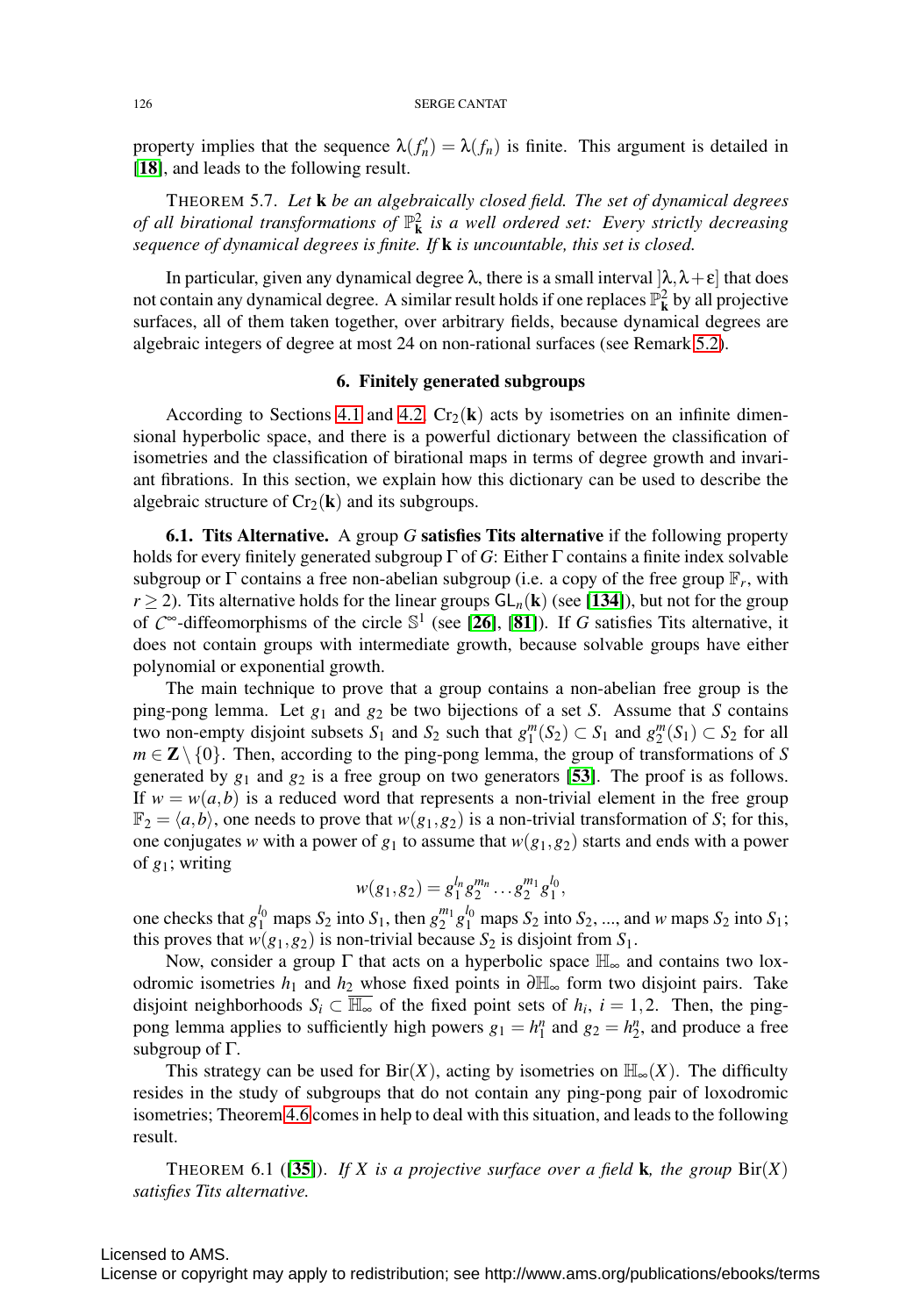Moreover, solvable subgroups of  $\text{Bir}(X)$  which are generated by finitely many elements are well understood: Up to finite index, such a group preserves an algebraic foliation (defined over the algebraic closure of k), or is abelian (see [[36](#page-37-17)] and [[61](#page-38-12)]). This is analogous to the fact that every solvable subgroup in  $GL_n(k)$  contains a finite index subgroup that preserves a full flag in  $\mathbf{k}^n$  (if **k** is algebraically closed).

If  $M$  is a projective variety (resp. a compact Kähler manifold), its group of automor-phisms satisfies also the Tits alternative [[35](#page-37-10), [64](#page-38-13)].<sup>[7](#page-26-0)</sup>

<span id="page-26-1"></span>QUESTION 6.2. Does  $Cr_n(k)$  satisfy Tits alternative for all  $n \geq 3$  ? Does Tits alternative holds for Bir(*M*), for all projective varieties *M* ?

Would the answer be yes, one would obtain a proof of Tits alternative for subgroups of Bir(*M*): This includes linear groups, mapping class groups of surfaces, and Out( $\mathbb{F}_g$ ) for all  $g \ge 1$  (see §[1.3.1;](#page-3-0) see [[12](#page-36-16)] for Tits alternative in this context). The first open case for Question [6.2](#page-26-1) concerns the group of polynomial automorphisms of the affine space  $\mathbb{A}^3_{\mathbf{k}}$ .

**6.2. Rank one phenomena.** As explained in §[2.3,](#page-7-3) the Cremona group  $Cr_2(\mathbf{k})$  behaves like an algebraic group of rank 2, with a maximal torus given by the group of diagonal matrices in PGL<sub>3</sub>(k). On the other hand, typical elements of degree  $d \ge 2$  in Cr<sub>2</sub>(C) are loxodromic (not elliptic) and, as such, cannot be conjugate to elements of this maximal torus. This suggests that  $Cr_2(k)$  has rank 1 from the point of view of its typical elements. The following statement provides a strong version of this principle.

THEOREM 6.3 ([[18](#page-36-11), [35](#page-37-10)]). *Let* k *be a field. Let X be a projective surface over* k *and f be a loxodromic element of* Bir(*X*)*. Then, the infinite cyclic subgroup of* Bir(*X*) *generated by f has finite index in the centralizer*  $\{g \in \text{Bir}(X) \mid g \circ f = f \circ g\}.$ 

SKETCH OF PROOF FOR  $X = \mathbb{P}^2_k$  (SEE [[18](#page-36-11),[35](#page-37-10)]). If *g* commutes to *f*, the isometry  $g_*$ of  $\mathbb{H}_{\infty}(\mathbb{P}_{\mathbf{k}}^2)$  preserves the axis of  $f_*$  and its two endpoints. Consider the homomorphism which maps the centralizer of  $f$  to the group of isometries of  $Ax(f)$ ; view it as a homomorphism into the group of translations  **of the line. Since the translation lengths are** bounded from below by  $\log(\lambda_L)$  and every discrete subgroup of **R** is trivial or cyclic, the image of this homomorphism is a cyclic group; its kernel *K* is made of elliptic elements *h* fixing all points of  $Ax(f)$  and commuting to f. Let  $e_f$  be the projection of  $e_0$  on the axis of *f*; then dist( $h_*e_0, e_0$ )  $\leq$  2 dist( $e_0, e_f$ ) because *K* fixes  $e_f$ . Thus, the group *K* is a group of birational transformations of bounded degree.

Section [2.2](#page-7-4) shows that one can conjugate  $K$  to a group of automorphisms of a rational surface *Y*, and that  $Aut(Y)^0 \cap K$  becomes a finite index subgroup of *K*. The Zariski closure of this group in Aut $(Y)^{0}$  is a linear algebraic group G that commutes to f (where f is viewed as a birational transformation of *Y*); if this group is infinite, it contains a onedimensional abelian group that commutes to *f* and whose orbits form a pencil of curves in *Y*: This contradicts the fact that *f* does not preserve any pencil of curves (such a pencil would give a fixed point of  $f_*$  in  $\mathcal{Z}(\mathbb{P}^2_k)$  with non-negative self intersection, contradicting the loxodromic behaviour of  $f_*$ ).

Another rank one phenomenum comes from the rigidity of rank 2 subgroups of  $Cr_2(\mathbf{k})$ . Let *G* be a real, almost simple, linear algebraic group and Γ be a lattice in *G*, i.e. a discrete subgroup such that  $G/\Gamma$  has finite Haar volume. When the **R**-rank of *G* is at least 2,

<span id="page-26-0"></span><sup>&</sup>lt;sup>7</sup>The proof is simple: The action of  $Aut(M)$  on the cohomology of  $M$  is a linear representation, and Tits theorem can be applied to its image; its kernel is a Lie group with finitely many components, and Tits theorem can again be applied to it. There is a mistake in the proof of Lemma 6.1 of [[35](#page-37-10)]; this has been corrected in [[64](#page-38-13)] and [[36](#page-37-17)].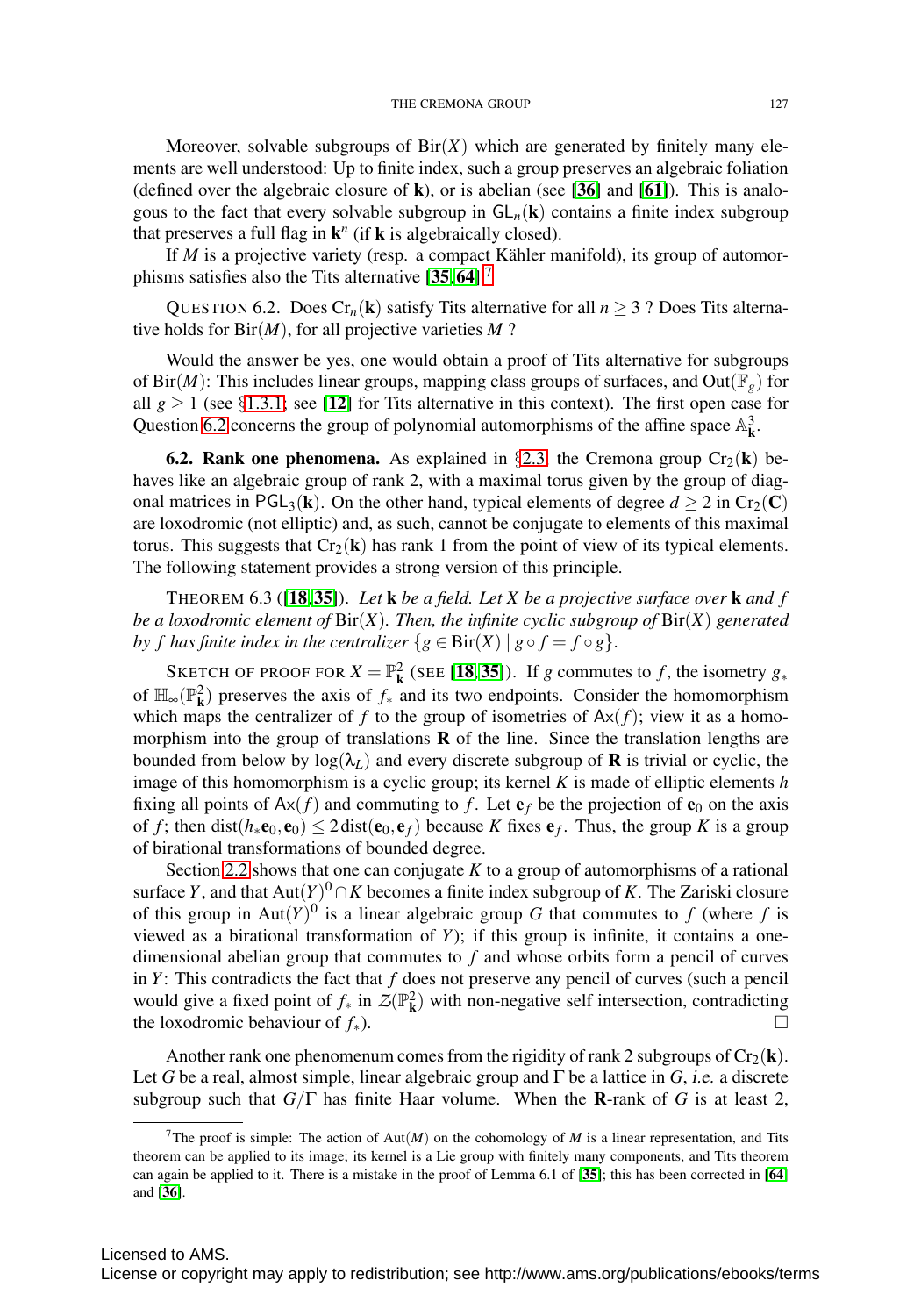Γ inherits its main algebraic properties from *G* (see [[110](#page-40-15)] and Section [8.1](#page-31-0) below). For instance, Γ has Kazhdan property (T), according to which every representation of Γ by unitary motions on a Hilbert space has a global fixed point.

THEOREM 6.4 (Déserti, Cantat, [[35](#page-37-10), [58](#page-38-14)]). *Let* **k** *be an algebraically closed field and X be a projective surface over* k*. Let* Γ *be a countable group with Kazhdan property (T). If*  $\rho: \Gamma \to Bir(X)$  *is a homomorphism with infinite image, then*  $\rho$  *is conjugate to a homomorphism into*  $PGL_3(\mathbf{k})$  *by a birational map*  $\psi: X \longrightarrow \mathbb{P}^2_{\mathbf{k}}$ *.* 

SKETCH OF PROOF. The first step is based on a fixed point property: If a group  $\Gamma$  with Kazhdan property (T) acts by isometries on a hyperbolic space  $\mathbb{H}_{\infty}$ , then  $\Gamma$  has a fixed point and, as a consequence, all its orbits have bounded diameter (see [[54](#page-38-15)]). Apply this to the action of  $\text{Bir}(X)$  on  $\mathbb{H}_{\infty}(X)$  to deduce that a subgroup of  $\text{Bir}(X)$  with Kazhdan property (T) has bounded degree (with respect to any given polarization of *X*). Consequently, there is a birational map  $\pi: Y \dashrightarrow X$  that conjugates  $\Gamma$  to a subgroup  $\Gamma_Y$  of Aut(*Y*) such that  $Aut(Y)^0 \cap \Gamma_Y$  has finite index in  $\Gamma_Y$ . The last step is based on the classification of algebraic groups of transformations of surfaces, and the fact that every subgroup of  $SL_2(\mathbf{k})$  with Kazhdan property (T) is finite; this leads to the following statement, which concludes the proof: If  $Aut(Y)^0$  contains an infinite group with Kazhdan property (T), the surface *Y* must be isomorphic to the projective plane  $\mathbb{P}^2_{\mathbf{k}}$  (and then  $\Gamma_Y$  becomes a subgroup of  $PGL_3(\mathbf{k})$ ).

In [[58](#page-38-14)–[60](#page-38-16)], Déserti draws several algebraic consequences of this result; for instance, she can list all abstract automorphisms of  $Cr_2(\mathbf{C})$ 

COROLLARY 6.5. *The group of automorphisms of*  $Cr_2(C)$  *(as an abstract group) is the semi-direct product of*  $Cr_2(C)$  *(acting by conjugacy), and the group*  $Aut(C; +, \cdot)$  *of automorphisms of the field* C *(acting on the coefficients of the polynomial formulas defining the elements of*  $Cr_2(\mathbf{C})$ *).* 

There are now several proofs of this result. It would be interesting to decide whether this statement holds for all algebraically closed fields  $\bf{k}$  (in place of  $\bf{C}$ ). Since all proofs depend on Noether-Castelnuovo theorem; they do not extend to higher dimension (see [[38](#page-37-2)], [[100](#page-40-16), [133](#page-41-13)] for partial results).

#### 7. Small cancellation and normal subgroups

<span id="page-27-0"></span>Small cancellation theory is a technique which, starting with a presentation of a group by generators and relations, can be used to prove that the group is large. Assume that the group *G* is given by a finite symmetric set of generators *gi* and a finite set of relations *Ri*, each of them being a word in the *gi*. Enlarge the set of relators in order to satisfy the following property: If *R* is one of the relators and *R* ends by the letter  $g_i$ , then  $g_i R g_i^{-1}$  is also an element of our finite set of relators. Under this assumption, a typical small cancellation property assumes that two relators cannot coincide (as words in the  $g_i$ ) on a piece that occupies at least 1/6 of their length; under such an assumption, the group *G* is large (it contains a non abelian free group). In particular, in the free group generated by the letters  $g_i$ , the normal subgroup generated by the  $R_i$  is rather small. Thus, small cancellation theory can also be seen as a mean to show that a normal subgroup is a proper subgroup.

The first application of this technique to groups of algebraic transformations is due to Danilov (see [[52](#page-38-17)]). He considered the group  $Aut_1(\mathbb{A}_{\mathbf{k}}^2)$  of polynomial automorphisms of the affine plane with jacobian determinant 1. This group is the amalgamated product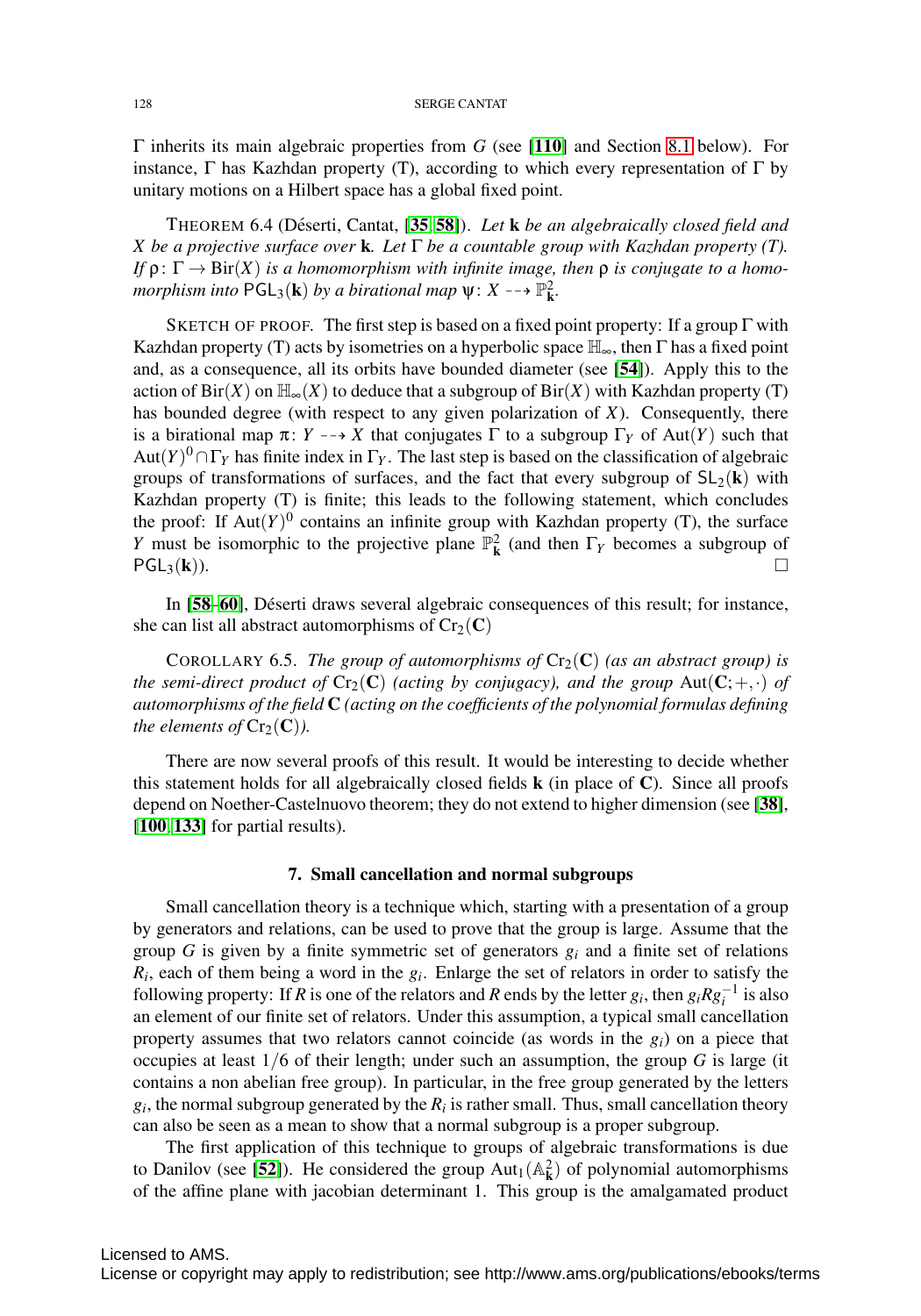of the group of special affine transformations of the plane with the group of elementary auromorphisms

$$
(X_1, X_2) \mapsto (aX_1, a^{-1}X_2 + p(X_1))
$$

with  $a \in \mathbf{k}^*$  and  $p(t) \in \mathbf{k}[t]$ ; the amalgamation is along their intersection. As such, Aut<sub>1</sub>( $\mathbb{A}_{\mathbf{k}}^2$ ) acts on a tree by automorphisms (see [[129](#page-41-14)]), and a version of small cancellation theory can be applied to construct many normal subgroups in Aut<sub>1</sub>( $\mathbb{A}_{\mathbf{k}}^2$ ). Thus, Aut<sub>1</sub>( $\mathbb{A}_{\mathbf{k}}^2$ ) is not simple.

Since then, small cancellation theory has made huge progresses, with more geometric, less combinatorial versions. In particular, the work of Gromov, Olshanskii and Delzant on small cancellation and hyperbolic groups led to techniques that can now be applied to the Cremona group  $Cr_2(k)$ . We refer to [[90](#page-39-17)] and [[50](#page-38-18)] for recent geometric viewpoints on small cancellation.

**7.1. Rigidity, tightness, axes.** Let G be a group of isometries of  $\mathbb{H}_{\infty}$ . Let L be a geodesic line in  $\mathbb{H}_{\infty}$ . The line *L* is **rigid** under the action of *G* if every element  $h \in G$  that does not move *L* too much fixes *L*. To give a precise definition, one needs to measure the deplacement of *L* under the action of an isometry *h*. Say that two geodesic lines *L* and *L* are  $(\varepsilon, \ell)$ -close if the diameter of the set

$$
\{x \in L \mid \text{dist}(x, L') \le \epsilon\}
$$

is larger than  $\ell$ . The precise notion of rigidity is: *L* is  $(\epsilon, \ell)$ -rigid if, for every  $h \in G$ ,  $h(L) = L$  if and only if  $h(L)$  is  $(\varepsilon, \ell)$ -close to *L*; *L* is rigid if it is  $(\varepsilon, \ell)$ -rigid for some pair of positive numbers  $(\varepsilon, \ell)$  (this pair depends on *L* and *G*). In other words, if a geodesic line *L* is rigid for the action of the group *G*, the orbit *G*(*L*) forms a discrete set in the space of geodesic lines.

Fix a loxodromic element  $g \in G$ . Consider the stabilizer of its axis:

$$
Stab(\mathsf{Ax}(g)) = \{ h \in G \mid h(\mathsf{Ax}(g)) = \mathsf{Ax}(g) \}.
$$

Say that *g* is **tight** if its axis is rigid and every element *h* of  $Stab(Ax(g))$  satisfies

$$
h \circ g \circ h^{-1} = g \quad \text{or} \quad g^{-1}.
$$

An element of the Cremona group  $Cr_2(k)$  is **tight** (resp. has a **rigid axis**) if if it is tight (resp. its axis is rigid) with respect to the action of Cr<sub>2</sub>(**k**) by isometries on  $\mathbb{H}_{\infty}(\mathbb{P}_{k}^{2})$ .

These notions are directly related to the study of the stabilizer of  $Ax(g)$ , and the following examples show that this stabilizer may be large.

EXAMPLE 7.1. Consider the group of monomial transformations in two variables; this group is isomorphic to  $GL_2(\mathbb{Z})$ . To a matrix

$$
M = \left(\begin{array}{cc} a & b \\ c & d \end{array}\right)
$$

with  $det(M) = \pm 1$  corresponds a monomial transformation  $f_M$ : In affine coordinates,

$$
f_M(x, y) = (x^a y^b, x^c y^d).
$$

The dynamical degree  $\lambda(f_M)$  is equal to max $\{|\alpha|,|\beta|\}$ , where  $\alpha$  and  $\beta$  are the eigenvalues of *M*. Thus,  $\lambda(f_M) > 1$  if and only if  $ad - bc = 1$  and  $|a+d| > 2$  or  $ad - bc = -1$  and  $a+d \neq 0$ . Assuming that  $f_M$  is loxodromic, we shall prove that  $f_M$  is not tight.

The monomial group  $GL_2(\mathbb{Z})$  normalizes the group of diagonal transformations: If  $t(x, y) = (ux, vy)$  then

<span id="page-28-0"></span>(20) 
$$
f_M \circ t \circ f_M^{-1}(x, y) = (u^a v^b x, u^c v^d y) = t'(x, y)
$$

Licensed to AMS.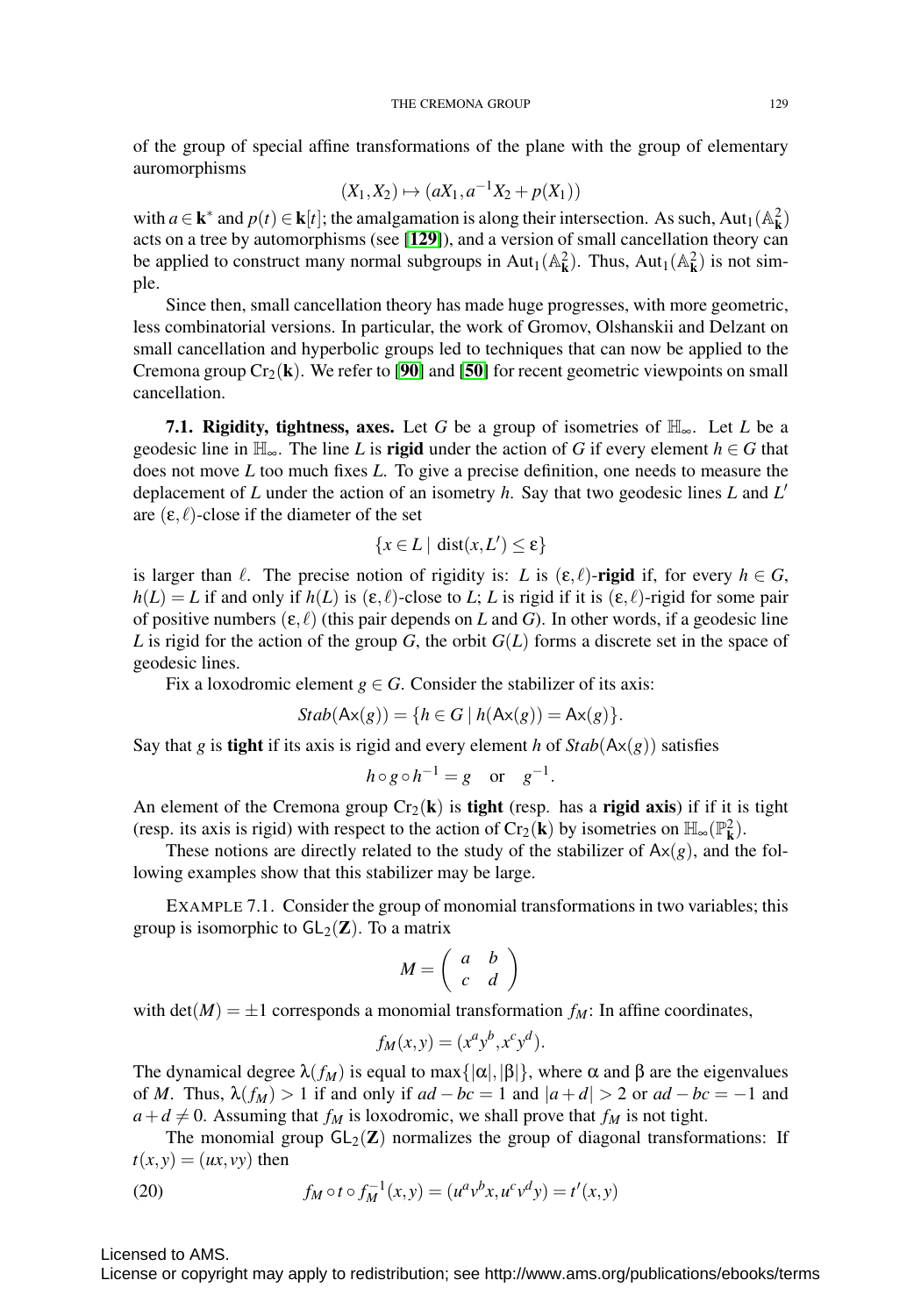where *t'* is obtained from *t* by the monomial action of  $GL_2(\mathbb{Z})$  on  $\mathbb{G}_m \times \mathbb{G}_m$ .

The indeterminacy points of monomial transformations are contained in the vertices  $[1:0:0]$ ,  $[0:1:0]$ ,  $[0:0:1]$  of the triangle whose edges are the coordinate axis. Blow-up these three points to get a new surface  $X_1$ , and consider the total transform of the triangle: One gets a hexagon of rational curves in  $X_1$ . The group of monomial transformations lifts to a group of birational transformations of  $X_1$  with indeterminacy points located on the 6 vertices of this hexagon. The group of diagonal transformations lifts to a subgroup of  $Aut(X_1)^0$ . One can iterate this process, blowing-up the vertices of the hexagon, etc. The limit of the Néron-Severi groups along this sequence of surfaces  $X_{n+1} \to X_n$  gives a subspace of  $\mathcal{Z}(\mathbb{P}^2_k)$  which is invariant under the action of the monomial group  $GL_2(\mathbb{Z})$ and is fixed pointwise by the diagonal group  $\mathbb{G}_m(\mathbf{k}) \times \mathbb{G}_m(\mathbf{k})$ . Intersect this space with  $\mathbb{H}_{\infty}(\mathbb{P}^2_{\mathbf{k}})$  and denote by  $\mathbb{H}_{\infty}$  (toric) its metric completion: One gets a totally geodesic, infinite dimensional subspace of  $\mathbb{H}_{\infty}(\mathbb{P}_{k}^{2})$ . The axis of every loxodromic element of  $GL_{2}(\mathbb{Z})$  is contained in  $\mathbb{H}_{\infty}$ (toric) and is fixed pointwise under the action of  $\mathbb{G}_{m}(\mathbf{k}) \times \mathbb{G}_{m}(\mathbf{k})$ .

On the other hand, the Equation [\(20\)](#page-28-0) implies that  $t \circ f_M \circ t^{-1} = t'' \circ f_M$  where  $t''(x, y) =$  $(u^{1-a}v^{-b}x, u^{-c}v^{1-d}y)$ . Thus,  $f_M$  is not tight (as soon as  $\mathbf{k}^*$  contains elements *v* with  $v^b \neq 1$ ).

EXAMPLE 7.2 (see [[105](#page-40-17), [132](#page-41-15)]). A similar example works for the additive group in place of the multiplicative group when the characteristic *p* of the field k is positive. For instance, the Hénon mapping  $h(x, y) = (x^p - y, x)$  conjugates the translation  $s(x, y) = (x + y, y)$  $u, y + v$ ) to

$$
h \circ s \circ h^{-1} = (x + u^p - v, x + u).
$$

The dynamical degree of *h* is equal to *p*, and *h* normalizes the additive group  $\mathbb{G}_a(\mathbf{k}) \times$  $\mathbb{G}_a(\mathbf{k})$  (acting by translations).

The normalizer of the additive group in  $Cr_2(k)$  coincides with the subgroup of elements  $f \in Aut(\mathbb{A}_{\mathbf{k}}^2)$  which are given in affine coordinates by formulas of type

$$
f(x, y) = (a(x) + b(y), c(x) + d(y))
$$

with  $a(t)$ ,  $b(t)$ ,  $c(t)$ ,  $d(t)$  polynomial functions of type  $\sum_i q_i t^{p^i}$ . Another way to state the same result is as follows. Denote by *A* the ring of linearized polynomials in one variable, *i.e.* polynomials in the Frobenius endomorphism  $z \mapsto z^p$  of **k**. This is a non-commutative ring. Then, every 2 by 2 matrix with coefficients in *A* which is invertible over *A* determines an algebraic automorphism of  $\mathbb{G}_a(\mathbf{k}) \times \mathbb{G}_a(\mathbf{k})$ , and every algebraic automorphism of  $\mathbb{G}_a(\mathbf{k}) \times \mathbb{G}_a(\mathbf{k})$  is of this type. Thus,  $GL_2(A)$  plays the same role as  $GL_2(\mathbf{Z})$  in the previous example.

Base points of elements of  $GL_2(A)$  are above the line at infinity of the affine plane and are all fixed by  $\mathbb{G}_a(\mathbf{k}) \times \mathbb{G}_a(\mathbf{k})$ . Thus, again, the group  $\mathbb{G}_a(\mathbf{k}) \times \mathbb{G}_a(\mathbf{k})$  acts trivially on a hyperbolic subspace of  $\mathbb{H}_{\infty}(\mathbb{P}^2_{\mathbf{k}})$  that contains the axis of every loxodromic element of  $GL_2(A)$ .

<span id="page-29-0"></span>THEOREM 7.3 ([[40](#page-37-18), [105](#page-40-17), [132](#page-41-15)]). *Let* k *be an algebraically closed field, and g be a loxodromic element of*  $Cr_2(\mathbf{k})$ *.* 

- (1) *The axis of g is rigid.*
- (2) *The cyclic subgroup*  $g^{\mathbf{Z}}$  *has finite index in the stabilizer of*  $Ax(g)$  *in*  $Cr_2(\mathbf{k})$ *, if and only if there exists a non-trivial iterate g<sup>n</sup> of g which is tight.*
- (3) If the index of  $g^{\mathbf{Z}}$  in Stab( $Ax(g)$ ) is infinite, one of the following possibilities *occurs:*
	- *g is conjugate to a monomial transformation;*

## Licensed to AMS.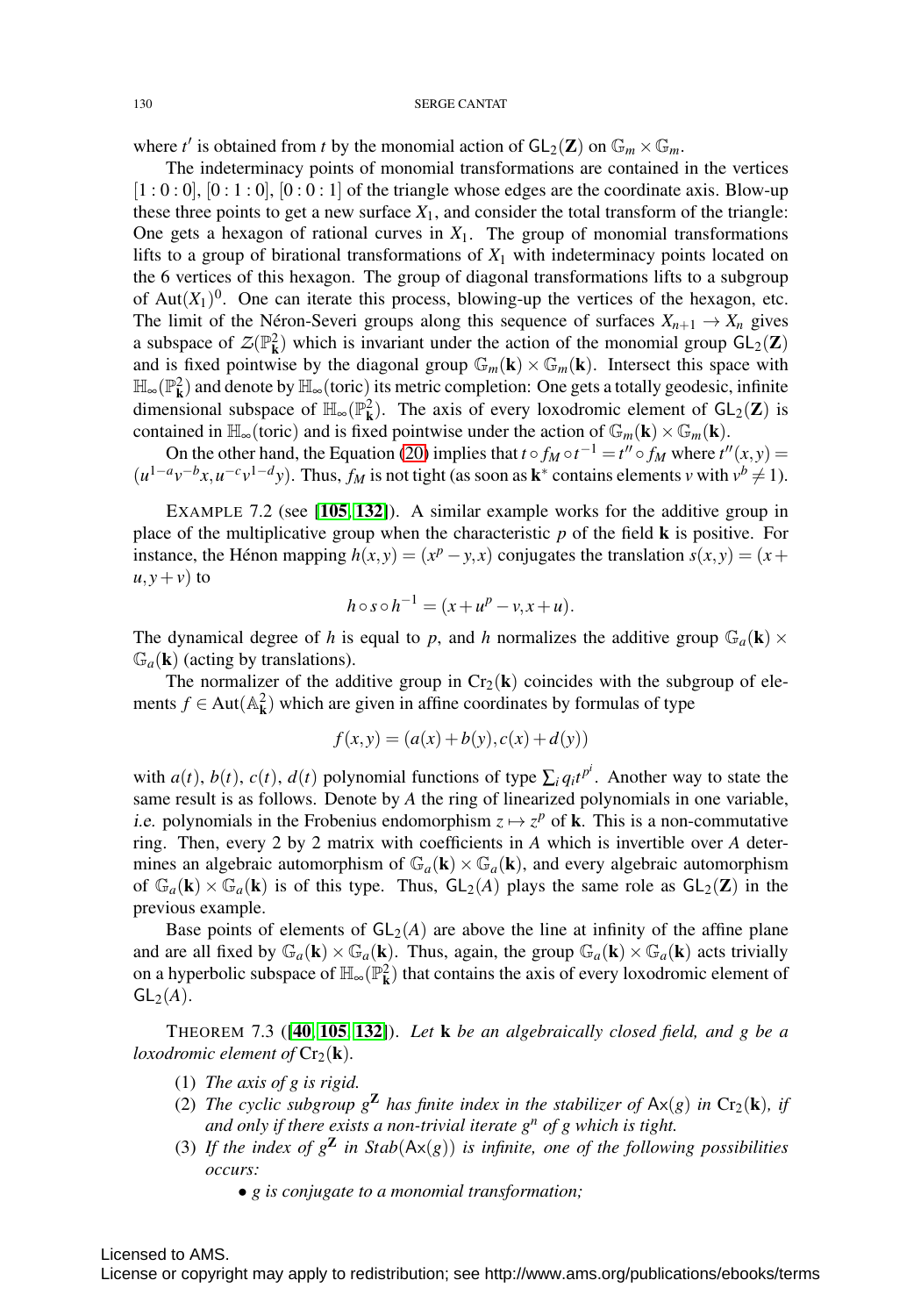• *g* is conjugate to a polynomial automorphism of the affine plane  $\mathbb{A}_{\mathbf{k}}^2$  that *normalizes the group of translations*  $(x, y) \mapsto (x + u, y + v)$ *,*  $(u, v) \in \mathbf{k}^2$  (this case *does not occur if char*( $\bf{k}$ ) = 0).

REMARK 7.4. Let *N* be a subgroup of  $Cr_2(k)$  that contains at least one loxodromic element. Assume that there exists a short exact sequence  $1 \rightarrow S \rightarrow N \rightarrow Q \rightarrow 1$  where *S* is infinite and contains only elliptic elements. Then *N* is conjugate to a subgroup of the group  $GL_2(\mathbf{Z}) \ltimes \mathbb{G}_m(\mathbf{k})^2$  or  $GL_2(A) \ltimes \mathbb{G}_a(\mathbf{k})^2$ , as in the previous examples. This statement is equivalent to Property (3). (see the appendix of [[56](#page-38-19)] and [[132](#page-41-15)])

REMARK 7.5. Tightness is equivalent to another property which appeared in the study of the mapping class group  $Mod(g)$  of a closed surface (see [[50](#page-38-18)], and references therein). Consider a group *G* acting by isometries on  $\mathbb{H}_{\infty}$  and a loxodromic element *g* in *G*. One says that *g* is "wpd" (for "weakly properly discontinuous") if  $\forall D \ge 0$ ,  $\forall x \in \mathbb{H}_{\infty}$ , there exists a positive integer *N* such that the set

$$
S(D, x; N) = \{ h \in G \mid dist(h(x), x) \le D, dist(h(g^N(x)), g^N(x)) \le D \}
$$

is finite. To test this property, one can fix the starting point *x*; for instance, one can fix *x* on the axis of *g*.

When one studies the action of the Cremona group  $Cr_2(k)$  on  $\mathbb{H}_{\infty}(\mathbb{P}^2_k)$ , the axis of every loxodromic element is rigid and the stabilizer of the axis  $Ax(g)$  is virtually cyclic if and only if some positive iterate of *g* is tight (see Theorem [7.3\)](#page-29-0). It follows that for *N* large, the set  $S(D, x; N)$  is contained in the stabilizer of the axis  $Ax(g)$ , and *g* is wpd if and only if some positive iterate  $g^m$  of g is tight. Thus, tightness (for  $g^m$ , for some  $m \neq 0$ ) can be replaced by the wpd property when one studies the Cremona group in 2 variables.

7.2. Normal subgroups. Let us pursue the comparison between groups of birational transformations and groups of diffeomorphisms. If *M* is a connected compact manifold and  $\text{Diff}^{\infty}_{0}(M)$  denotes the group of infinitely differentiable diffeomorphisms of M which are isotopic to the identity, then  $\text{Diff}^{\infty}_{0}(M)$  is a simple group: It does not contain any normal subgroup except  $\{Id_M\}$  and the group  $\text{Diff}_0^{\infty}(M)$  itself (see [[1](#page-36-17)]). One can show that  $\text{Cr}_2(\mathbf{C})$ is "connected" (see [[15](#page-36-8)]); hence, there is no need to rule out connected components as for diffeomorphisms. Enriques conjectured in 1894 that  $Cr_2(C)$  is a simple group (see [[74](#page-39-18)]), and this is indeed true from the point of view of its algebraic subgroups (see  $\S 2.5$  $\S 2.5$  and [[15](#page-36-8)]). On the other hand, as an abstract group,  $Cr_2(\mathbf{k})$  is far from being simple:

THEOREM 7.6 (Cantat and Lamy, [[40](#page-37-18)], Shepherd-Barron [[132](#page-41-15)], Lonjou [[105](#page-40-17)]). *For every field* **k***, the Cremona group*  $Cr_2(\mathbf{k})$  *is not simple.* 

The proof relies on ideas coming from small cancellation theory and the geometry of hyperbolic groups in the sense of Gromov, as in [[55](#page-38-20)]; the idea is that, starting with a tight element *g* in  $Cr_2(k)$ , the relations generated by the conjugates of a large iterate  $g^n$  of *g* satisfy a small cancellation property, so that the normal subgroup generated by *gn* is a proper subgroup of  $Cr_2(\mathbf{k})$ . We refer to [[50](#page-38-18)] for a recent survey on this topic. Applied to the action of the Cremona group on the hyperbolic space  $\mathbb{H}_{\infty}(\mathbb{P}^2_k)$ , the precise result that one obtains is the following.

THEOREM 7.7 ([[40](#page-37-18), [51](#page-38-21)]). Let g be a loxodromic element of  $Cr_2(\mathbf{k})$ . If g is a tight *element of*  $Cr_2(k)$  *and n is large enough, the normal subgroup of*  $Cr_2(k)$  *generated by the n-th iterate gn:*

- *does not contain any element*  $h \neq id$  *whose translation length is less than*  $L(g)$ *,*
- *is a free group.*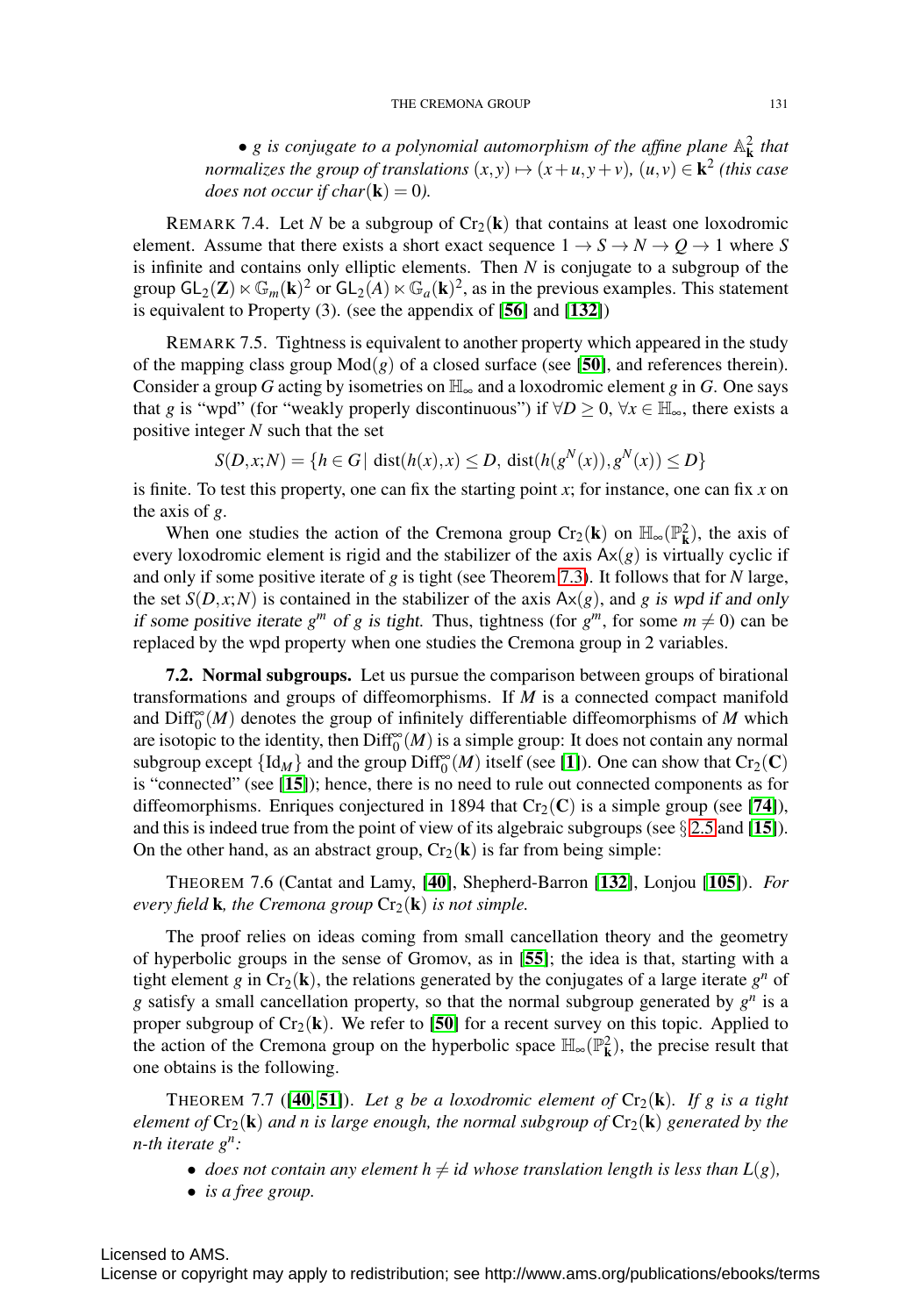As a consequence, to prove that  $Cr_2(k)$  is not simple one needs to construct a tight element in  $Cr_2(k)$  (recall that the definition of tightness depends on the group, so that being tight in  $Cr_2(k)$  is not the same as being tight in  $Cr_2(k')$  if  $k'$  is an extension of k). According to Theorem [7.3,](#page-29-0) one just needs to produce an element of  $Cr_2(k)$  which is not conjugate to a monomial transformation or to an automorphism of the affine plane that normalizes the group of translations. This has been done for algebraically closed fields in  $[40]$  $[40]$  $[40]$ , for finite fields in  $[132]$  $[132]$  $[132]$ , and for arbitrary fields in  $[105]$  $[105]$  $[105]$ .<sup>[8](#page-31-1)</sup> For instance, very general elements of  $Cr_2(C; 2)$  are tight; this implies that  $Cr_2(C)$  contains uncountably many distinct normal subgroups.

The examples of tight elements given by Lonjou are Hénon mappings  $h(x, y) =$  $(y, y^n - x)$ , with a degree *n* which is not divisible by the characteristic of **k**. By Déserti's theorem, the group of automorphisms of  $Cr_2(C)$  is generated by inner automorphisms and the action of Aut( $C, +, \cdot$ ). Since *h* is defined over **Z**, the normal subgroup generated by  $h^m$ is a characteristic subgroup of  $Cr_2(\mathbf{C})$ .

COROLLARY 7.8. *The Cremona group*  $Cr_2(\mathbb{C})$  *contains infinitely many characteristic subgroups.*

The same strategy is used in various contexts, as in the recent proof, by Dahmani, Guirardel and Osin, that high powers of pseudo-Anosov elements generate strict, nontrivial, normal subgroups in mapping class groups. Applied to the Cremona group, their techniques lead to the following statement.

THEOREM 7.9 (Dahmani, Guirardel, and Osin, [[40](#page-37-18), [51](#page-38-21), [105](#page-40-17)]). *Let* k *be a field. The Cremona group* Cr2(k) *is sub-quotient universal: Every countable group can be embedded in a quotient group of*  $Cr_2(\mathbf{k})$ .

REMARK 7.10. Being sub-quotient universal, while surprising at first sight, is a com-mon feature of hyperbolic groups [[55](#page-38-20), [117](#page-40-18)]. For instance,  $SL_2(\mathbb{Z})$  is sub-quotient universal [[106](#page-40-19)]. We refer to [[50](#page-38-18)] for a unified viewpoint on small cancellation theory that includes the study of mapping class groups  $Mod(g)$  and the Cremona groups  $Cr_2(\mathbf{k})$ .

#### –III–

#### Higher dimensions, subgroups, and growths

Our understanding of groups of birational transformations in dimension  $\geq$  3 is far less satisfactory than in dimension 2. In this last part, we focus on two open problems: The first one has been solved in many cases, with a wealth of different methods, and we hope that these methods may be useful for other questions; the second one, while much simpler to describe, requires new ideas.

#### 8. Zimmer program

<span id="page-31-0"></span>8.1. Groups of diffeomorphisms. Consider a compact, connected manifold *M* (of class  $C^{\infty}$ ). Denote by  $\text{Diff}_{0}^{\infty}(M)$  the group of smooth diffeomorphisms of *M* which are isotopic to the identity. This group determines *M*. Indeed, Filipkiewicz proved that every "abstract" isomorphism between  $\text{Diff}_{0}^{\infty}(M)$  and  $\text{Diff}_{0}^{\infty}(M')$  is a conjugacy by a diffeomorphism  $\varphi: M \to M'$ ; moreover, Hurtado proved that the existence of an embedding  $\text{Diff}^{\infty}(M) \to \text{Diff}^{\infty}(M')$  forces the inequality  $\dim(M) \leq \dim(M')$  (see [[1](#page-36-17),[77](#page-39-19),[93](#page-39-20)], and the references of these articles).

<span id="page-31-1"></span><sup>&</sup>lt;sup>8</sup>Note that Theorem [7.3](#page-29-0) has been proved several years after [[40](#page-37-18)], so that the existence of tight elements in  $Cr_2(\mathbf{k})$  could not rely on it.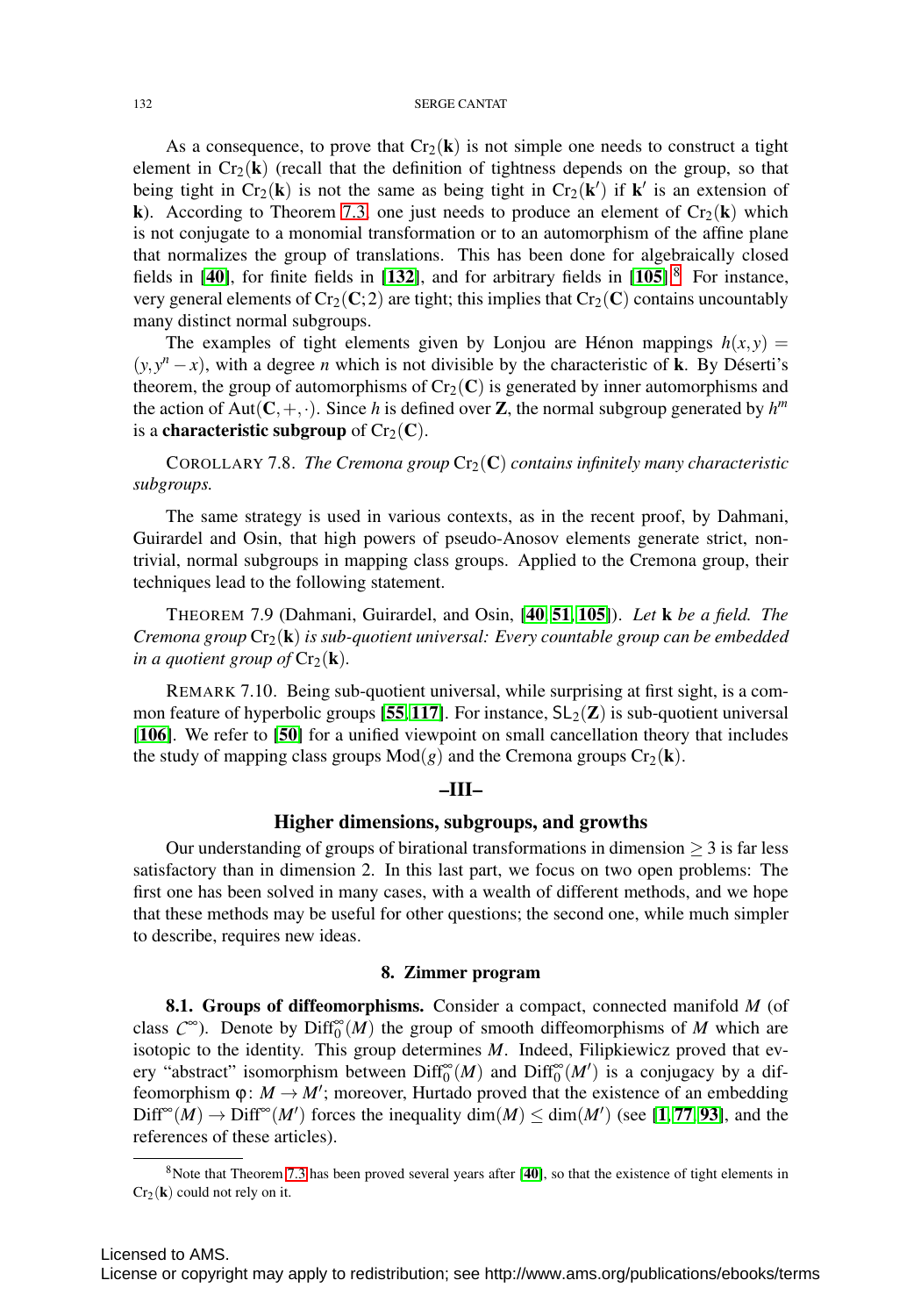By the work of Mather, Herman, Thurston and Epstein, the group  $\text{Diff}^{\infty}_{0}(M)$  is simple (see [[1](#page-36-17)]). One way to understand it better is to compare it to classical, (almost) simple, real linear groups, such as  $SL_n(\mathbf{R})$  or  $SO_{p,q}(\mathbf{R})$ . Starting with a classical result concerning Lie groups, one may ask to what extent such a result holds in the context of groups of diffeomorphisms.

Recall that the real rank of such a linear group is the dimension of a maximal torus, i.e. the maximal dimension of a closed subgroup which is diagonalizable over R. The real rank  $rk_{\mathbf{R}}(G)$  is a good measure of the "complexity" of the group  $G$ ; for instance,  $rk_{\mathbf{R}}(G) \leq rk_{\mathbf{R}}(H)$  if *G* embeds in *H*. This is reflected by actions by diffeomorphisms: If the simple Lie group *G* acts smoothly and non-trivially on *M*, then  $dim(M) \geq rk_R(G)$  (with equality when *M* is the projective space of dimension  $n-1$  and *G* is  $PSL_n(\mathbf{R})$ ).

Lie theory concerns the case of smooth actions of connected Lie groups; Zimmer's program proposes to pursue the comparison between Lie groups and groups of diffeomorphisms by looking at finitely generated subgroups. The following is an emblematic conjecture of this program.

CONJECTURE 8.1 (Zimmer conjecture). *Let G be a simple Lie group and* Γ *be a lattice in G. If* Γ *acts faithfully on a compact connected manifold M by diffeomorphisms, then*  $rk_{\mathbf{R}}(G) \leq \dim(M)$ .

This conjecture has been proved in the case when *M* is the circle [[30](#page-37-19), [80](#page-39-21)], or when the lattice is not cocompact and the action is by area preserving diffeomorphisms of a compact surface [[119](#page-40-20)]. (Added in proof: This conjecture has recently been settled by A. Brown, D. Fisher, and S. Hurtado for co-compact lattices.)

8.2. Groups of algebraic transformations. Groups of automorphisms or birational transformations can be compared to groups of diffeomorphisms, like  $\text{Diff}^{\infty}_{0}(M)$  or linear algebraic groups, like  $SL_n(k)$ . Such comparisons are useful when looking at affine (resp. projective) varieties with a large group of automorphisms (resp. birational transformations); the prototypical example is given by the affine space  $\mathbb{A}^n_{\mathbf{k}}$ .

<span id="page-32-0"></span>CONJECTURE 8.2 (Zimmer conjecture for birational transformations). *Let G be a simple Lie group and* Γ *be a lattice in G. If* Γ *acts faithfully on a projective variety X by birational transformations, then*  $rk_{\mathbf{R}}(G) \leq dim(X)$ .

8.2.1. *Regular automorphisms.* The same conjecture for actions by regular automorphisms is settled in [[33](#page-37-20), [42](#page-37-21)] when one looks at automorphisms of complex projective or compact Kähler manifolds: If  $\Gamma$  is a lattice in a simple Lie group *G* and  $\Gamma$  acts faithfully by automorphisms of a compact Kähler manifold X, then  $rk_{\mathbf{R}}(G) \leq dim(X)$  and in case of equality *X* is the projective space  $\mathbb{P}_{\mathbb{C}}^n$ .

The proof works as follows. The group  $Aut(X)$  is a complex Lie group; it may have infinitely many connected components, but the connected component of the identity  $Aut(X)$ <sup>0</sup> is a Lie group whose Lie algebra is the algebra of holomorphic vector fields on *X*. The group  $Aut(X)$  acts on the cohomology of  $X$ , and the kernel  $K$  of this action contains Aut $(X)$ <sup>0</sup> as a finite index subgroup (Lieberman's theorem, see [[103](#page-40-6)]). Let  $\Gamma$  be a lattice in an almost simple Lie group *G*, and assume that  $\Gamma$  embeds into Aut(*X*). Assume, moreover, that the rank of *G* is larger than 1, since otherwise the inequality dim(*X*) ≥  $rk_{\mathbf{R}}(G)$  is obvious. Margulis normal subgoup theorem shows that  $\Gamma$  is almost simple: Every normal subgroup of  $\Gamma$  is finite and central, or co-finite. As a consequence, one can assume (replacing  $\Gamma$  by a finite index subgroup), that (1)  $\Gamma$  embeds into Aut(*X*)<sup>0</sup> or that (2) the action of Γ on the cohomology of *X* is faithful. The super-rigidity theorem of Margulis shows that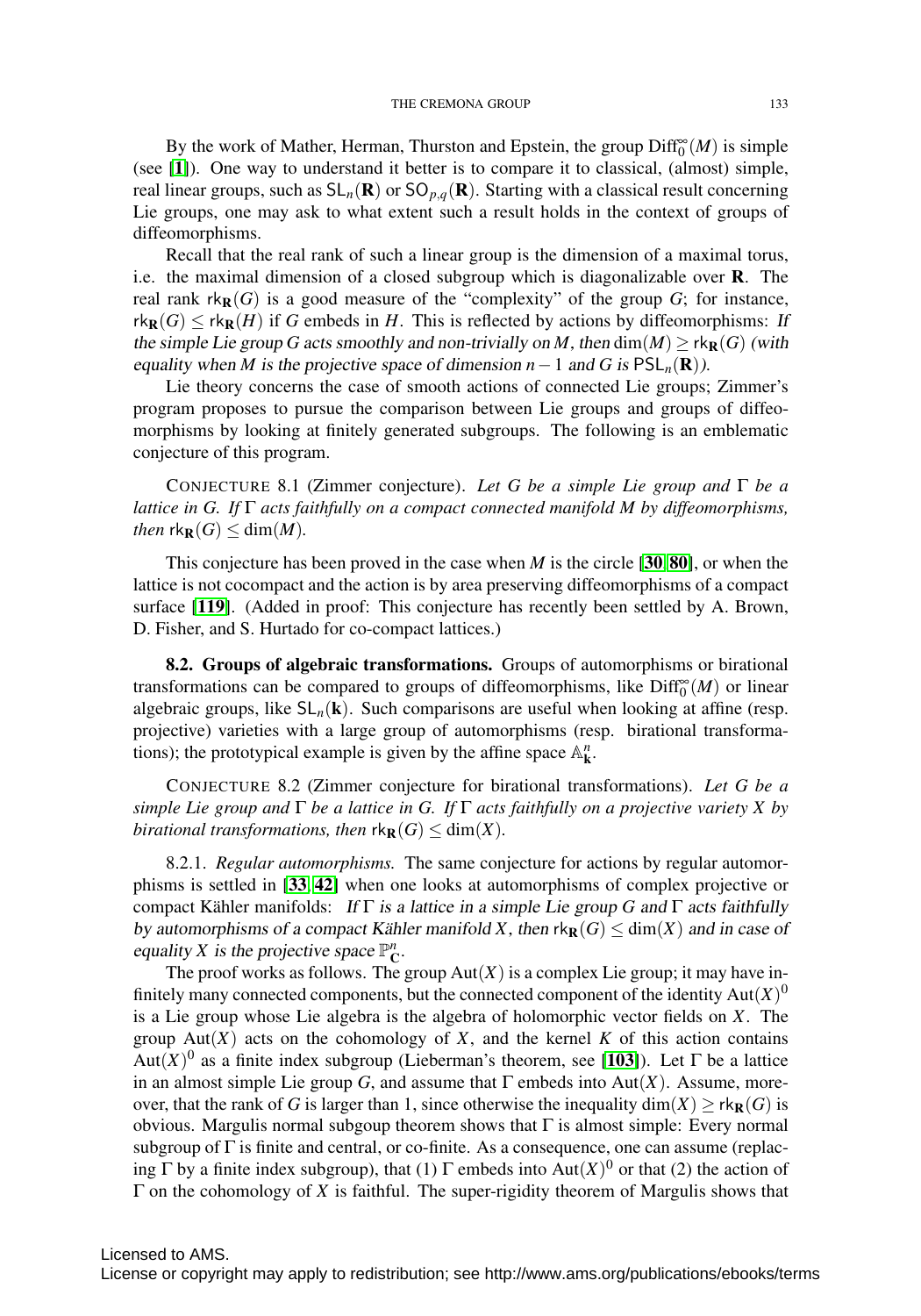homomorphisms from Γ into Lie groups *H* are built from homomorphisms of *G* into *H* (see [[33](#page-37-20),[110](#page-40-15)] for precise statements). In case (1), this implies that  $Aut(X)^0$  contains a complex Lie group of rank  $rk_R(G)$ ; one can then use Lie theory to conclude that  $dim(X) > rk_R(G)$ . In case (2), one concludes that the action of  $\Gamma$  on the cohomology of  $H^*(X;\mathbb{Z})$  comes from a linear representation of *G* into  $GL(H^*(X; \mathbf{R}))$ . But this linear representation preserves the Hodge decomposition, the cup product, the Poincaré duality, etc, because it comes from the original action of  $\Gamma$  by automorphisms. One can then put together Hodge theory (in particular the Hodge index theorem) and the theory of linear representations of (almost) simple Lie groups to get the estimate dim(*X*)  $\geq$  rk<sub>R</sub>(*G*) + 1. (details are given in [[33](#page-37-20), [42](#page-37-21)], and similar arguments are used in [[65](#page-38-22), [139](#page-41-16)]).

It would be nice to adapt such a proof for groups of birational transformations. One way to do it is to consider the limit  $Z^1(M)$  of Néron-Severi groups  $N^1(M')$  along all birational morphisms  $M' \to M$  (and more generally the limits  $Z^q(M)$  of all  $N^q(M')$ , where  $N<sup>q</sup>(M')$  denotes the space of codimension *q* cycles modulo numerical equivalence). The intersection determines a multilinear pairing (see [[25](#page-37-22)], Chapter 4): It provides a geometric structure on these spaces, with nice properties coming from Hodge index theorem and Khovanskii-Teyssier inequalities. In dimension 2, this leads to the construction of the rank one space  $\mathbb{H}_{\infty}(X)$ ; in higher dimension, one expects phenomena of rank dim(*M*) – 1. These properties should provide rich constraints on the action of the group Bir(*M*) on  $Z^1(M)$ , and prevent large rank lattices from acting properly on such spaces (some kind of Mostow-Margulis rigidity for actions on those infinite dimensional spaces).

8.2.2. *Birational transformations.* Zimmer type problems are much harder to study for groups of birational transformations or groups of automorphisms of non-complete varieties, such as the affine space. Nevertheless, a new technique emerged recently in the study of non-linear analogues of the Skolem-Mahler-Lech theorem. This classical statement says that the indices *n* for which a linear recursive sequence  $u_{n+k} = a_1u_{n+k-1} + \cdots + a_ku_n$  vanishes form a finite union of arithmetic sequences in  $\mathbb{Z}_+$ . In other words, when one iterates a linear transformation *B* of  $\mathbb{A}_{\mathbb{C}}^k$ , the set of times *n* such that the orbit  $B^n(x_0)$  of a point  $x_0$  is contained in the hyperplane  $x_k = 0$  is a finite union of arithmetic progressions. As shown by Bell and his co-authors, this statement remains true if one replaces *B* by a polynomial automorphism *f* of  $\mathbb{A}_{\mathbb{C}}^k$  and the hyperplane by any algebraic subvariety of  $\mathbb{A}_{\mathbb{C}}^k$  (see [[9](#page-36-18), [10](#page-36-19)] for more general statements). These results are based on the following *p*-adic phenomenon, which we state only in its simpler version.

<span id="page-33-0"></span>THEOREM 8.3 (Bell, Poonen, see [[9](#page-36-18), [120](#page-40-21)]). *Let p be a prime number, with p*  $\geq$  3*. Let f be a polynomial automorphism of the affine space* A*<sup>n</sup>* <sup>Q</sup>*<sup>p</sup> which is defined by polynomial formulas with coefficients in* Z*p. Assume that f coincides with the identity map when one reduces all coefficients modulo p. Then, there exists a p-adic analytic action*  $\Phi$ :  $\mathbf{Z}_p$  ×  $(\mathbf{Z}_p)^n \to (\mathbf{Z}_p)^n$  *of the abelian group*  $(\mathbf{Z}_p, +)$  *on the polydisk*  $(\mathbf{Z}_p)^n \subset \mathbb{A}^n(\mathbf{Q}_p)$  *such that*  $\Phi(m,x) = f^m(x)$  for every  $m \in \mathbb{Z}$  and every x in  $(\mathbb{Z}_p)^n$ .

Here, by *p*-adic analytic, we mean that  $\Phi(t, x)$  is given by convergent power series in the variables *t* and  $x = (x_1, \ldots, x_n)$  whose coefficients are in  $\mathbb{Z}_p$ . Thus, if *f* is the identity map after reduction of its formulas modulo p, then the action of f on the polydisk  $(\mathbb{Z}_p)^n$ is given by the flow, at time  $t = 1$ , of an analytic vector field. Theorem [8.3](#page-33-0) is a tool to replace a discrete group action (like  $\mathbb{Z}$ , generated by  $f$ ) by the action of a continuous group (like  $\mathbb{Z}_p$ , defined by  $\Phi$ ), at least locally in the *p*-adic topology. This result turns out to be useful when, instead of a cyclic group **Z**, one studies a subgroup  $\Gamma \subset Aut(\mathbb{A}_{\mathbb{Q}_p}^n)$  whose pro-*p* completion is small (for instance a *p*-adic Lie group).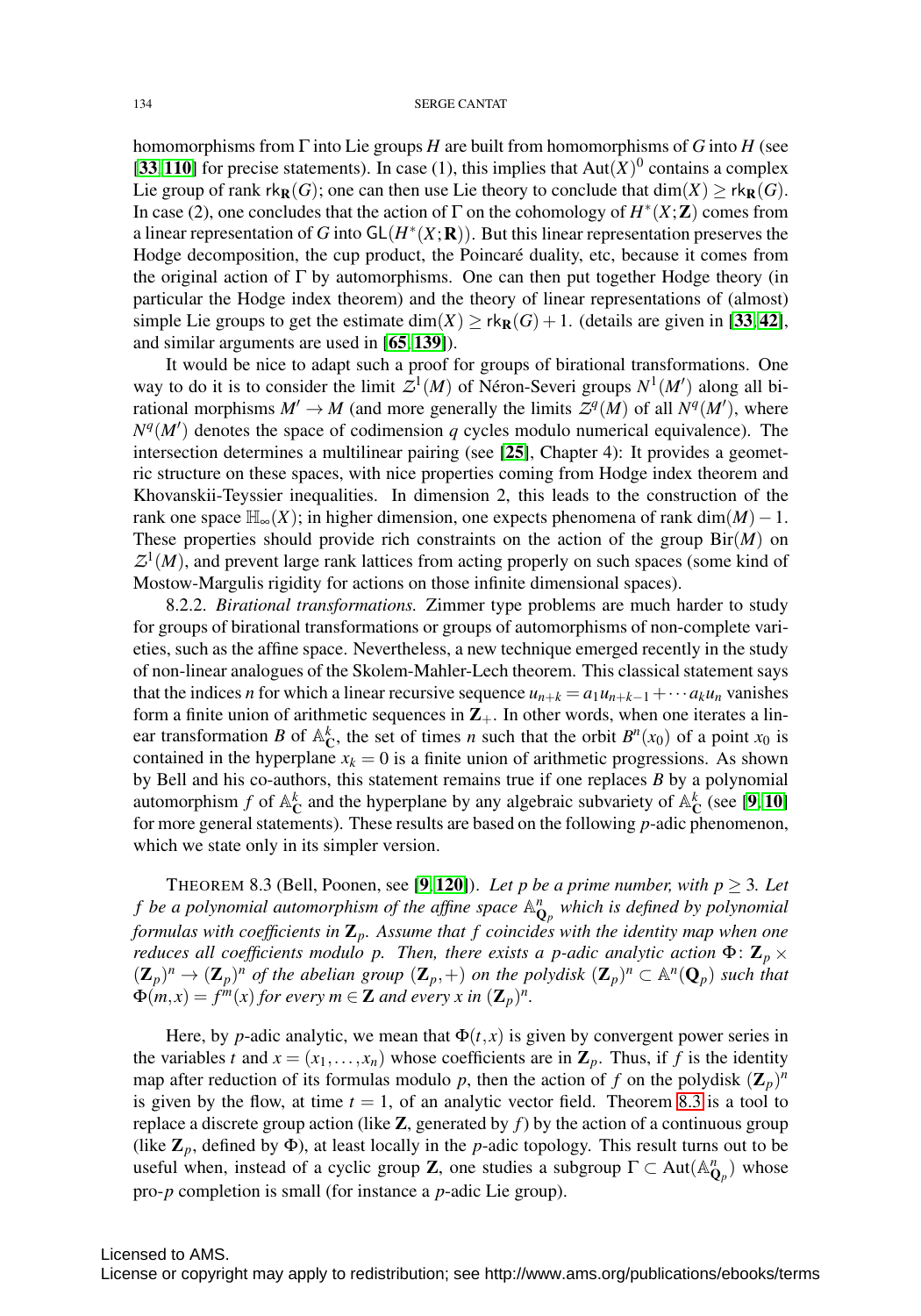When  $\Gamma$  is a subgroup of  $Aut(A_C^n)$  which is generated by a finite number of elements  $f_i \in \Gamma$ , one can replace the field C by the field generated by the coefficients of the formulas defining the *fi*; such a finitely generated fields embeds (in many ways) in *p*-adic fields Q*p*. Thus, *p*-adic methods can be used to study groups of automorphisms and birational transformations of complex algebraic varieties.

This argument turns out to be quite powerful, and leads to the following statement (see  $[41]$  $[41]$  $[41]$ ).

THEOREM 8.4. Let X be an irreducible complex projective variety. Let  $S < GL_n$  be *an almost simple linear algebraic group over the field of rational numbers* Q*. Assume that*  $S(\mathbf{Z})$  *is not co-compact. If a finite index subgroup of*  $S(\mathbf{Z})$  *embeds into* Bir(*X*)*, then*  $\dim(X) \geq \text{rk}_{\mathbf{R}}(S)$ *. If*  $\dim(X) = \text{rk}_{\mathbf{R}}(S) \geq 2$ *, then*  $S(\mathbf{R})$  *is isogeneous to*  $\text{SL}_{\dim(X)+1}(\mathbf{R})$ *.* 

In other words, Zimmer conjecture holds for birational actions of lattices which are not co-compact. For instance, one can take  $S = SL_n$  in this theorem. Unfortunately, co-compact lattices are not handled by this theorem, and Conjecture [8.2](#page-32-0) is still open for co-compact lattices.

8.3. Residual finiteness. In the same spirit – comparing groups of rational transformations to groups of linear transformations – the most basic question that has not been answered yet is the following one, which parodies Malcev's and Selberg's theorems.

QUESTION 8.5. Are finitely generated subgroups of  $Cr_n(k)$  residually finite ? Does every finitely generated subgroup of  $Cr_n(k)$  contain a torsion free subgroup of finite index ?

Bass and Lubotzky obtained a positive answer to this question when  $Cr_n(\mathbf{k})$  is replaced by the group of regular automorphisms of an algebraic variety, for instance by  $Aut(A_{\bf k}^n)$  (see [[3](#page-36-1)]). The article [[41](#page-37-23)] provides a positive answer for groups with Kazhdan property (T).

#### 9. Growths

9.1. Degree growth. Consider a birational transformation *f* of a smooth projective variety *X*, over a field **k**. Fix a polarization *H* of *X*, and defines the degree of *f* with respect to *H* by

$$
\deg_H^1(f)=(f^*H)\cdot(H^{n-1}),
$$

where  $f^*(H)$  is the total transform of  $H, U \cdot V$  is the intersection form, and *n* is the dimension of *X*. This degree controles the complexity of the operator  $f^*$  acting on algebraic hypersurfaces of *X*. Similarly, for every co-dimension  $1 \leq k \leq n$ , one defines a degree in co-dimension *k* by

$$
\deg_H^k(f) = (f^*H^k) \cdot (H^{n-k}).
$$

The degrees behave submultiplicatively: There is a constant  $A(X, H) > 0$ , which depends only on *X* and its polarization, such that

$$
\deg^k_H(f\circ g)\leq A(X;H)\deg^k_H(f)\deg^k_H(g)
$$

for every pair of birational transformations  $f, g$  in Bir( $X$ ); moreover, up to a uniform multiplicative constant,  $\deg_H^k(\cdot)$  does not depend on *H*:

$$
\deg^k_H(f)\leq A'(X,H,H')\deg^k_{H'}(f)
$$

for all  $f$  in Bir( $X$ ). This has been proved by Dinh and Sibony for fields of characteristic 0, and then by Truong in positive characteristic (see [[66](#page-38-23)], [[135](#page-41-17)], and also [[115](#page-40-22)]).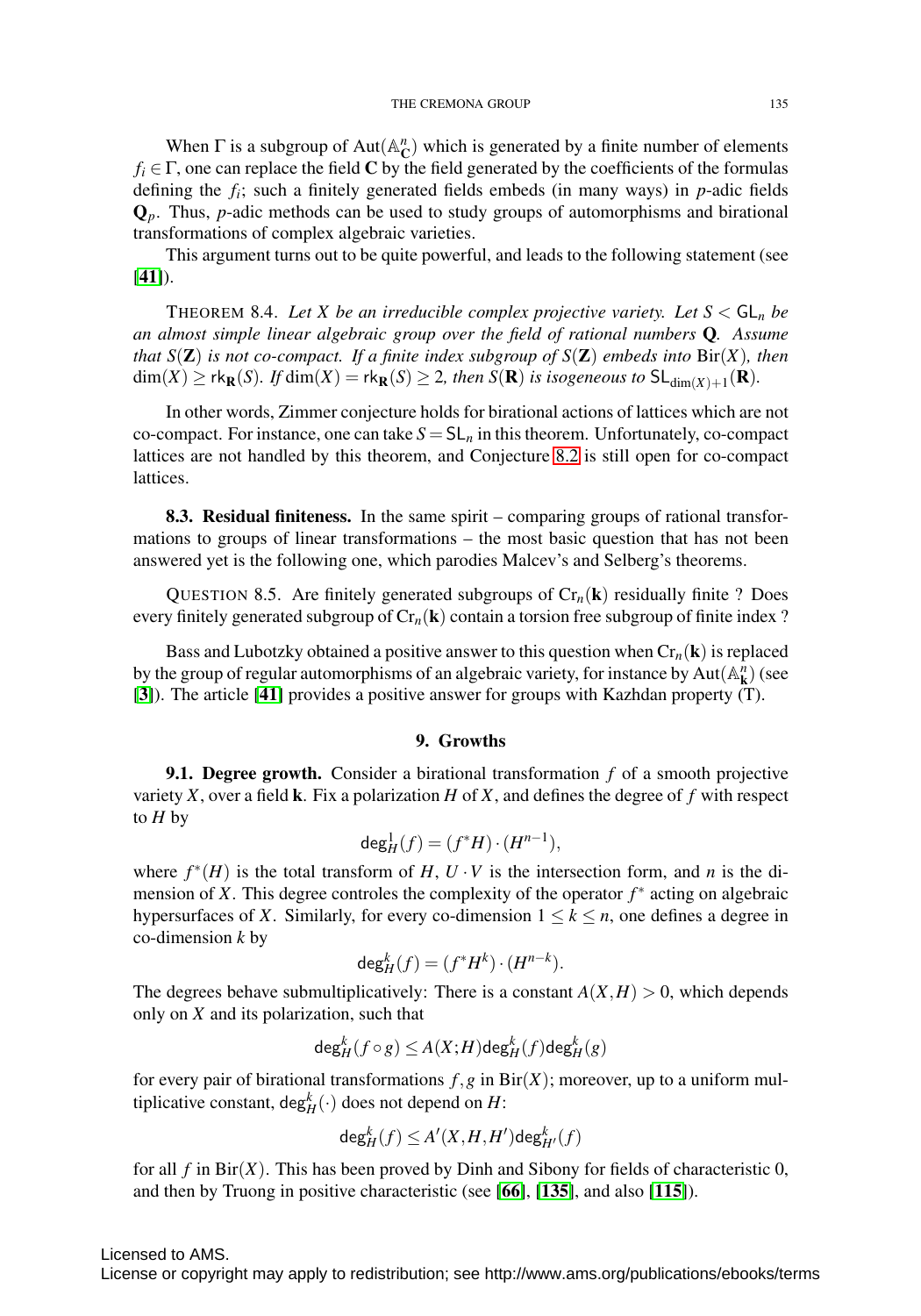Thus, given a birational transformation  $f$  of a projective variety  $X$ , one gets  $dim(X)$ sequences

$$
m\mapsto \deg^k_H(f^m)
$$

which, up to multiplicative constants, do not depend on *H* and are invariant under conjugacy.

QUESTION 9.1. What type of sequences do we get under this process ? In particular, what can be said on the growth type of  $m \mapsto \deg^1_H(f^m)$ ?

One can show that there are only countably many possible sequences of the form  $(\deg_H^k(f^m))_{m\geq 0}$  (see [[23](#page-37-24), [137](#page-41-18)]). Moreover, the sequences  $(\deg_H^k(f^m))$  are linked together: For instance, the dynamical degrees

$$
\lambda_k(f)=\limsup_{m\to+\infty}\left(\deg^k_H(f^m)\right)^{1/m}
$$

determine a concave sequence  $k \mapsto \log(\lambda_k(f))$  and, in particular, one of the  $\lambda_k(f)$ , with  $k > 0$ , is larger than 1 if and only if all of them are (see the survey [[89](#page-39-2)]).

When *X* is a surface, there are only 4 possibilities for the sequence  $\deg_H^1(f^m)$ : It is bounded, or it grows linearly or quadratically, or it grows exponentially fast. Moreover, the first three cases have a geometric meaning (see Theorem [4.6\)](#page-18-1). Nothing like that is known in dimension  $\geq$  3. Does there exist a polynomial automorphism *g* of the affine space  $\mathbb{A}_{\mathbb{C}}^3$ for which deg<sub> $H$ </sub>( $g<sup>m</sup>$ ) grows like  $\exp(\sqrt{m})$  ? Do the results of Lo Bianco in [[104](#page-40-23)] hold for birational transformations of  $\mathbb{P}^3_{\mathbf{C}}$ ?

9.2. Divisibility and distorsion. Questions related to degree growths are connected to algebraic properties of (subgroups of)  $\text{Bir}(X)$ . An element f in a group G is **distorted** if there is a subgroup  $\Gamma$  of *G* such that (1)  $\Gamma$  is generated by a finite subset *S*, (2) *f* is an element of  $\Gamma$ , and (3)  $f^m$  can be written as a word of length  $\ell(m)$  in the elements of *S* with  $\lim(\ell(m)/m) = 0$ . If a birational transformation  $f: X \dashrightarrow X$  is distorted in Bir(*X*), then  $\lambda_k(f) = 1$  for all  $0 \le k \le \dim(X)$ . It would be great to classify, or at least to get geometric constraints on distorted elements in Aut( $\mathbb{A}_{\mathbf{C}}^n$ ) and Bir( $\mathbb{P}_{\mathbf{C}}^n$ ).

One says that an element *f* of the group *G* is **divisible**, if for every  $m > 0$  there is an element  $g_m$  in *G* such that  $(g_m)^m = f$ . Can we classify divisible elements of Aut( $\mathbb{A}_{\mathbb{C}}^3$ )?

**9.3. Groups.** Given a group  $\Gamma$  in Bir(*X*), one gets a degree function on  $\Gamma$ , namely

$$
f \in \Gamma \mapsto \deg(f),
$$

where, for simplicity,  $deg(f)$  stands for  $deg^1_H(f)$ . Assume that  $\Gamma$  is generated by a finite symmetric set *S*, and denote by  $D_{\Gamma,S}(m)$  the maximum of deg(*f*) for *f* in the ball of radius *m* in the Cayley graph of Γ:

$$
D_{\Gamma,S}(m) = \max\{\deg(f) \mid \exists l \leq m, \exists s_1,\ldots,s_l \in S, \ f = s_1 \circ s_2 \circ \cdots \circ s_l\}.
$$

When  $\Gamma$  is the cyclic group generated by  $S = \{f, f^{-1}\}, D_{\Gamma,S}(m)$  is the maximum of deg $(f^l)$ for *l* in between  $-m$  and *m*. Our former questions on the sequence  $(\deg_H^1(f^m))$  can now be stated for the sequence  $(D_{\Gamma,S}(m))$ . Again, there are only countably many such sequences, and one would like to know their possible growth types.

This is related to the growth type of  $\Gamma$ , viewed as an abstract, finitely geneated group, i.e. to the growth of the function

$$
\mathsf{Vol}_S\colon m\mapsto \mathsf{Vol}_S(m)=\mathsf{Card}\{f\in\Gamma\mid \exists l\leq m, \exists s_1,\ldots,s_l\in S,\,f=s_1\circ s_2\circ\cdots\circ s_l\}
$$

Licensed to AMS.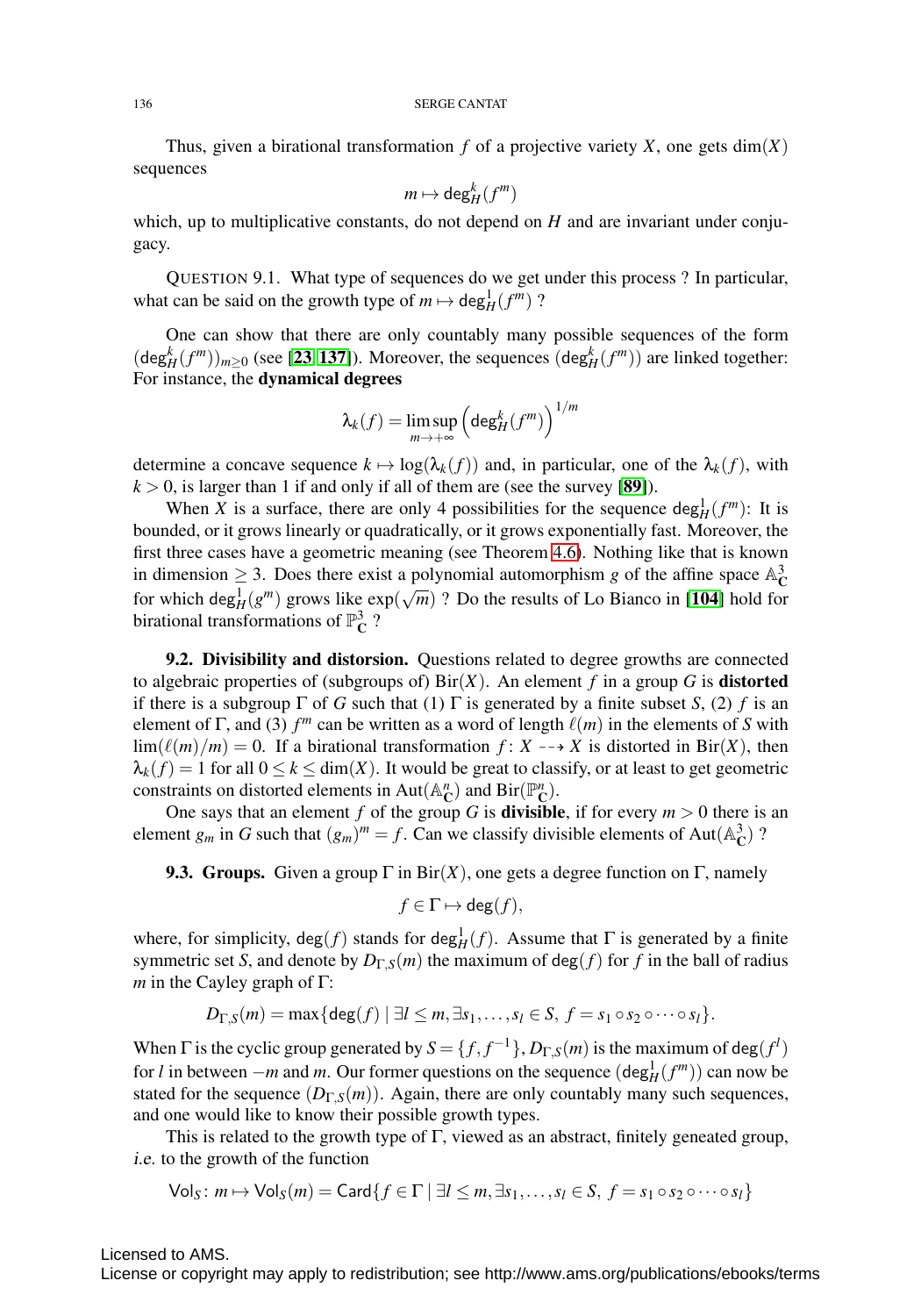counting the number of elements of the ball of radius *m* in the Cayley graph of Γ (with respect to *S*). If a group contains a non abelian free group, then  $\text{Vol}_S(m)$  grows exponentially fast; if the growth is bounded by  $m<sup>d</sup>$  for some  $d > 0$ , then  $\Gamma$  contains a finite index nilpotent subgroup [[87](#page-39-22)]; if  $\Gamma$  is solvable, the growth is either polyomial or exponential. In particular, if *G* satisfies the Tits alternative, the growth of every finitely generated subgroup of *G* is either polynomial or exponential. But there are many groups with intermediate growth, in between polynomial and exponential (see [[2](#page-36-20), [53](#page-38-11), [86](#page-39-23)] for instance).

QUESTION 9.2. Does  $\text{Bir}(\mathbb{P}_{\mathbb{C}}^n)$  contain finitely generated subgroups with intermediate growth ?

#### References

- <span id="page-36-17"></span>[1] Augustin Banyaga, *The structure of classical diffeomorphism groups*, Mathematics and its Applications, vol. 400, Kluwer Academic Publishers Group, Dordrecht, 1997. M[R1445290](http://www.ams.org/mathscinet-getitem?mr=1445290)
- <span id="page-36-20"></span>[2] Laurent Bartholdi and Anna Erschler, *Groups of given intermediate word growth* (English, with English and French summaries), Ann. Inst. Fourier (Grenoble) 64 (2014), no. 5, 2003–2036. M[R3330929](http://www.ams.org/mathscinet-getitem?mr=3330929)
- <span id="page-36-1"></span>[3] Hyman Bass and Alexander Lubotzky, *Automorphisms of groups and of schemes of finite type*, Israel J. Math. 44 (1983), no. 1, 1–22, DOI 10.1007/BF02763168. M[R693651](http://www.ams.org/mathscinet-getitem?mr=693651)
- <span id="page-36-6"></span>[4] Arnaud Beauville, *p-elementary subgroups of the Cremona group*, J. Algebra 314 (2007), no. 2, 553–564, DOI 10.1016/j.jalgebra.2005.07.040. M[R2344578](http://www.ams.org/mathscinet-getitem?mr=2344578)
- <span id="page-36-5"></span>[5] Arnaud Beauville, *De combien de parametres d ` epend l'equation g ´ en´ erale de degr ´ e n? ´* (French), Gaz. Math. 132 (2012), 5–15. M[R2963489](http://www.ams.org/mathscinet-getitem?mr=2963489)
- <span id="page-36-14"></span>[6] Eric Bedford and Jeffrey Diller, *Energy and invariant measures for birational surface maps*, Duke Math. J. 128 (2005), no. 2, 331–368, DOI 10.1215/S0012-7094-04-12824-6. M[R2140266](http://www.ams.org/mathscinet-getitem?mr=2140266)
- <span id="page-36-15"></span>[7] Eric Bedford and Kyounghee Kim, *Dynamics of rational surface automorphisms: rotation domains*, Amer. J. Math. 134 (2012), no. 2, 379–405, DOI 10.1353/ajm.2012.0015. M[R2905001](http://www.ams.org/mathscinet-getitem?mr=2905001)
- <span id="page-36-0"></span>[8] Eric Bedford, Mikhail Lyubich, and John Smillie, *Polynomial diffeomorphisms of* C2*. IV. The measure of maximal entropy and laminar currents*, Invent. Math. 112 (1993), no. 1, 77–125, DOI 10.1007/BF01232426. M[R1207478](http://www.ams.org/mathscinet-getitem?mr=1207478)
- <span id="page-36-18"></span>[9] Jason P. Bell, *A generalised Skolem-Mahler-Lech theorem for affine varieties*, J. London Math. Soc. (2) 73 (2006), no. 2, 367–379, DOI 10.1112/S002461070602268X. M[R2225492](http://www.ams.org/mathscinet-getitem?mr=2225492)
- <span id="page-36-19"></span>[10] J. P. Bell, D. Ghioca, and T. J. Tucker, *The dynamical Mordell-Lang problem for etale maps ´* , Amer. J. Math. 132 (2010), no. 6, 1655–1675. M[R2766180](http://www.ams.org/mathscinet-getitem?mr=2766180)
- <span id="page-36-12"></span>[11] Riccardo Benedetti and Carlo Petronio, *Lectures on hyperbolic geometry*, Universitext, Springer-Verlag, Berlin, 1992. M[R1219310](http://www.ams.org/mathscinet-getitem?mr=1219310)
- <span id="page-36-16"></span>[12] Mladen Bestvina, Mark Feighn, and Michael Handel, *The Tits alternative for* Out(*Fn*)*. II. A Kolchin type theorem*, Ann. of Math. (2) 161 (2005), no. 1, 1–59, DOI 10.4007/annals.2005.161.1. M[R2150382](http://www.ams.org/mathscinet-getitem?mr=2150382)
- <span id="page-36-7"></span>[13] Caucher Birkar. Singularities of linear systems and boundedness of Fano varieties. *preprint*, arXiv:1609.05543v1:1–33, 2016.
- <span id="page-36-3"></span>[14] Jérémy Blanc, Sous-groupes algébriques du groupe de Cremona (French, with English and French summaries), Transform. Groups 14 (2009), no. 2, 249–285, DOI 10.1007/s00031-008-9046-5. M[R2504924](http://www.ams.org/mathscinet-getitem?mr=2504924)
- <span id="page-36-8"></span>[15] Jer´ emy Blanc, ´ *Groupes de Cremona, connexite et simplicit ´ e´* (French, with English and French summaries), Ann. Sci. Éc. Norm. Supér. (4) 43 (2010), no. 2, 357–364, DOI 10.24033/asens.2123. M[R2662668](http://www.ams.org/mathscinet-getitem?mr=2662668)
- <span id="page-36-4"></span>[16] Jérémy Blanc, *Elements and cyclic subgroups of finite order of the Cremona group*, Comment. Math. Helv. 86 (2011), no. 2, 469–497, DOI 10.4171/CMH/231. M[R2775137](http://www.ams.org/mathscinet-getitem?mr=2775137)
- <span id="page-36-9"></span>[17] Jérémy Blanc, Simple relations in the Cremona group, Proc. Amer. Math. Soc. 140 (2012), no. 5, 1495– 1500, DOI 10.1090/S0002-9939-2011-11004-9. M[R2869134](http://www.ams.org/mathscinet-getitem?mr=2869134)
- <span id="page-36-11"></span>[18] Jérémy Blanc and Serge Cantat, *Dynamical degrees of birational transformations of projective surfaces*, J. Amer. Math. Soc. 29 (2016), no. 2, 415–471, DOI 10.1090/jams831. M[R3454379](http://www.ams.org/mathscinet-getitem?mr=3454379)
- <span id="page-36-13"></span>[19] Jérémy Blanc and Julie Déserti, *Degree growth of birational maps of the plane*, Ann. Sc. Norm. Super. Pisa Cl. Sci. (5) 14 (2015), no. 2, 507–533. M[R3410471](http://www.ams.org/mathscinet-getitem?mr=3410471)
- <span id="page-36-2"></span>[20] Jérémy Blanc and Jean-Philippe Furter, *Topologies and structures of the Cremona groups*, Ann. of Math. (2) 178 (2013), no. 3, 1173–1198, DOI 10.4007/annals.2013.178.3.8. M[R3092478](http://www.ams.org/mathscinet-getitem?mr=3092478)
- <span id="page-36-10"></span>[21] Jérémy Blanc and Frédéric Mangolte, *Cremona groups of real surfaces*, Automorphisms in birational and affine geometry, Springer Proc. Math. Stat., vol. 79, Springer, Cham, 2014, pp. 35–58, DOI 10.1007/978- 3-319-05681-4 3. M[R3229344](http://www.ams.org/mathscinet-getitem?mr=3229344)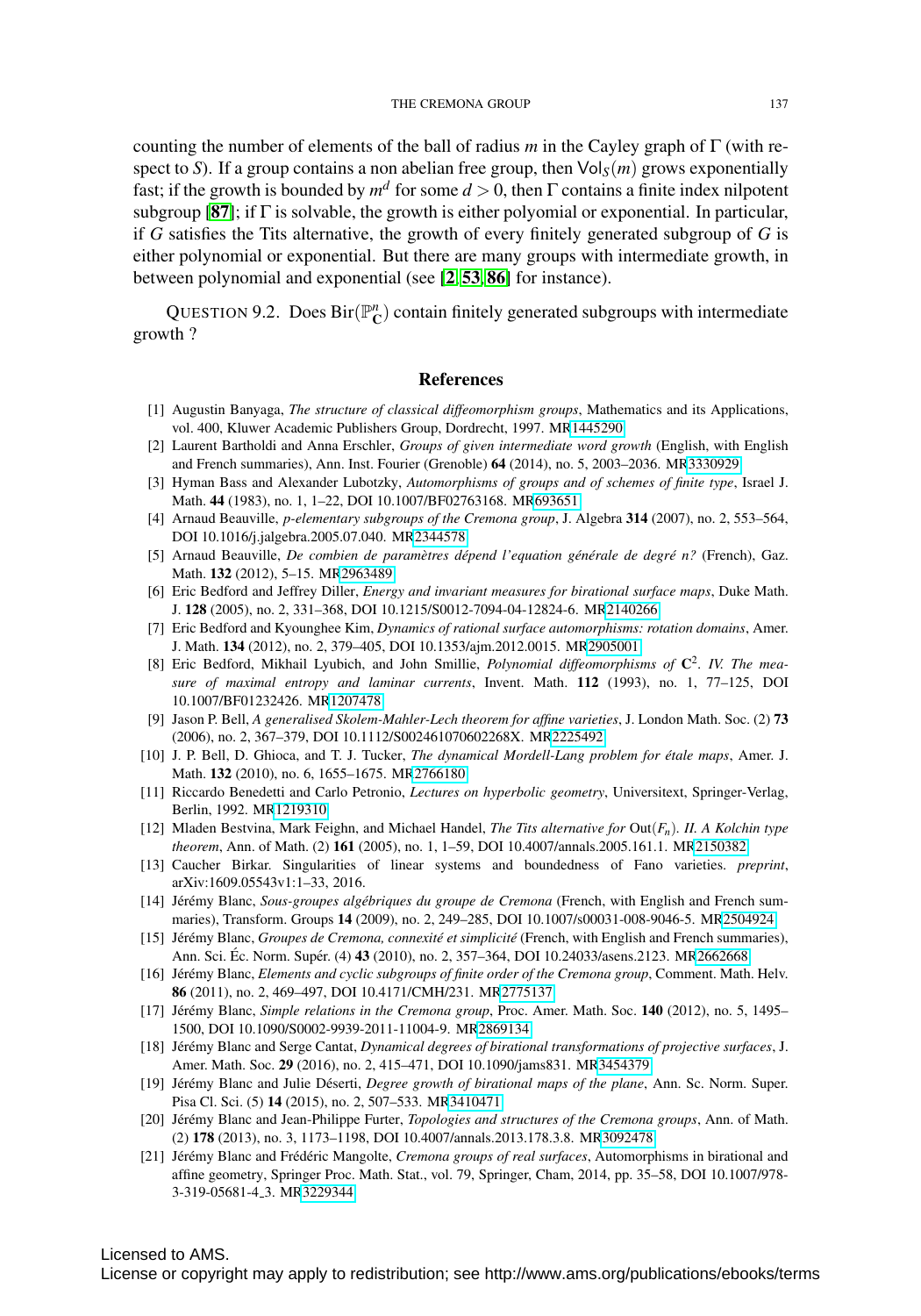#### 138 SERGE CANTAT

- <span id="page-37-5"></span>[22] Susanna Zimmermann, *The Cremona group of the plane is compactly presented*, J. Lond. Math. Soc. (2) 93 (2016), no. 1, 25–46, DOI 10.1112/jlms/jdv054. M[R3455780](http://www.ams.org/mathscinet-getitem?mr=3455780)
- <span id="page-37-24"></span>[23] Araceli M. Bonifant and John Erik Fornæss, *Growth of degree for iterates of rational maps in several variables*, Indiana Univ. Math. J. 49 (2000), no. 2, 751–778, DOI 10.1512/iumj.2000.49.1813. M[R1793690](http://www.ams.org/mathscinet-getitem?mr=1793690)
- <span id="page-37-9"></span>[24] Sébastien Boucksom, Charles Favre, and Mattias Jonsson, Degree growth of meromorphic surface maps, Duke Math. J. 141 (2008), no. 3, 519–538, DOI 10.1215/00127094-2007-004. M[R2387430](http://www.ams.org/mathscinet-getitem?mr=2387430)
- <span id="page-37-22"></span>[25] Sébastien Boucksom, Charles Favre, and Mattias Jonsson, *Valuations and plurisubharmonic singularities*, Publ. Res. Inst. Math. Sci. 44 (2008), no. 2, 449–494, DOI 10.2977/prims/1210167334. M[R2426355](http://www.ams.org/mathscinet-getitem?mr=2426355)
- <span id="page-37-16"></span>[26] Matthew G. Brin and Craig C. Squier, *Groups of piecewise linear homeomorphisms of the real line*, Invent. Math. 79 (1985), no. 3, 485–498, DOI 10.1007/BF01388519. M[R782231](http://www.ams.org/mathscinet-getitem?mr=782231)
- <span id="page-37-0"></span>[27] Michael Brin and Garrett Stuck, *Introduction to dynamical systems*, Cambridge University Press, Cambridge, 2002. M[R1963683](http://www.ams.org/mathscinet-getitem?mr=1963683)
- <span id="page-37-14"></span>[28] Marco Brunella, *Minimal models of foliated algebraic surfaces* (English, with English and French summaries), Bull. Soc. Math. France 127 (1999), no. 2, 289–305. M[R1708643](http://www.ams.org/mathscinet-getitem?mr=1708643)
- <span id="page-37-8"></span>[29] Marc Burger, Alessandra Iozzi, and Nicolas Monod, *Equivariant embeddings of trees into hyperbolic spaces*, Int. Math. Res. Not. 22 (2005), 1331–1369, DOI 10.1155/IMRN.2005.1331. M[R2152540](http://www.ams.org/mathscinet-getitem?mr=2152540)
- <span id="page-37-19"></span>[30] M. Burger and N. Monod, *Bounded cohomology of lattices in higher rank Lie groups*, J. Eur. Math. Soc. (JEMS) 1 (1999), no. 2, 199–235, DOI 10.1007/s100970050007. M[R1694584](http://www.ams.org/mathscinet-getitem?mr=1694584)
- <span id="page-37-11"></span>[31] Serge Cantat, *Dynamique des automorphismes des surfaces K*3 (French), Acta Math. 187 (2001), no. 1, 1–57, DOI 10.1007/BF02392831. M[R1864630](http://www.ams.org/mathscinet-getitem?mr=1864630)
- <span id="page-37-12"></span>[32] S. Cantat, *Sur la dynamique du groupe d'automorphismes des surfaces K*3 (French, with English summary), Transform. Groups 6 (2001), no. 3, 201–214, DOI 10.1007/BF01263089. M[R1854708](http://www.ams.org/mathscinet-getitem?mr=1854708)
- <span id="page-37-20"></span>[33] Serge Cantat, Version kählérienne d'une conjecture de Robert J. Zimmer (French, with English and French summaries), Ann. Sci. École Norm. Sup.  $(4)$  37  $(2004)$ , no. 5, 759–768, DOI 10.1016/j.ansens.2004.04.003. M[R2103473](http://www.ams.org/mathscinet-getitem?mr=2103473)
- <span id="page-37-7"></span>[34] Serge Cantat. Generators of the Cremona group in *n* > 2 variables (after Hudson and Pan). *http://perso.univ-rennes1.fr/serge.cantat/publications.html*, pages 1–5, 2011.
- <span id="page-37-10"></span>[35] Serge Cantat, *Sur les groupes de transformations birationnelles des surfaces* (French, with English and French summaries), Ann. of Math. (2) 174 (2011), no. 1, 299–340, DOI 10.4007/annals.2011.174.1.8. M[R2811600](http://www.ams.org/mathscinet-getitem?mr=2811600)
- <span id="page-37-17"></span>[36] Serge Cantat, *Sur les groupes de transformations birationnelles des surfaces* (French, with English and French summaries), Ann. of Math. (2) 174 (2011), no. 1, 299–340, DOI 10.4007/annals.2011.174.1.8. M[R2811600](http://www.ams.org/mathscinet-getitem?mr=2811600)
- <span id="page-37-1"></span>[37] Serge Cantat, *Dynamics of automorphisms of compact complex surfaces*, Frontiers in complex dynamics, Princeton Math. Ser., vol. 51, Princeton Univ. Press, Princeton, NJ, 2014, pp. 463–514. M[R3289919](http://www.ams.org/mathscinet-getitem?mr=3289919)
- <span id="page-37-2"></span>[38] Serge Cantat, *Morphisms between Cremona groups, and characterization of rational varieties*, Compos. Math. 150 (2014), no. 7, 1107–1124, DOI 10.1112/S0010437X13007835. M[R3230847](http://www.ams.org/mathscinet-getitem?mr=3230847)
- <span id="page-37-13"></span>[39] Serge Cantat and Charles Favre, *Symétries birationnelles des surfaces feuilletées* (French, with English summary), J. Reine Angew. Math. 561 (2003), 199–235, DOI 10.1515/crll.2003.066. M[R1998612](http://www.ams.org/mathscinet-getitem?mr=1998612)
- <span id="page-37-18"></span>[40] Serge Cantat and Stéphane Lamy, *Normal subgroups in the Cremona group*, Acta Math. **210** (2013), no. 1, 31–94, DOI 10.1007/s11511-013-0090-1. With an appendix by Yves de Cornulier. M[R3037611](http://www.ams.org/mathscinet-getitem?mr=3037611)
- <span id="page-37-23"></span>[41] Serge Cantat and Junyi Xie. Algebraic actions of discrete groups: the p-adic method. *see the webpages of the authors*, 2015.
- <span id="page-37-21"></span>[42] Serge Cantat and Abdelghani Zeghib, *Holomorphic actions, Kummer examples, and Zimmer program* (English, with English and French summaries), Ann. Sci. Ec. Norm. Super. (4)  $45$  (2012), no. 3, 447– 489, DOI 10.24033/asens.2170. M[R3014483](http://www.ams.org/mathscinet-getitem?mr=3014483)
- <span id="page-37-6"></span>[43] Guido Castelnuovo. Le trasformazioni generatrici del gruppo cremoniano nel piano. *Atti della R. Acc. delle Sc. di Torino XXXVI*, (13):861–874, 1901.
- <span id="page-37-15"></span>[44] I. A. Chel'tsov, *Regularization of birational automorphisms* (Russian, with Russian summary), Mat. Zametki 76 (2004), no. 2, 286–299, DOI 10.1023/B:MATN.0000036763.78939.9f; English transl., Math. Notes 76 (2004), no. 1-2, 264–275. M[R2098998](http://www.ams.org/mathscinet-getitem?mr=2098998)
- <span id="page-37-3"></span>[45] Ivan Cheltsov and Constantin Shramov, *Three embeddings of the Klein simple group into the Cremona group of rank three*, Transform. Groups 17 (2012), no. 2, 303–350, DOI 10.1007/s00031-012-9183-8. M[R2921069](http://www.ams.org/mathscinet-getitem?mr=2921069)
- [46] Ivan Cheltsov and Constantin Shramov, *Five embeddings of one simple group*, Trans. Amer. Math. Soc. 366 (2014), no. 3, 1289–1331, DOI 10.1090/S0002-9947-2013-05768-6. M[R3145732](http://www.ams.org/mathscinet-getitem?mr=3145732)
- <span id="page-37-4"></span>[47] Ivan Cheltsov and Constantin Shramov, *Cremona groups and the icosahedron*, Monographs and Research Notes in Mathematics, CRC Press, Boca Raton, FL, 2016. M[R3444095](http://www.ams.org/mathscinet-getitem?mr=3444095)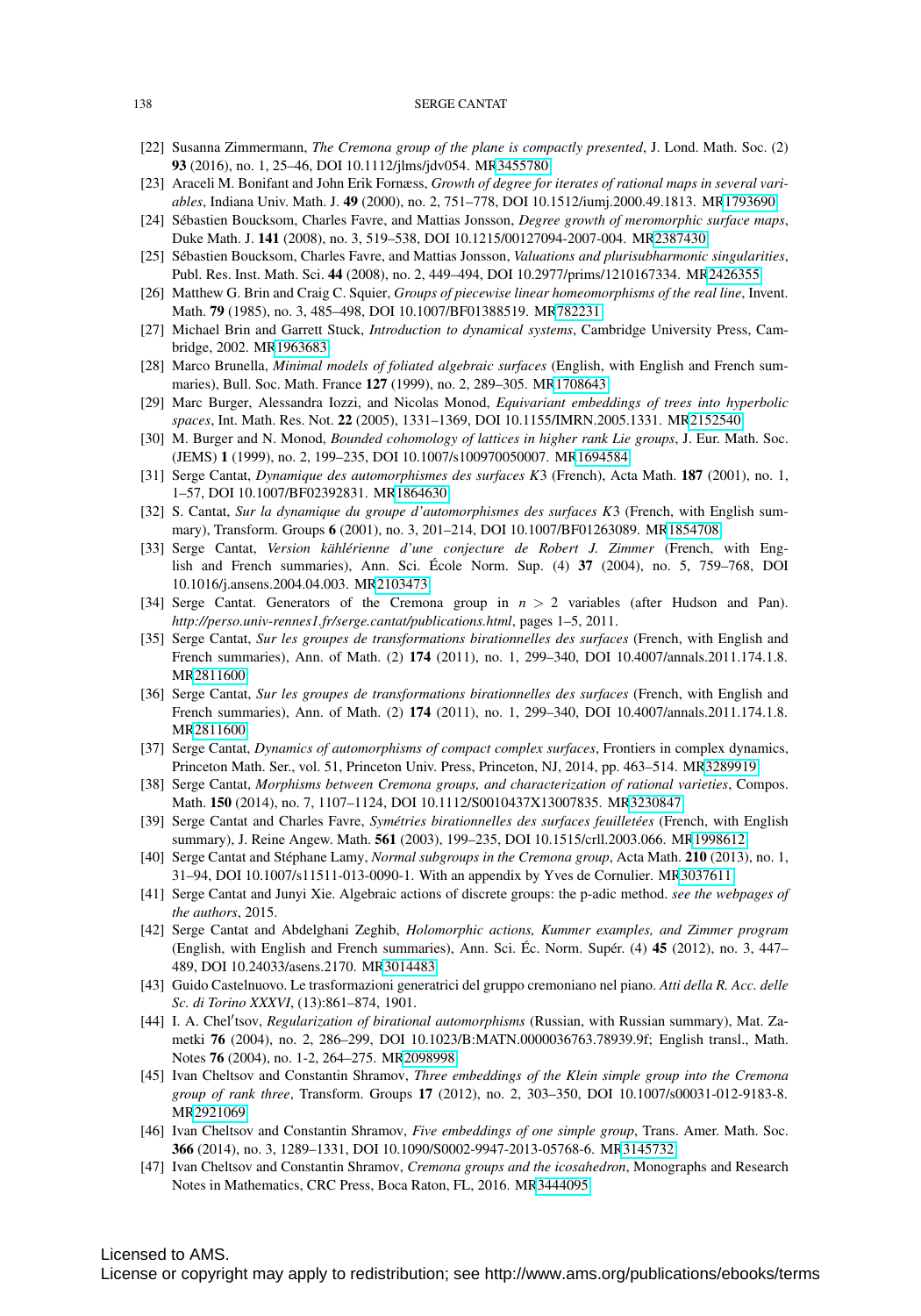- <span id="page-38-6"></span>[48] Pierre-Alain Cherix, Michael Cowling, Paul Jolissaint, Pierre Julg, and Alain Valette, *Groups with the Haagerup property*, Progress in Mathematics, vol. 197, Birkhäuser Verlag, Basel, 2001. Gromov's a-Tmenability. M[R1852148](http://www.ams.org/mathscinet-getitem?mr=1852148)
- <span id="page-38-1"></span>[49] Alessio Corti and Miles Reid (eds.), *Explicit birational geometry of 3-folds*, London Mathematical Society Lecture Note Series, vol. 281, Cambridge University Press, Cambridge, 2000. M[R1798978](http://www.ams.org/mathscinet-getitem?mr=1798978)
- <span id="page-38-18"></span>[50] Remi Coulon, ´ *Theorie de la petite simplification: une approche g ´ eom ´ etrique [d'apr ´ es F. Dahmani, V. ` Guirardel, D. Osin et S. Cantat, S. Lamy]* (French), Astérisque 380, Séminaire Bourbaki. Vol. 2014/2015 (2016), Exp. No. 1089, 1–33. M[R3522169](http://www.ams.org/mathscinet-getitem?mr=3522169)
- <span id="page-38-21"></span>[51] F. Dahmani, V. Guirardel, and D. Osin, *Hyperbolically embedded subgroups and rotating families in groups acting on hyperbolic spaces*, Mem. Amer. Math. Soc. 245 (2017), no. 1156, v+152, DOI 10.1090/memo/1156. M[R3589159](http://www.ams.org/mathscinet-getitem?mr=3589159)
- <span id="page-38-17"></span>[52] V. I. Danilov, *Non-simplicity of the group of unimodular automorphisms of an affine plane* (Russian), Mat. Zametki 15 (1974), 289–293. M[R0357626](http://www.ams.org/mathscinet-getitem?mr=0357626)
- <span id="page-38-11"></span>[53] Pierre de la Harpe, *Topics in geometric group theory*, Chicago Lectures in Mathematics, University of Chicago Press, Chicago, IL, 2000. M[R1786869](http://www.ams.org/mathscinet-getitem?mr=1786869)
- <span id="page-38-15"></span>[54] Pierre de la Harpe and Alain Valette, *La propriété* (*T*) *de Kazhdan pour les groupes localement compacts (avec un appendice de Marc Burger)* (French, with English summary), Astérisque 175 (1989), 158. With an appendix by M. Burger. M[R1023471](http://www.ams.org/mathscinet-getitem?mr=1023471)
- <span id="page-38-20"></span>[55] Thomas Delzant, *Sous-groupes distingues et quotients des groupes hyperboliques ´* (French), Duke Math. J. 83 (1996), no. 3, 661–682, DOI 10.1215/S0012-7094-96-08321-0. M[R1390660](http://www.ams.org/mathscinet-getitem?mr=1390660)
- <span id="page-38-19"></span>[56] Thomas Delzant and Pierre Py, *Kähler groups, real hyperbolic spaces and the Cremona group*, Compos. Math. 148 (2012), no. 1, 153–184, DOI 10.1112/S0010437X11007068. M[R2881312](http://www.ams.org/mathscinet-getitem?mr=2881312)
- <span id="page-38-3"></span>[57] Michel Demazure, *Sous-groupes algebriques de rang maximum du groupe de Cremona ´* (French), Ann. Sci. École Norm. Sup. (4) 3 (1970), 507–588. M[R0284446](http://www.ams.org/mathscinet-getitem?mr=0284446)
- <span id="page-38-14"></span>[58] Julie Déserti, Groupe de Cremona et dynamique complexe: une approche de la conjecture de Zimmer (French), Int. Math. Res. Not., posted on 2006, Art. ID 71701, 27, DOI 10.1155/IMRN/2006/71701. M[R2233717](http://www.ams.org/mathscinet-getitem?mr=2233717)
- [59] Julie Déserti, Sur les automorphismes du groupe de Cremona (French, with English summary), Compos. Math. 142 (2006), no. 6, 1459–1478, DOI 10.1112/S0010437X06002478. M[R2278755](http://www.ams.org/mathscinet-getitem?mr=2278755)
- <span id="page-38-16"></span>[60] Julie Déserti, *Le groupe de Cremona est hopfien* (French, with English and French summaries), C. R. Math. Acad. Sci. Paris 344 (2007), no. 3, 153–156, DOI 10.1016/j.crma.2006.12.005. M[R2292279](http://www.ams.org/mathscinet-getitem?mr=2292279)
- <span id="page-38-12"></span>[61] Julie Déserti, *On solvable subgroups of the Cremona group*, Illinois J. Math. **59** (2015), no. 2, 345–358. M[R3499516](http://www.ams.org/mathscinet-getitem?mr=3499516)
- <span id="page-38-8"></span>[62] Jeffrey Diller, *Invariant measure and Lyapunov exponents for birational maps of* P2, Comment. Math. Helv. 76 (2001), no. 4, 754–780, DOI 10.1007/s00014-001-8327-6. M[R1881705](http://www.ams.org/mathscinet-getitem?mr=1881705)
- <span id="page-38-7"></span>[63] J. Diller and C. Favre, *Dynamics of bimeromorphic maps of surfaces*, Amer. J. Math. 123 (2001), no. 6, 1135–1169. M[R1867314](http://www.ams.org/mathscinet-getitem?mr=1867314)
- <span id="page-38-13"></span>[64] Tien-Cuong Dinh, *Tits alternative for automorphism groups of compact Kähler manifolds*, Acta Math. Vietnam. 37 (2012), no. 4, 513–529. M[R3058661](http://www.ams.org/mathscinet-getitem?mr=3058661)
- <span id="page-38-22"></span>[65] Tien-Cuong Dinh and Nessim Sibony, *Groupes commutatifs d'automorphismes d'une variet´ e k ´ ahl ¨ erienne ´ compacte* (French, with English and French summaries), Duke Math. J. 123 (2004), no. 2, 311–328, DOI 10.1215/S0012-7094-04-12323-1. M[R2066940](http://www.ams.org/mathscinet-getitem?mr=2066940)
- <span id="page-38-23"></span>[66] Tien-Cuong Dinh and Nessim Sibony, *Une borne superieure pour l'entropie topologique d'une applica- ´ tion rationnelle* (French, with English summary), Ann. of Math. (2) 161 (2005), no. 3, 1637–1644, DOI 10.4007/annals.2005.161.1637. M[R2180409](http://www.ams.org/mathscinet-getitem?mr=2180409)
- <span id="page-38-10"></span>[67] I. V. Dolgačev, Rational surfaces with a pencil of elliptic curves (Russian), Izv. Akad. Nauk SSSR Ser. Mat. 30 (1966), 1073–1100. M[R0218356](http://www.ams.org/mathscinet-getitem?mr=0218356)
- <span id="page-38-2"></span>[68] Igor V. Dolgachev, *Classical algebraic geometry*, Cambridge University Press, Cambridge, 2012. A modern view. M[R2964027](http://www.ams.org/mathscinet-getitem?mr=2964027)
- <span id="page-38-4"></span>[69] Igor V. Dolgachev, *Finite subgroups of the plane Cremona group*, Algebraic geometry in East Asia—Seoul 2008, Adv. Stud. Pure Math., vol. 60, Math. Soc. Japan, Tokyo, 2010, pp. 1–49. M[R2732091](http://www.ams.org/mathscinet-getitem?mr=2732091)
- <span id="page-38-0"></span>[70] Igor V. Dolgachev. *Lectures on Cremona transformations*. Lecture Notes, Ann Arbor-Rome. Homepage of the author, 2011.
- <span id="page-38-5"></span>[71] Igor V. Dolgachev and Vasily A. Iskovskikh, *Finite subgroups of the plane Cremona group*, Algebra, arithmetic, and geometry: in honor of Yu. I. Manin. Vol. I, Progr. Math., vol. 269, Birkhauser Boston, Inc., ¨ Boston, MA, 2009, pp. 443–548, DOI 10.1007/978-0-8176-4745-2 11. M[R2641179](http://www.ams.org/mathscinet-getitem?mr=2641179)
- <span id="page-38-9"></span>[72] Romain Dujardin, *Laminar currents and birational dynamics*, Duke Math. J. 131 (2006), no. 2, 219–247, DOI 10.1215/S0012-7094-06-13122-8. M[R2219241](http://www.ams.org/mathscinet-getitem?mr=2219241)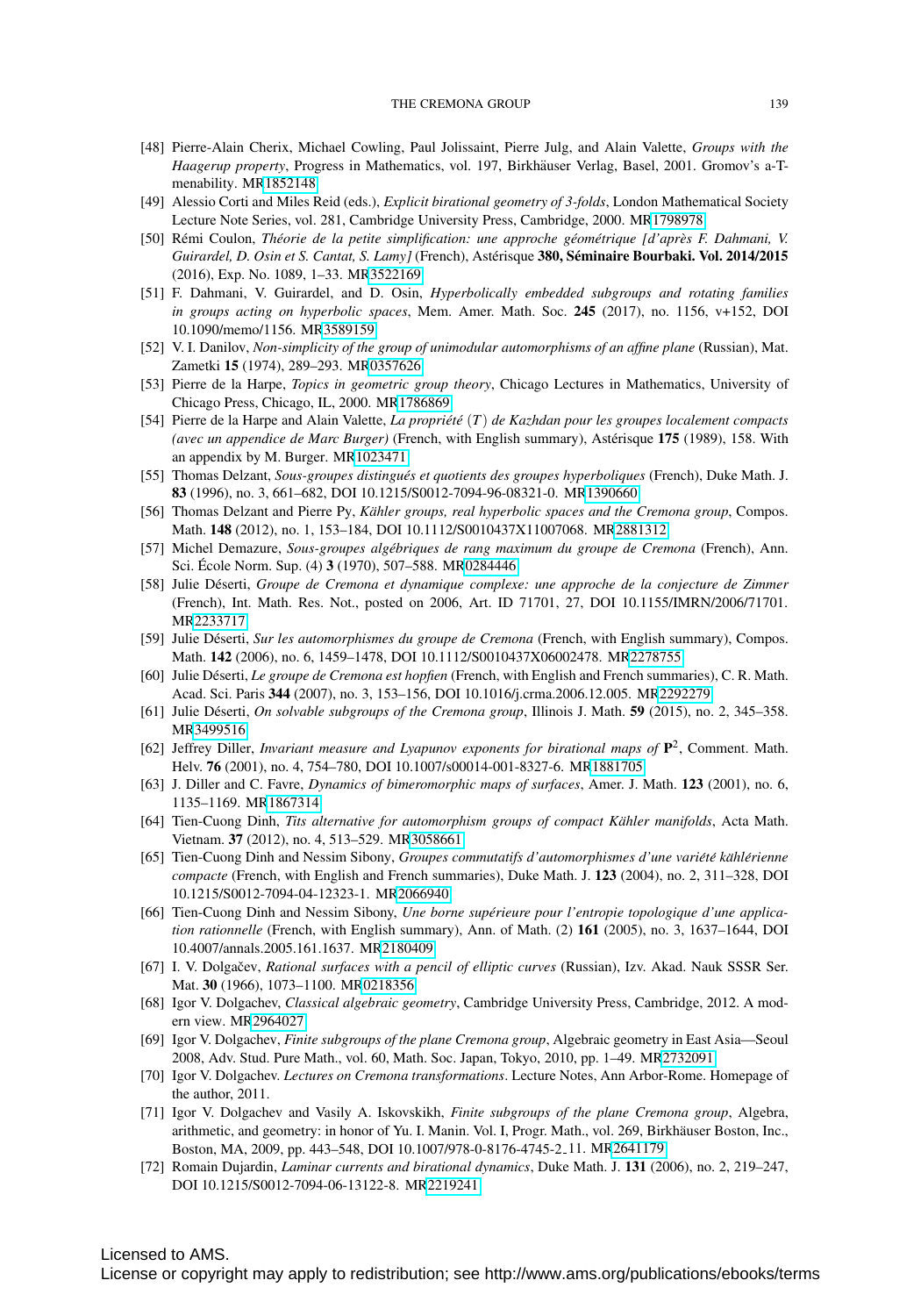#### 140 SERGE CANTAT

- <span id="page-39-3"></span>[73] Federigo Enriques. Sui gruppi continui di trasformazioni cremoniane nel piano. *Rom. Acc. L. Rend.*, (5)  $II<sub>1</sub>:468–473, 1893.$
- <span id="page-39-18"></span>[74] Federigo Enriques. Conferenze di geometria. Fondamenti di una geometria iperspaziale. *lit., Bologna*, 1894-95.
- <span id="page-39-13"></span>[75] Benson Farb and Dan Margalit, *A primer on mapping class groups*, Princeton Mathematical Series, vol. 49, Princeton University Press, Princeton, NJ, 2012. M[R2850125](http://www.ams.org/mathscinet-getitem?mr=2850125)
- <span id="page-39-14"></span>[76] Charles Favre, *Points périodiques d'applications birationnelles de*  $\mathbf{P}^2$  (French, with English and French summaries), Ann. Inst. Fourier (Grenoble) 48 (1998), no. 4, 999–1023. M[R1656005](http://www.ams.org/mathscinet-getitem?mr=1656005)
- <span id="page-39-19"></span>[77] R. P. Filipkiewicz, *Isomorphisms between diffeomorphism groups*, Ergodic Theory Dynamical Systems 2 (1982), no. 2, 159–171 (1983). M[R693972](http://www.ams.org/mathscinet-getitem?mr=693972)
- <span id="page-39-1"></span>[78] Edward Formanek and Claudio Procesi, *The automorphism group of a free group is not linear*, J. Algebra 149 (1992), no. 2, 494–499, DOI 10.1016/0021-8693(92)90029-L. M[R1172442](http://www.ams.org/mathscinet-getitem?mr=1172442)
- <span id="page-39-7"></span>[79] M. A. Frumkin, *A filtration in the three-dimensional Cremona group* (Russian), Mat. Sb. (N.S.) 90(132) (1973), 196–213, 325. M[R0327769](http://www.ams.org/mathscinet-getitem?mr=0327769)
- <span id="page-39-21"></span>[80] Etienne Ghys, ´ *Actions de reseaux sur le cercle ´* (French), Invent. Math. 137 (1999), no. 1, 199–231, DOI 10.1007/s002220050329. M[R1703323](http://www.ams.org/mathscinet-getitem?mr=1703323)
- <span id="page-39-16"></span>[81] Étienne Ghys and Vlad Sergiescu, Sur un groupe remarquable de difféomorphismes du cercle (French), Comment. Math. Helv. 62 (1987), no. 2, 185–239, DOI 10.1007/BF02564445. M[R896095](http://www.ams.org/mathscinet-getitem?mr=896095)
- <span id="page-39-12"></span>[82] M. H. Gizatullin, *Rational G-surfaces* (Russian), Izv. Akad. Nauk SSSR Ser. Mat. 44 (1980), no. 1, 110– 144, 239. M[R563788](http://www.ams.org/mathscinet-getitem?mr=563788)
- <span id="page-39-5"></span>[83] M. Kh. Gizatullin, *Defining relations for the Cremona group of the plane* (Russian), Izv. Akad. Nauk SSSR Ser. Mat. 46 (1982), no. 5, 909–970, 1134. M[R675525](http://www.ams.org/mathscinet-getitem?mr=675525)
- <span id="page-39-6"></span>[84] Marat Gizatullin, *On some tensor representations of the Cremona group of the projective plane*, New trends in algebraic geometry (Warwick, 1996), London Math. Soc. Lecture Note Ser., vol. 264, Cambridge Univ. Press, Cambridge, 1999, pp. 111–150, DOI 10.1017/CBO9780511721540.007. M[R1714823](http://www.ams.org/mathscinet-getitem?mr=1714823)
- <span id="page-39-0"></span>[85] Leon Greenberg, *Maximal groups and signatures*, Discontinuous groups and Riemann surfaces (Proc. Conf., Univ. Maryland, College Park, Md., 1973), Princeton Univ. Press, Princeton, N.J., 1974, pp. 207– 226. Ann. of Math. Studies, No. 79. M[R0379835](http://www.ams.org/mathscinet-getitem?mr=0379835)
- <span id="page-39-23"></span>[86] R. I. Grigorchuk, *Degrees of growth of finitely generated groups and the theory of invariant means* (Russian), Izv. Akad. Nauk SSSR Ser. Mat. 48 (1984), no. 5, 939–985. M[R764305](http://www.ams.org/mathscinet-getitem?mr=764305)
- <span id="page-39-22"></span>[87] Mikhael Gromov, *Groups of polynomial growth and expanding maps*, Inst. Hautes Etudes Sci. Publ. Math. ´ 53 (1981), 53–73. M[R623534](http://www.ams.org/mathscinet-getitem?mr=623534)
- <span id="page-39-11"></span>[88] M. Gromov, *Asymptotic invariants of infinite groups*, Geometric group theory, Vol. 2 (Sussex, 1991), London Math. Soc. Lecture Note Ser., vol. 182, Cambridge Univ. Press, Cambridge, 1993, pp. 1–295. M[R1253544](http://www.ams.org/mathscinet-getitem?mr=1253544)
- <span id="page-39-2"></span>[89] Vincent Guedj, *Propriétés ergodiques des applications rationnelles* (French, with English and French summaries), Quelques aspects des systèmes dynamiques polynomiaux, Panor. Synthèses, vol. 30, Soc. Math. France, Paris, 2010, pp. 97–202. M[R2932434](http://www.ams.org/mathscinet-getitem?mr=2932434)
- <span id="page-39-17"></span>[90] Vincent Guirardel, *Geometric small cancellation*, Geometric group theory, IAS/Park City Math. Ser., vol. 21, Amer. Math. Soc., Providence, RI, 2014, pp. 55–90. M[R3329725](http://www.ams.org/mathscinet-getitem?mr=3329725)
- <span id="page-39-9"></span>[91] Robin Hartshorne, *Algebraic geometry*, Springer-Verlag, New York-Heidelberg, 1977. Graduate Texts in Mathematics, No. 52. M[R0463157](http://www.ams.org/mathscinet-getitem?mr=0463157)
- <span id="page-39-10"></span>[92] John Hamal Hubbard, *Teichmüller theory and applications to geometry, topology, and dynamics. Vol. 1*, Matrix Editions, Ithaca, NY, 2006. Teichmüller theory; With contributions by Adrien Douady, William Dunbar, Roland Roeder, Sylvain Bonnot, David Brown, Allen Hatcher, Chris Hruska and Sudeb Mitra; With forewords by William Thurston and Clifford Earle. M[R2245223](http://www.ams.org/mathscinet-getitem?mr=2245223)
- <span id="page-39-20"></span>[93] Sebastian Hurtado, *Continuity of discrete homomorphisms of diffeomorphism groups*, Geom. Topol. 19 (2015), no. 4, 2117–2154, DOI 10.2140/gt.2015.19.2117. M[R3375524](http://www.ams.org/mathscinet-getitem?mr=3375524)
- <span id="page-39-8"></span>[94] V. A. Iskovskikh, *Factorization of birational mappings of rational surfaces from the point of view of Mori theory* (Russian), Uspekhi Mat. Nauk 51 (1996), no. 4(310), 3–72, DOI 10.1070/RM1996v051n04ABEH002962; English transl., Russian Math. Surveys 51 (1996), no. 4, 585– 652. M[R1422227](http://www.ams.org/mathscinet-getitem?mr=1422227)
- <span id="page-39-4"></span>[95] V. A. Iskovskikh, *Proof of a theorem on relations in the two-dimensional Cremona group* (Russian), Uspekhi Mat. Nauk 40 (1985), no. 5(245), 255–256. M[R810819](http://www.ams.org/mathscinet-getitem?mr=810819)
- <span id="page-39-15"></span>[96] V. A. Iskovskikh and I. R. Shafarevich, *Algebraic surfaces [ MR1060325 (91f:14029)]*, Algebraic geometry, II, Encyclopaedia Math. Sci., vol. 35, Springer, Berlin, 1996, pp. 127–262, DOI 10.1007/978-3-642- 60925-1 2. M[R1392959](http://www.ams.org/mathscinet-getitem?mr=1392959)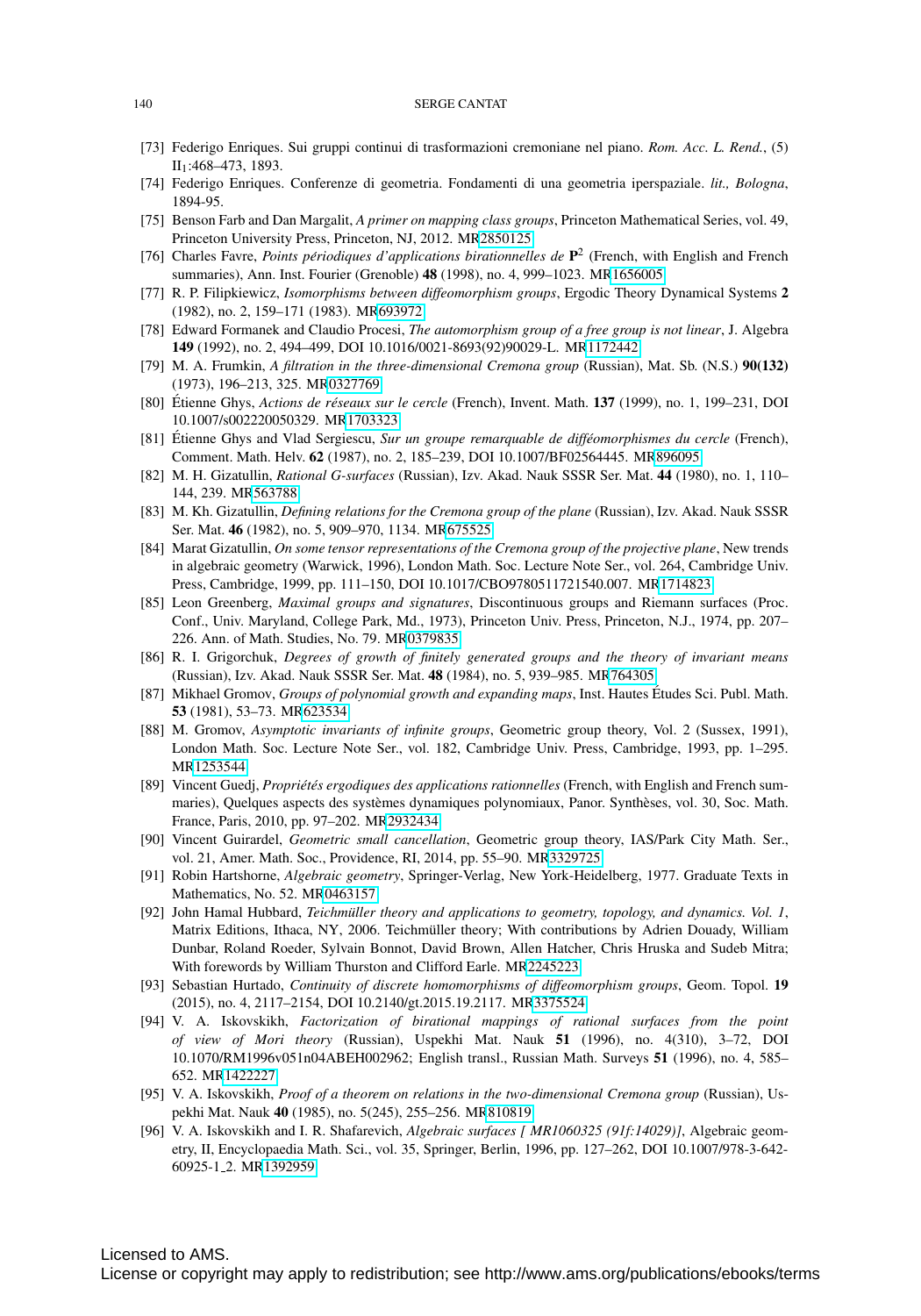- <span id="page-40-3"></span>[97] Anatole Katok and Boris Hasselblatt, *Introduction to the modern theory of dynamical systems*, Encyclopedia of Mathematics and its Applications, vol. 54, Cambridge University Press, Cambridge, 1995. With a supplementary chapter by Katok and Leonardo Mendoza. M[R1326374](http://www.ams.org/mathscinet-getitem?mr=1326374)
- <span id="page-40-2"></span>[98] János Kollár and Frédéric Mangolte, *Cremona transformations and diffeomorphisms of surfaces*, Adv. Math. 222 (2009), no. 1, 44–61, DOI 10.1016/j.aim.2009.03.020. M[R2531367](http://www.ams.org/mathscinet-getitem?mr=2531367)
- <span id="page-40-5"></span>[99] János Kollár, Karen E. Smith, and Alessio Corti, Rational and nearly rational varieties, Cambridge Studies in Advanced Mathematics, vol. 92, Cambridge University Press, Cambridge, 2004. M[R2062787](http://www.ams.org/mathscinet-getitem?mr=2062787)
- <span id="page-40-16"></span>[100] Hanspeter Kraft and Immanuel Stampfli, *On automorphisms of the affine Cremona group* (English, with English and French summaries), Ann. Inst. Fourier (Grenoble) 63 (2013), no. 3, 1137–1148, DOI 10.5802/aif.2785. M[R3137481](http://www.ams.org/mathscinet-getitem?mr=3137481)
- <span id="page-40-9"></span>[101] Stéphane Lamy, *Une preuve géométrique du théorème de Jung* (French, with French summary), Enseign. Math. (2) 48 (2002), no. 3-4, 291–315. M[R1955604](http://www.ams.org/mathscinet-getitem?mr=1955604)
- <span id="page-40-11"></span>[102] Stéphane Lamy, *On the genus of birational maps between threefolds*, Automorphisms in birational and affine geometry, Springer Proc. Math. Stat., vol. 79, Springer, Cham, 2014, pp. 141–147, DOI 10.1007/978- 3-319-05681-4 8. M[R3229349](http://www.ams.org/mathscinet-getitem?mr=3229349)
- <span id="page-40-6"></span>[103] David I. Lieberman, *Compactness of the Chow scheme: applications to automorphisms and deformations of Kähler manifolds*, Fonctions de plusieurs variables complexes, III (Sém. François Norguet, 1975), Lecture Notes in Math., vol. 670, Springer, Berlin, 1978, pp. 140–186. M[R521918](http://www.ams.org/mathscinet-getitem?mr=521918)
- <span id="page-40-23"></span>[104] Federico Lo Bianco, *Bornes sur les degres dynamiques d'automorphismes de vari ´ et´ es k ´ ahl ¨ eriennes de ´ dimension 3* (French, with English and French summaries), C. R. Math. Acad. Sci. Paris 352 (2014), no. 6, 515–519, DOI 10.1016/j.crma.2014.04.002. M[R3210135](http://www.ams.org/mathscinet-getitem?mr=3210135)
- <span id="page-40-17"></span>[105] Anne Lonjou, *Non simplicite du groupe de Cremona sur tout corps ´* (French, with English and French summaries), Ann. Inst. Fourier (Grenoble) 66 (2016), no. 5, 2021–2046. M[R3533276](http://www.ams.org/mathscinet-getitem?mr=3533276)
- <span id="page-40-19"></span>[106] Roger C. Lyndon and Paul E. Schupp, *Combinatorial group theory*, Classics in Mathematics, Springer-Verlag, Berlin, 2001. Reprint of the 1977 edition. M[R1812024](http://www.ams.org/mathscinet-getitem?mr=1812024)
- <span id="page-40-4"></span>[107] A. M. Macbeath and D. Singerman, *Spaces of subgroups and Teichmüller space*, Proc. London Math. Soc. (3) 31 (1975), no. 2, 211–256, DOI 10.1112/plms/s3-31.2.211. M[R0397022](http://www.ams.org/mathscinet-getitem?mr=0397022)
- <span id="page-40-1"></span>[108] Wilhelm Magnus, *Rings of Fricke characters and automorphism groups of free groups*, Math. Z. 170 (1980), no. 1, 91–103, DOI 10.1007/BF01214715. M[R558891](http://www.ams.org/mathscinet-getitem?mr=558891)
- <span id="page-40-12"></span>[109] Yu. I. Manin, *Cubic forms*, 2nd ed., North-Holland Mathematical Library, vol. 4, North-Holland Publishing Co., Amsterdam, 1986. Algebra, geometry, arithmetic; Translated from the Russian by M. Hazewinkel. M[R833513](http://www.ams.org/mathscinet-getitem?mr=833513)
- <span id="page-40-15"></span>[110] G. A. Margulis, *Discrete subgroups of semisimple Lie groups*, Ergebnisse der Mathematik und ihrer Grenzgebiete (3) [Results in Mathematics and Related Areas (3)], vol. 17, Springer-Verlag, Berlin, 1991. M[R1090825](http://www.ams.org/mathscinet-getitem?mr=1090825)
- <span id="page-40-13"></span>[111] Curtis T. McMullen, *Coxeter groups, Salem numbers and the Hilbert metric*, Publ. Math. Inst. Hautes Etudes Sci. 95 (2002), 151–183, DOI 10.1007/s102400200001. M[R1953192](http://www.ams.org/mathscinet-getitem?mr=1953192)
- [112] Curtis T. McMullen, *Dynamics on blowups of the projective plane*, Publ. Math. Inst. Hautes Etudes Sci. ´ 105 (2007), 49–89, DOI 10.1007/s10240-007-0004-x. M[R2354205](http://www.ams.org/mathscinet-getitem?mr=2354205)
- <span id="page-40-14"></span>[113] Curtis T. McMullen, *Automorphisms of projective K3 surfaces with minimum entropy*, Invent. Math. 203 (2016), no. 1, 179–215, DOI 10.1007/s00222-015-0590-z. M[R3437870](http://www.ams.org/mathscinet-getitem?mr=3437870)
- <span id="page-40-0"></span>[114] John Milnor, *Dynamics in one complex variable*, 3rd ed., Annals of Mathematics Studies, vol. 160, Princeton University Press, Princeton, NJ, 2006. M[R2193309](http://www.ams.org/mathscinet-getitem?mr=2193309)
- <span id="page-40-22"></span>[115] Dang Nguyen-Bac. Degrees of iterates of rational maps on normal projective varieties. *preprint*, pages 1–43, 2016.
- <span id="page-40-8"></span>[116] Max Noether, *Ueber Flachen, welche Schaaren rationaler Curven besitzen ¨* (German), Math. Ann. 3 (1870), no. 2, 161–227, DOI 10.1007/BF01443982. M[R1509694](http://www.ams.org/mathscinet-getitem?mr=1509694)
- <span id="page-40-18"></span>[117] A. Yu. Ol'shanskiĭ, SQ-universality of hyperbolic groups (Russian, with Russian summary), Mat. Sb. 186 (1995), no. 8, 119–132, DOI 10.1070/SM1995v186n08ABEH000063; English transl., Sb. Math. 186 (1995), no. 8, 1199–1211. M[R1357360](http://www.ams.org/mathscinet-getitem?mr=1357360)
- <span id="page-40-10"></span>[118] Ivan Pan, *Une remarque sur la génération du groupe de Cremona* (French, with English and French summaries), Bol. Soc. Brasil. Mat. (N.S.) 30 (1999), no. 1, 95–98, DOI 10.1007/BF01235676. M[R1686984](http://www.ams.org/mathscinet-getitem?mr=1686984)
- <span id="page-40-20"></span>[119] Leonid Polterovich, *Growth of maps, distortion in groups and symplectic geometry*, Invent. Math. 150 (2002), no. 3, 655–686, DOI 10.1007/s00222-002-0251-x. M[R1946555](http://www.ams.org/mathscinet-getitem?mr=1946555)
- <span id="page-40-21"></span>[120] Bjorn Poonen, *p-adic interpolation of iterates*, Bull. Lond. Math. Soc. 46 (2014), no. 3, 525–527, DOI 10.1112/blms/bdu010. M[R3210707](http://www.ams.org/mathscinet-getitem?mr=3210707)
- <span id="page-40-7"></span>[121] V. L. Popov, *Tori in the Cremona groups* (Russian, with Russian summary), Izv. Ross. Akad. Nauk Ser. Mat. 77 (2013), no. 4, 103–134; English transl., Izv. Math. 77 (2013), no. 4, 742–771. M[R3135700](http://www.ams.org/mathscinet-getitem?mr=3135700)

## Licensed to AMS.